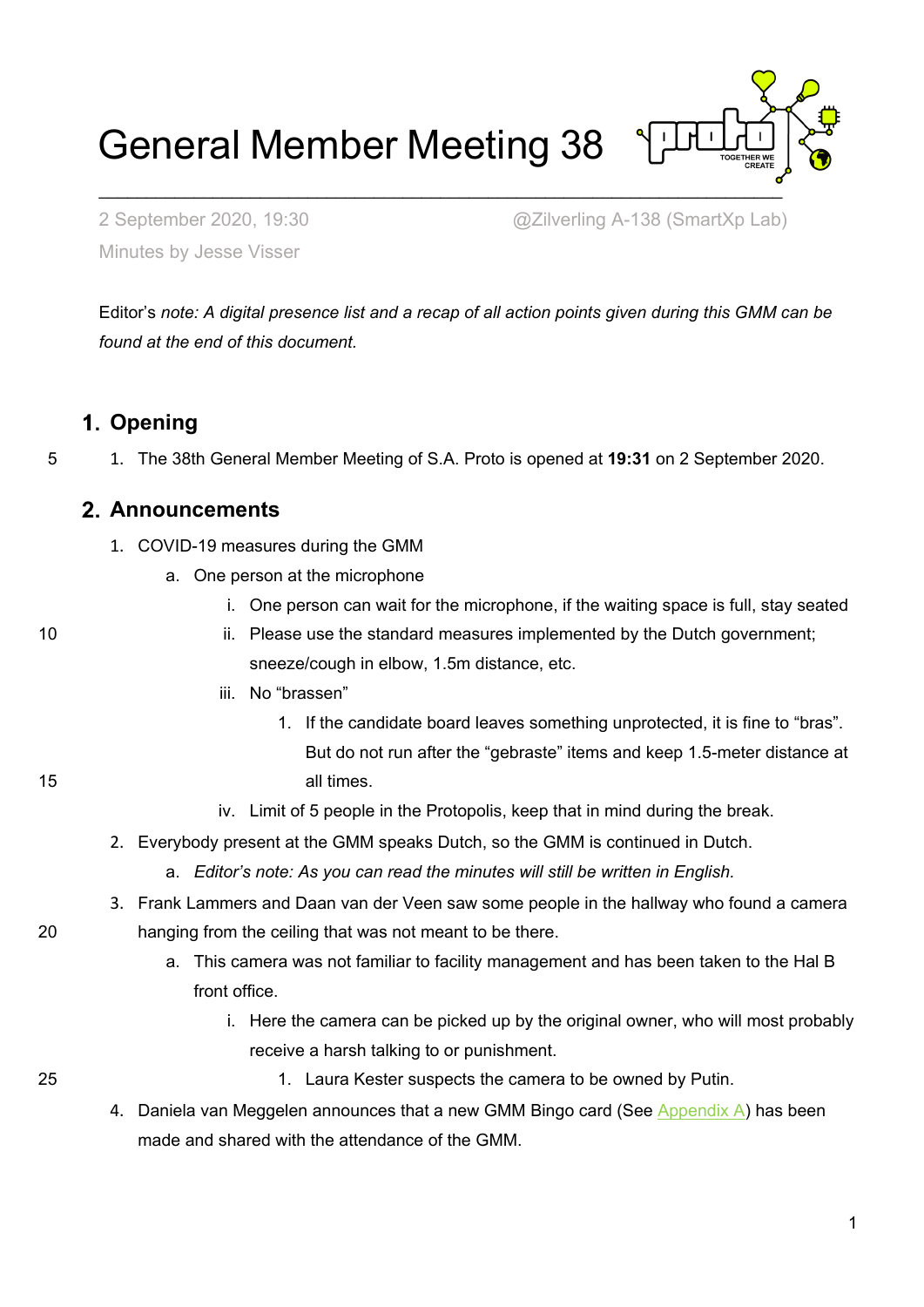## **Quorum**

1. At the start of the GMM, a total of 25 votes were counted.

#### 30 a. Melvin van der Ende has authorised Daan van der Veen to vote in their place.

## **Fixing the agenda**

- 1. Agenda point 6: Documents received
	- a. The financial documents of Foundation ICE have been sent in too late and will not be voted on during this GMM. They will be voted on during the next GMM.
- 35 b. An Audit letter has been sent in and will be discussed last, before the yearly financial report 2019-2020
	- 2. Frank Lammers remarks that it seems like the approval of the SBZ Loan Proposal influences the approval of the Yearly Financial Report 2019-2020.
- a. This is not the case. It is discussed before the Yearly Financial Report 2019-2020 to 40 give some context but does not influence its approval.

### **Previous minutes**

- 1. It turns out Frank Lammers has not read the GMM minutes.
	- a. For this he is shamed by the GMM.
- 2. Daniela van Meggelen wants to say sorry for the number of comments she gave on the

#### 45 documents.

- a. This was in part because she was at a drink while she was reading the documents.
- 3. The GMM wants to know when they will receive an update on the progress of previous action points.
	- a. This will happen during this GMM, while discussing the previous minutes.

#### 50 [GMM 36: Half-Yearly GMM of Board 9.0](https://wiki.proto.utwente.nl/_media/proto/gmmdocs/minutes_gmm_36.pdf) (for Approval)

- a. *Voting: approval of Minutes of GMM 36 on 2020-09-02*
	- i. Vote passes unanimously.

#### [GMM 37: Half-Yearly Financial GMM of Board 9.0](https://wiki.proto.utwente.nl/_media/proto/gmmdocs/notulen_gmm_37_-_final.pdf) **(for Approval)**

- a. Page 7
- 
- 55 i. Peter van der Burgt would like the following addition as explanation to line 298.
	- 1. "Because we are a bigger association now than we were when this budget was made and furthermore there are more 'parasitic' drinkers."
- 2. **AP Hannah Ottenschot (38.01)** Add the requested additional explanation by Peter van der Burgt to line 298 of the minutes of GMM 60 37.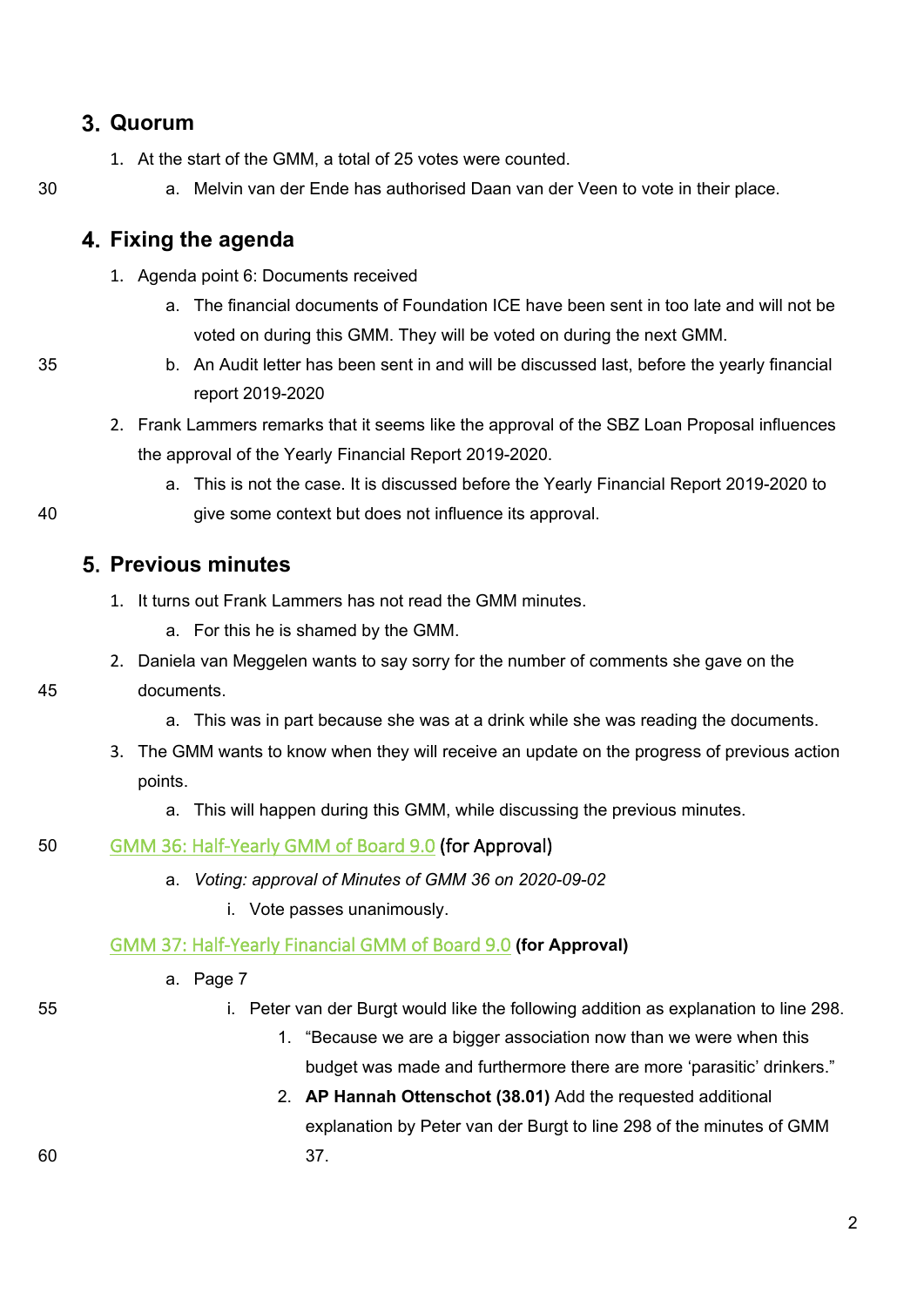|    | b. Action Points |                                                                                       |
|----|------------------|---------------------------------------------------------------------------------------|
|    |                  | i. Some Action Points have been cancelled due to COVID-19. This is also               |
|    |                  | mentioned in the minutes as status of the Action Point.                               |
| 65 |                  | ii. Any unfinished Action Points given to board 9.0 will be transferred to Board 10.0 |
|    |                  | once they are charged.                                                                |
|    |                  | iii. 33.23 Board 9.0: Check together with the Have You Tried Turning It Off And On    |
|    |                  | Again Committee if the layout of the Proto website can be improved.                   |
|    |                  | 1. This has been discussed with the committee, but no clear plans have                |
| 70 |                  | been made to improve the layout of the website's home page.                           |
|    |                  | This was a low priority issue for the committee and will be picked<br>a.              |
|    |                  | up by a member of the committee once they find the time for it.                       |
|    |                  | iv. 33.28 Board 9.0: Look into the possibility of creating a checkbox for             |
|    |                  | Protographers which shows if they get food compensated at the event or not.           |
| 75 |                  | 1. Change in policy has made this Action Point redundant.                             |
|    |                  | v. 34.05 Sanne Bouman: Look into putting a cap on certain reservations for            |
|    |                  | hardware.                                                                             |
|    |                  | 1. A sheet has been made summarising which items have reservations and                |
|    |                  | how expensive these items are.                                                        |
| 80 |                  | a. This sheet also shows which items no longer need reservations.                     |
|    |                  | b. AP Sanne Bouman (38.02) Add the reservation sheet to the                           |
|    |                  | Audit folder.                                                                         |
|    |                  | vi. 36.07 Manouk Hillebrand: Look into an open event for Proto's Symposium.           |
|    |                  | 1. Due to COVID-19 the symposium has been cancelled so this action point              |
| 85 |                  | no longer applies.                                                                    |
|    |                  | vii. 36.13 Manouk Hillebrand: Look into making summaries and tests on the             |
|    |                  | Dokuwiki accessible to non-members as well.                                           |
|    |                  | 1. This has been discussed within board 9.0 and was decided against,                  |
|    |                  | because, as an association, we want to have something to offer our                    |
| 90 |                  | members that our non-members do not have.                                             |
|    |                  | viii. 36.14 Manouk Hillebrand: Look into the summary database from Yasmin Salce       |
|    |                  | and Ruben van den Berg that Peter has access to and see if these can be               |
|    |                  | added to the DokuWiki.                                                                |
|    |                  | 1. Has been done.                                                                     |
| 95 |                  | a. Some things have been added, others were less useful.                              |
|    |                  | ix. 36.17 Board 9.0: Look into distinguishing between different career events in      |
|    |                  | upcoming surveys, be it the yearly survey or as a suggesting for the next board.      |
|    |                  | 1. Has been done.                                                                     |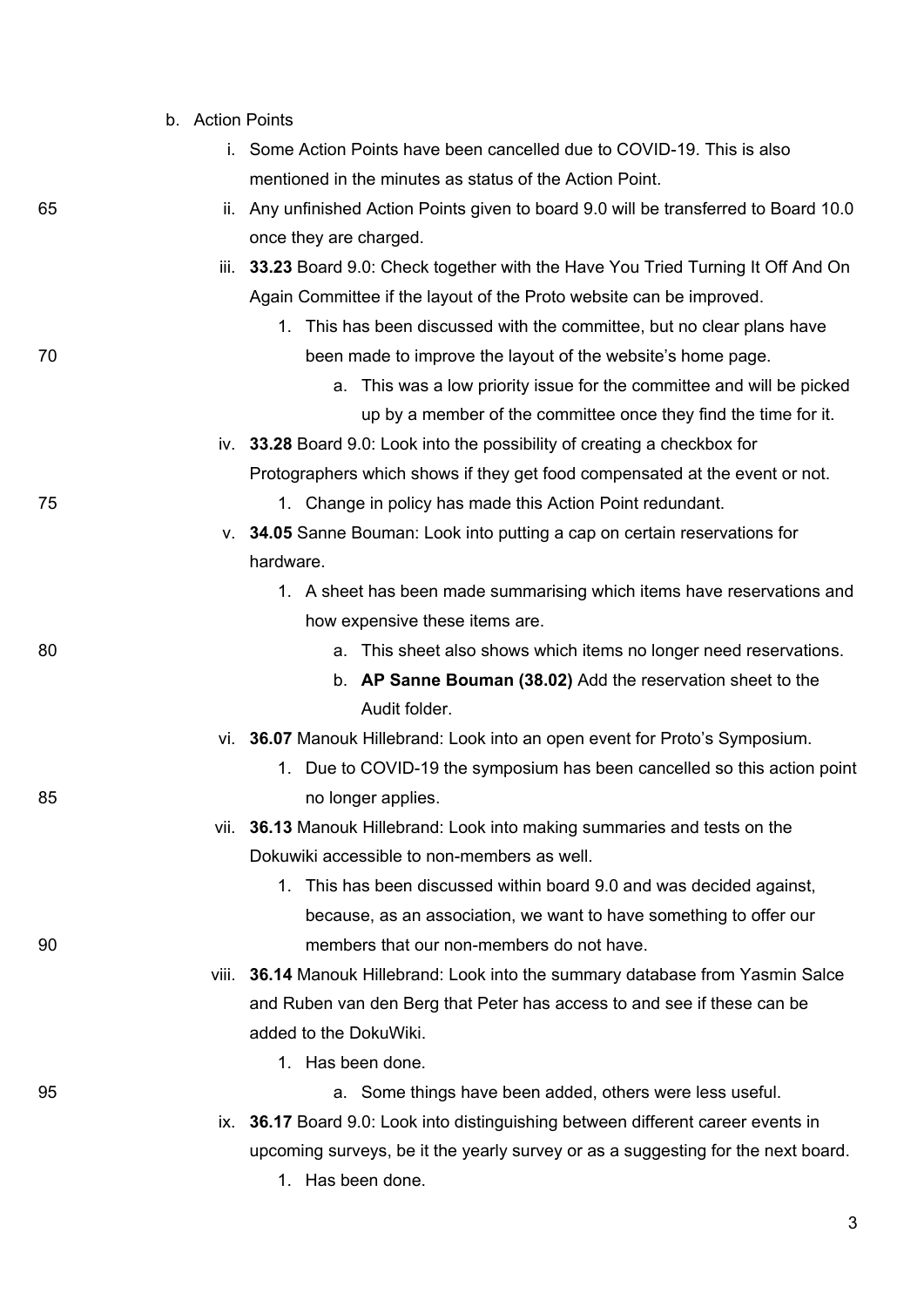|     | x. 36.22 Board 9.0: Look into possible problems caused by EROs not being                       |
|-----|------------------------------------------------------------------------------------------------|
| 100 | present from 18:00 till the starting time of an activity during the evening and                |
|     | think of a solution.                                                                           |
|     | 1. This has not been discussed with the EmergenCie due to COVID-19.                            |
|     | 2. It is noted that until 18:00 there are still EROs present at the service                    |
|     | desk of Hal B.                                                                                 |
| 105 | xi. 36.24 Renske Mulder: Talk to the EmergenCie about the necessity of food                    |
|     | compensation during activities other than drinks regarding the adjustments to                  |
|     | the Food for Helpers rule.                                                                     |
|     | 1. This has been done, although no one has given a reaction.                                   |
|     | 2. There is no conclusion to this action point, but because it does not seem                   |
| 110 | to be a priority to the EmergenCie this action point will not be transferred<br>to Board 10.0. |
|     | xii. 36.27.2 Audit committee: Decide if an evaluation on the (connection between               |
|     | board and) Audit committee needs to be added to the yearly report.                             |
|     | 1. Sanne Bouman has asked the Audit committee, but an evaluation was                           |
| 115 | not deemed necessary.                                                                          |
|     | xiii. 36.37 Board: Ask the Have You Tried Turning It Off And On Again Committee to             |
|     | look into tracking the number of participants that visit drinks.                               |
|     | 1. Has been discussed, but no satisfying method was found that was worth                       |
|     | the time of the Have You Tried Turning It Off And On Again Committee                           |
| 120 | to implement.                                                                                  |
|     | xiv. All the current action points that came out of GMM 37 have been finished except           |
|     | for:                                                                                           |
|     | 1. 37.04 Sanne Bouman: Arrange a sticker to be put on Proto's cash                             |
|     | register to show whether or not the amount of cash money inside has                            |
| 125 | changed between Audit Committee meetings.                                                      |
|     | This because the cash register could not be reached due to<br>а.                               |
|     | COVID-19, as the university buildings were closed at the time.                                 |
|     | i. This action point will be transferred to Jonathan                                           |
|     | Matarazzi.                                                                                     |
| 130 | 2. 37.14 Board 9.0: Make sure Proto's Homey is used.                                           |
|     | This will be implemented during the coming year.<br>а.                                         |
|     | ITO (IT department of LISA) has given Proto access to a specific<br>b.                         |
|     | IOT network and Proto will be a first test case for this network.                              |
|     | Mostly because no other association would think of<br>i.                                       |
| 135 | implementing such things.                                                                      |
|     |                                                                                                |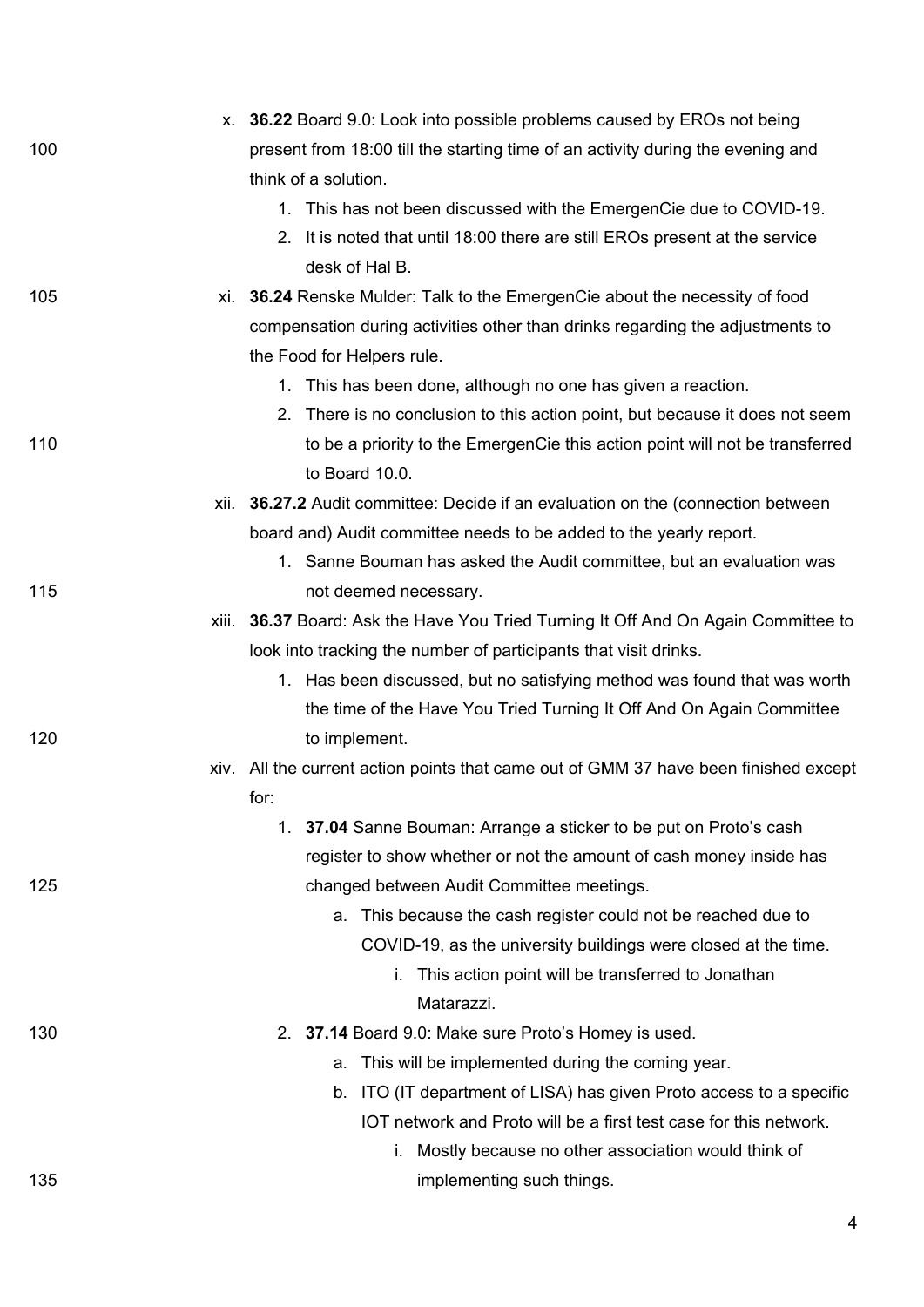*Editor's note: The review of the minutes of GMM 37 are shortly disturbed by Corona PanicTM as people are trying to navigate to the front of the room.*

|     | 1. 37.18 Sanne Bouman: Correct the Half-yearly Financial Report 2019-        |
|-----|------------------------------------------------------------------------------|
|     | 2020 and upload it to the DokuWiki.                                          |
| 140 | a. The revised Half-yearly Financial Report has not been uploaded            |
|     | at the time of GMM 38, because there were some troubles                      |
|     | uploading files to the DokuWiki.                                             |
|     | 2. 37.19 Board 9.0: Make sure to mention that helpers at activities can      |
|     | make use of the food for helpers budget more leniently.                      |
| 145 | a. This has not been done, because there have been no activities             |
|     | since the action point was set due to COVID-19.                              |
|     | i. This has been discussed with Board 10.0 and they will                     |
|     | mention it to the helping committees.                                        |
|     | xv. Peter van der Burgt was wondering about a discussion during GMM 37 about |
| 150 | the number of primary and secondary members on the website being off and if  |
|     | this problem has been fixed.                                                 |
|     | 1. The Have You Tried Turning It Off And On Again has thoroughly             |
|     | researched this supposed issue and found that there were no issues with      |
|     | the systems.                                                                 |
| 155 | a. The only conclusion that could be made is that the association            |
|     | had a significant drop in primary members at the start of the                |
|     | academic year of 2019/2020.                                                  |
|     | b. It is true that there was an issue on the website with showing the        |
|     | member type on user's dashboards, but this was not related to                |
| 160 | the counting of primary and secondary members and has since                  |
|     | been fixed.                                                                  |
|     | 2. The discussion about the number of primary members was started            |
|     | because Didi Oude Veldhuis from BOZ came to board 9.0, because she           |
|     | found the number of primary members deviated a lot from previous             |
| 165 | years.                                                                       |
|     | There is some unclarity if we sent an Excel sheet or a number of<br>а.       |
|     | primary members to BOZ.                                                      |
|     | i. It should not be allowed to send an Excel sheet with our                  |
|     | member data to any third party.                                              |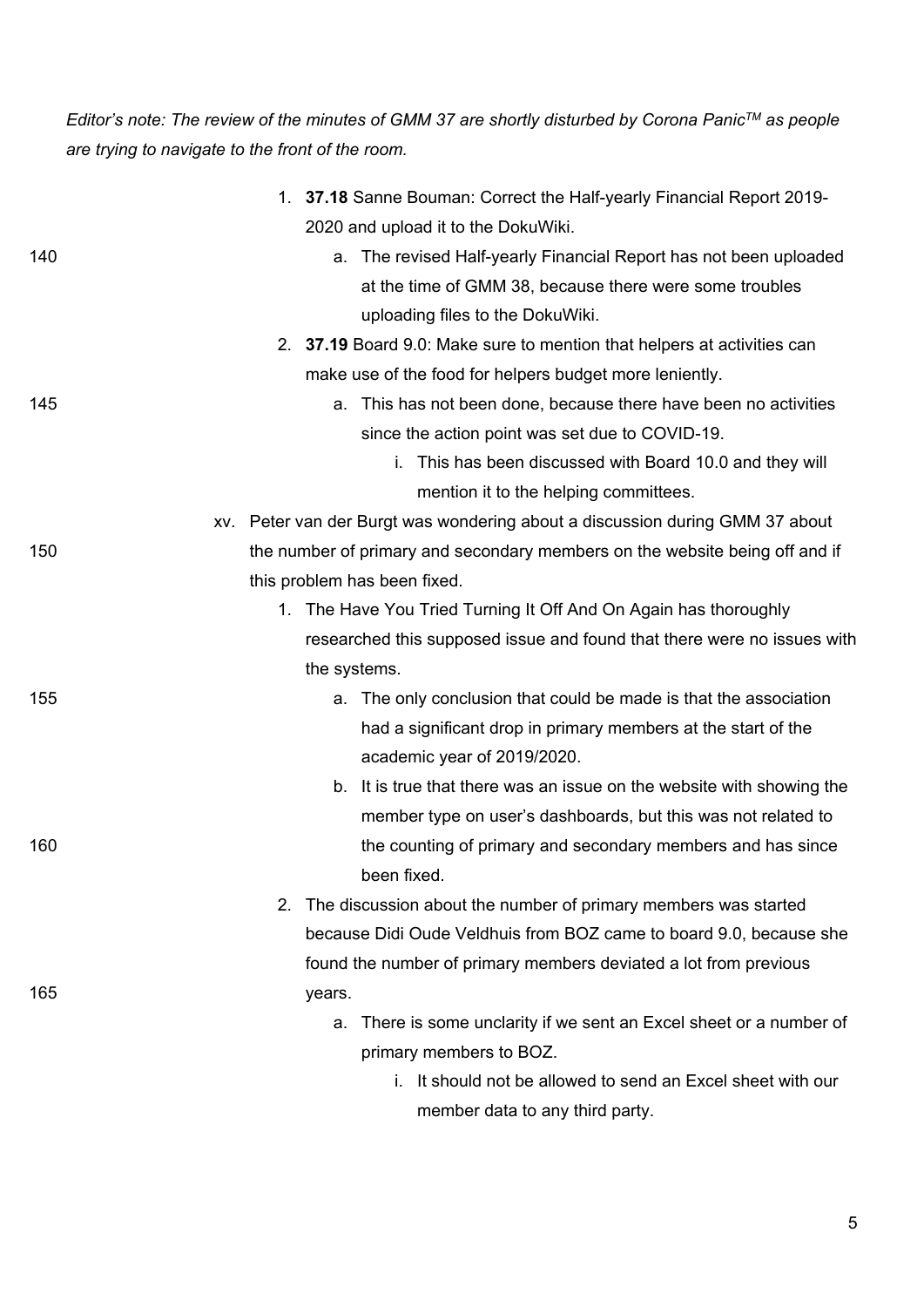| 170 | 1. According to Jur van Geel this should not be a                            |
|-----|------------------------------------------------------------------------------|
|     | problem, because BOZ has access to the same                                  |
|     | data through the student administration.                                     |
|     | a. Furthermore, they should have received a                                  |
|     | list of primary members and student                                          |
| 175 | numbers to combat fraud in member                                            |
|     | counts.                                                                      |
|     | b. Sanne does not recall sending an Excel                                    |
|     | sheet with member information to BOZ.                                        |
|     | 3. In conclusion, Board 10.0 should again check the primary member count     |
| 180 | and contact BOZ on the procedure for the primary member count and            |
|     | funding.                                                                     |
|     | a. AP Board 10.0 (38.03) Contact BOZ on the procedure for                    |
|     | receiving funds per primary member.                                          |
|     | b. Voting: approval of Minutes of GMM 37 on 2020-09-02                       |
| 185 | i. Vote passes unanimously                                                   |
|     |                                                                              |
|     | <b>6. Documents received</b>                                                 |
|     | <b>Letter from the Audit Committee</b>                                       |
|     | a. Peter van der Burgt reads the letter from the audit committee to the GMM. |

i. The GMM enjoyed it.

# 190 **[Yearly report 2019-2020](https://wiki.proto.utwente.nl/_media/proto/gmmdocs/yearly_report_9.0_2019-2020_-_first_draft.pdf) (for Approval)**

- 1. General Remarks
	- a. Peter van der Burgt, as a committee member, would have liked to see the committee pieces earlier through WhatsApp or another channel.
		- i. This also goes for the Policy Plan 2020-2021
- 195 b. Line numbering is missing
	- i. Maartje Huveneers was convinced that this was in order, but apparently something went wrong.
- c. Maxim de Leeuw noticed the document is called "Yearly report 9.0 2019-2020 first draft" and wonders if Board 9.0 is really that good at writing that they only needed one 200 draft.
	- 2. Page 9
		- a. Daniela van Meggelen wonders what the "stuff" is that was thrown out according to 2.1.3 Cleaning.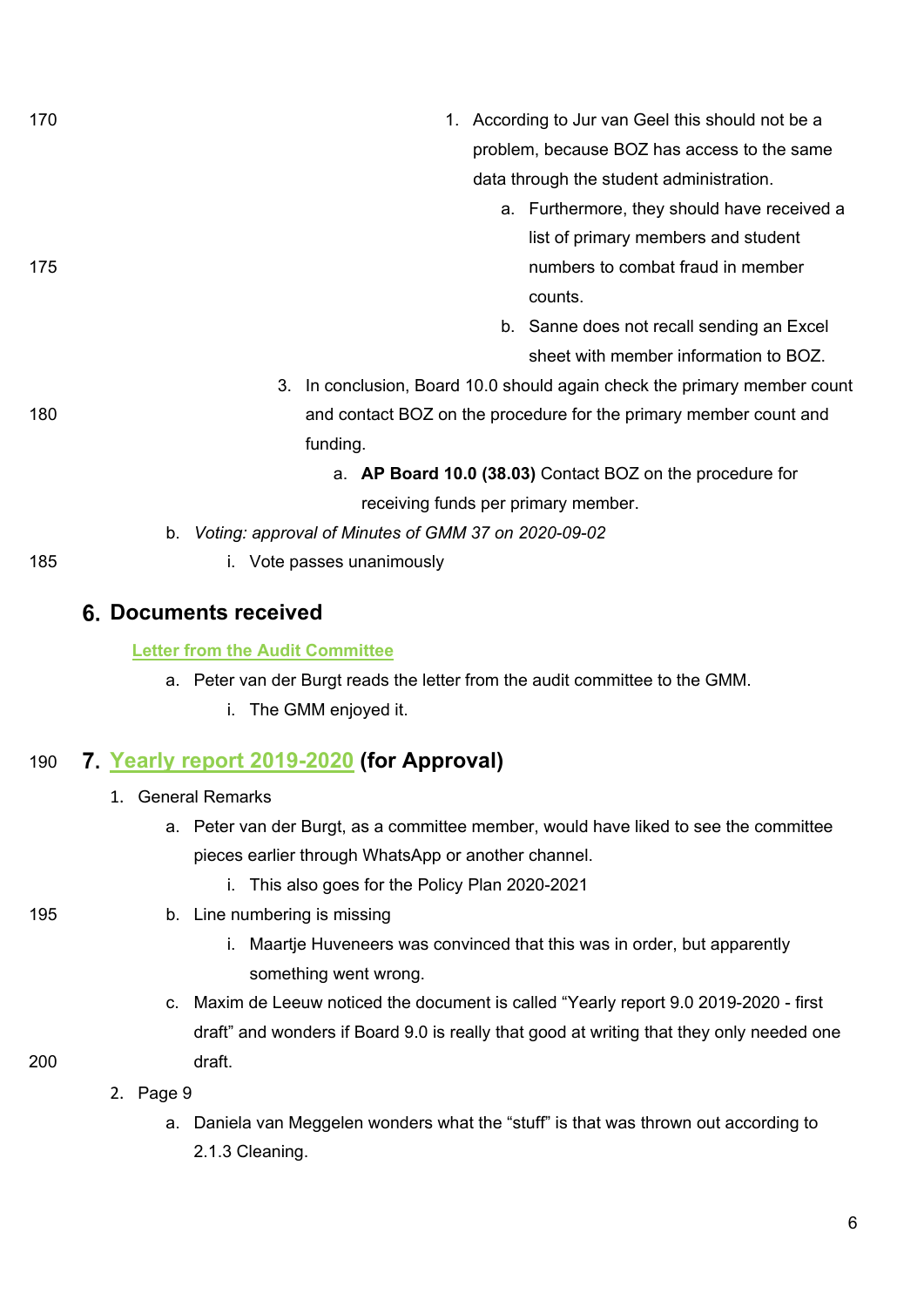|     |            | i. Maartje Huveneers explains that this refers to real "meuk", mostly trash and     |
|-----|------------|-------------------------------------------------------------------------------------|
| 205 |            | objects that will not be missed.                                                    |
|     | b. Page 10 |                                                                                     |
|     |            | i. Daniela van Meggelen wonders to whom the number of activities in quartile        |
|     |            | three and four would have been overwhelming as mentioned in 2.2.1 Activity          |
|     |            | Distribution.                                                                       |
| 210 |            | 1. According to Maartje Huveneers this refers both to the board and the<br>members. |
|     |            | 2. Daniela van Meggelen also wonders if it would be advised to organise             |
|     |            | that many activities during quartile three and four again.                          |
|     |            | a. Maartje Huveneers advises against this, although board 9.0 has                   |
| 215 |            | not personally experienced this, because most of the activities                     |
|     |            | were cancelled due to COVID-19.                                                     |
|     | ii.        | Daniela van Meggelen notes that the sentence structure of 2.2.2 Board Activities    |
|     |            | suggests that all the named activities are organised every Wednesday.               |
|     |            | 1. Daniela van Meggelen would advise to mention that these activities are           |
| 220 |            | organised on different weekly ProtoNights.                                          |
|     |            | The original sentence is deemed clear enough and does not need<br>а.<br>changing.   |
|     | iii.       | Maxim de Leeuw remarks that "picnic" should be spelled "picknick" because           |
|     |            | Picnic would refer to the online supermarket.                                       |
| 225 |            | 1. Editor's note: 'Picnic' is the correct English spelling, 'picknick' is the       |
|     |            | Dutch spelling.                                                                     |
|     |            | 2. Maartje Huveneers exclaims that any spelling mistakes should be                  |
|     |            | emailed to secretary@proto.utwente.nl.                                              |
|     | IV.        | (Mr.) Philippe Tuinman notes that in 2.2.2.1 EEMCS Workshops activities with        |
| 230 |            | ("EeeeWI") EEMCS are mentioned but not evaluated.                                   |
|     |            | 1. Maartje Huveneers replies that this will be added to the document.               |
|     |            | a. AP Board 9.0 (38.04) Add evaluations of the EEMCS Workshops                      |
|     |            | to the yearly report 2020-2021                                                      |
|     | v.         | (still) Philippe Tuinman wonders if the EducaCie or the members could give          |
| 235 |            | input on what kind of EEMCS workshops they would like to see organise.              |
|     |            | 1. Manouk Hillebrand explains that it is not desirable to have all our              |
|     |            | members give input on the EEMCS workshops, because it should be                     |
|     |            | organised by a cross-section of all the EEMCS members. This is why                  |
|     |            | members of each EEMCS board are in the EEMCS workshop                               |
| 240 |            | committee.                                                                          |
|     |            |                                                                                     |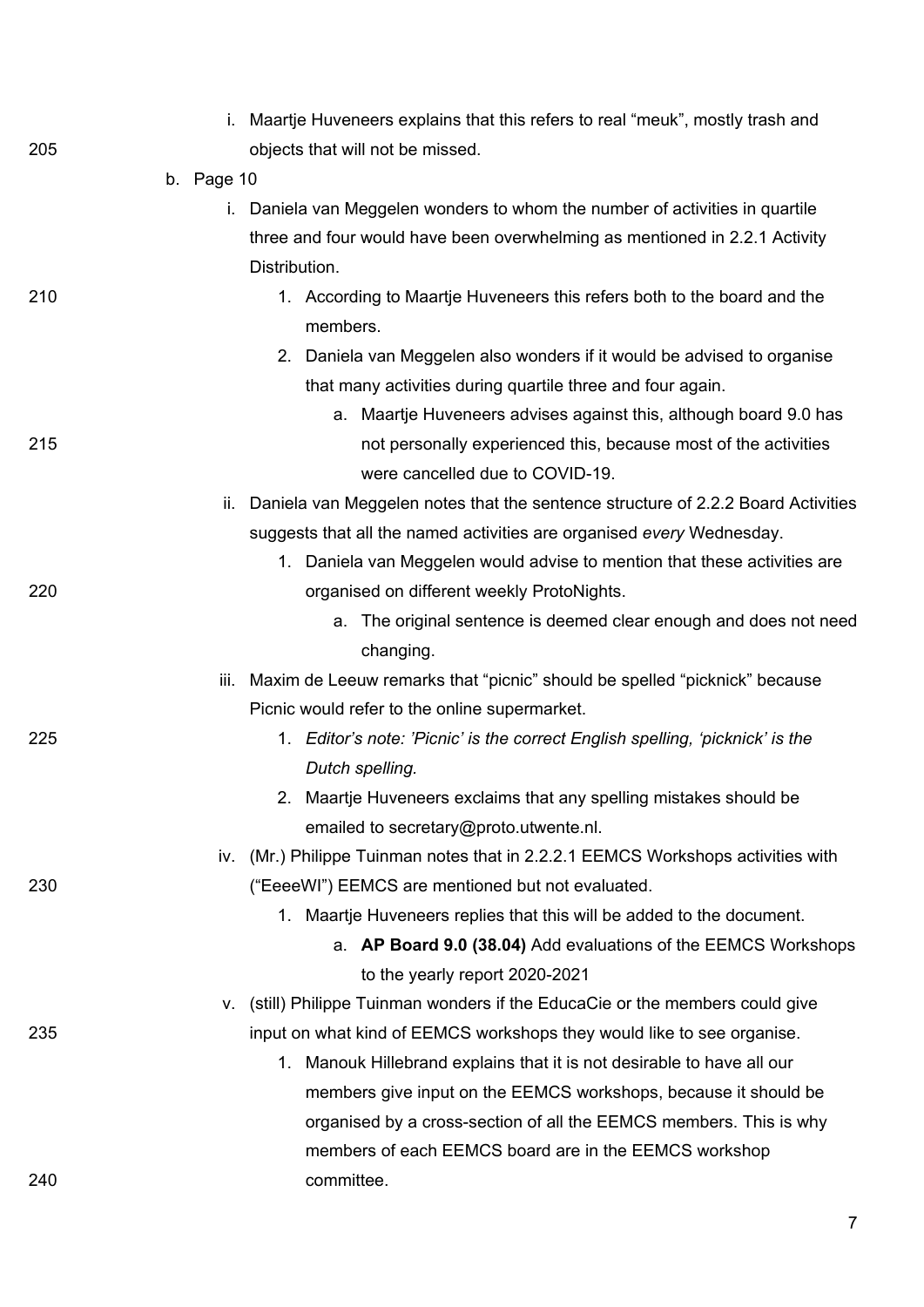|     |            | 2. Manouk Hillebrand also mentions that last year there were mostly                     |
|-----|------------|-----------------------------------------------------------------------------------------|
|     |            | Officers of External Affairs involved in the organisation of the EEMCS                  |
|     |            | workshop, because the workshops are organised in collaboration with                     |
|     |            | companies.                                                                              |
| 245 | 3. Page 11 |                                                                                         |
|     | а.         | Daniela van Meggelen wonders what the additional workload is that made the              |
|     |            | committee spotlights less of a priority as mentioned in 2.2.3.4 Spotlight on Committees |
|     |            | i. Renske Mulder explains that this is mostly because it was not a high priority for    |
|     |            | her and kind of disappeared in her Trello backlog.                                      |
| 250 |            | 1. Daniela replies that it reads like there was a sudden surge in workload,             |
|     |            | which does not appear to be the case.                                                   |
|     |            | b. Daniela van Meggelen wonders if there are any details to back up the claim that the  |
|     |            | news articles on the website are well-received as mentioned in 2.2.3.4 Spotlight on     |
|     |            | Committees.                                                                             |
| 255 |            | i. Except for the positive feedback received during GMM 36 about the "Help, a           |
|     |            | General Member Meeting!" news article and general conversation with                     |
|     |            | members, there are no clear statistics or formal feedback about how the news            |
|     |            | articles are received.                                                                  |
|     | 4. Page 12 |                                                                                         |
| 260 |            | a. Frank Lammers wonders if the drop in WhatsApp promotion after the COVID-19           |
|     |            | measures were implemented, as mentioned in 2.2.4 Event Promotion, is because of the     |
|     |            | lower number of activities or if there is another reason.                               |
|     |            | Maartje Huveneers replies that this is indeed due to the lower number of                |
|     |            | activities organised during this time                                                   |
| 265 |            | b. Frank Lammers also wonders why the CreaTe staff was not in favour of using the       |
|     |            | ProtoNights for Professional Development.                                               |
|     |            | Manouk Hillebrand explains that this was mainly because Thea de Kluijver did<br>i.      |
|     |            | not want students to come to the university in the evening for Professional             |
|     |            | Development.                                                                            |
| 270 |            | 1. Although her opinion might have changed now because evening lectures                 |
|     |            | are becoming normal with the limited physical space at the university due               |
|     |            | to COVID-19.                                                                            |
|     |            | 2. Frank Lammers is happy to hear that it is not that the CreaTe study                  |
|     |            | programme does not want to collaborate for Professional Development,                    |
| 275 |            | but that it is merely because they are not in favour of evening activities.             |
|     |            | a. Frank Lammers would like this to be specified in the Yearly                          |
|     |            | Report 2019-2020.                                                                       |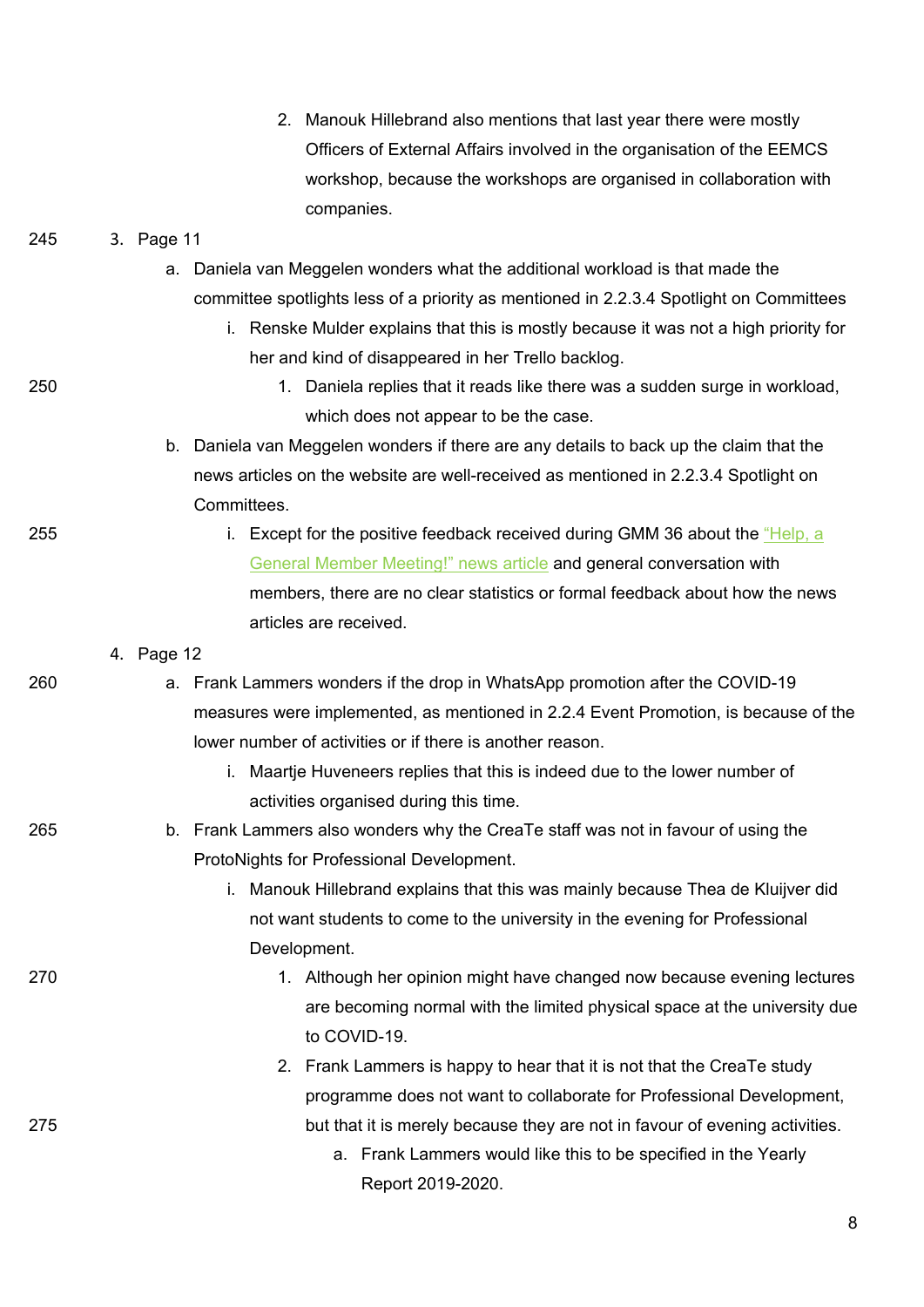|     |            |    | b. AP Board 9.0 (38.05) Specify why CreaTe staff does not want to                         |
|-----|------------|----|-------------------------------------------------------------------------------------------|
|     |            |    | organise ProfDev activities during ProtoNights in 2.2.5                                   |
| 280 |            |    | ProtoNights of the Yearly Report 2019-2020.                                               |
|     | 5. Page 16 |    |                                                                                           |
|     |            |    | a. Frank Lammers does not agree that the Proto LinkedIn has been revived as stated in     |
|     |            |    | 2.4.3 External Publicity Policy, because there have only been two posts in the last year. |
|     |            |    | b. Frank Lammers would also like to see a graph of the number of contracts for external   |
| 285 |            |    | promotion that have been signed in the previous years.                                    |
|     |            |    | i. Mick Tijdeman proudly exclaims that he has already made such a graph.                  |
|     |            |    | 1. Frank Lammers would like to see this in a Linked n post.                               |
|     |            |    | c. Jeroen Ritmeester finds it contradictory that 2.4.1 Acquisition Committee mentions     |
|     |            |    | companies being hesitant to engage in collaboration while 2.4.4 External Support          |
| 290 |            |    | mentions that many companies have collaborated with Proto.                                |
|     |            |    | Mick Tijdeman explains that the hesitation mentioned in 2.4.1 Acquisition<br>i.           |
|     |            |    | Committee specifically refers to the COVID-19 period while 2.4.4 External                 |
|     |            |    | Support describes the year as a whole.                                                    |
|     |            |    | 1. Daniela van Meggelen asks about the difference in the number of                        |
| 295 |            |    | contracts that were signed before and during the COVID-19 period.                         |
|     |            |    | a. Mick Tijdeman answers that only five or six of the total of twenty-                    |
|     |            |    | two contracts were signed during the COVID-19 period.                                     |
|     |            |    | d. Jeroen Ritmeester also wonders why the Customer Relationship Management system         |
|     |            |    | did not work this year, just like previous years.                                         |
| 300 |            |    | Mick Tijdeman answers that he did do some research into other Customer                    |
|     |            |    | Relationship Management systems but did not find a satisfying solution.                   |
|     |            |    | 1. Every system had its own problems, but most were just very expensive.                  |
|     |            |    | Many systems were also bloated with features that are not needed for our                  |
|     |            |    | association, while missing key features that would greatly improve                        |
| 305 |            |    | productivity.                                                                             |
|     |            |    | In the end Mick Tijdeman settled on keeping track of the existing Google<br>2.            |
|     |            |    | Sheet, that was used in previous years. He believes that this could be a                  |
|     |            |    | viable solution if it keeps being handed down to the next Officer of External<br>Affairs. |
| 310 | 6. Page 17 |    |                                                                                           |
|     |            | а. | Peter van der Burgt, Jeroen Ritmeester and the rest of the GMM congratulate Mick          |
|     |            |    | Tijdeman with the $\epsilon$ 8,475 acquired in financial sponsorship.                     |
|     |            |    | i. Jeroen Ritmeester would also like this trend to be kept going by Board 10.0.           |

7. Page 18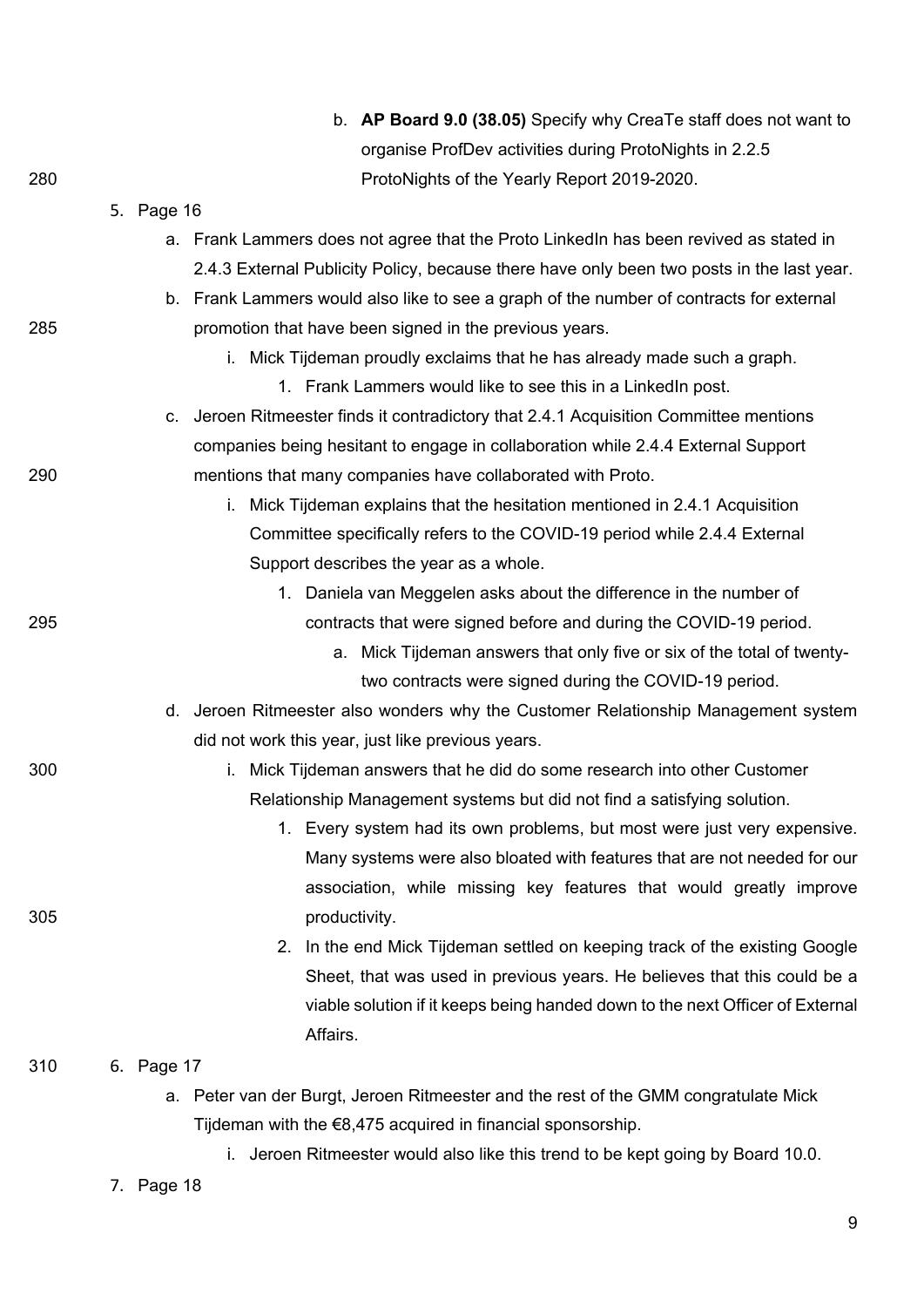- 315 a. Daniela van Meggelen wonders what the OmNomCom reservations consist of because it is an oddly specific number.
	- i. Sanne Bouman explains that this consists of reservations for all the hardware of the OmNomCom which is divided over several years, making it an odd amount.
	- 8. Several people exclaim on which page their next comment will be:

320 a. "Page 35"

- b. "Page 20"
- c. "Page 24"
- d. "Also, page 24"
- e. "I am Puck"
- 325 9. Page 20
	- a. Peter van der Burgt asks what Board 10.0 is planning on doing regarding point 2.6.3 Board Experience during COVID-19.
		- i. The GMM is very confused.
- ii. Jesse Visser asks if Peter van der Burgt has read the COVID-19 Policy Plan 330 2020-2021.
	- iii. Peter van der Burgt explains that he refers to the personal goals of Board 10.0.
		- 1. He wonders if Board 10.0 will follow any courses or have other activities because of possible free time due to COVID-19.
- a. Jesse Visser replies that none of the members of Board 10.0 plan 335 on following any courses and that they do not believe they will have much extra free time.
	- i. Board 10.0 wants to put in the effort to keep the association active and they believe there is still a lot possible keeping in mind the COVID-19 measures.

#### 340 *\*BINGO\**

#### 10. Page 24

- a. Daniela van Meggelen thinks it is great that board 9.0 has organised activities regarding mental health.
- b. Laura Kester ("Haar naam is Laura") wonders why during COVID-19 the plans 345 regarding mental health could not be realised as mentioned 2.9.3 Mental Health while during this period mental health attention is extra important.
	- i. Manouk Hillebrand explains that during this time all meetings with Thea de Kluijver were cancelled and most attention went to adjusting education to the new COVID-19 measures.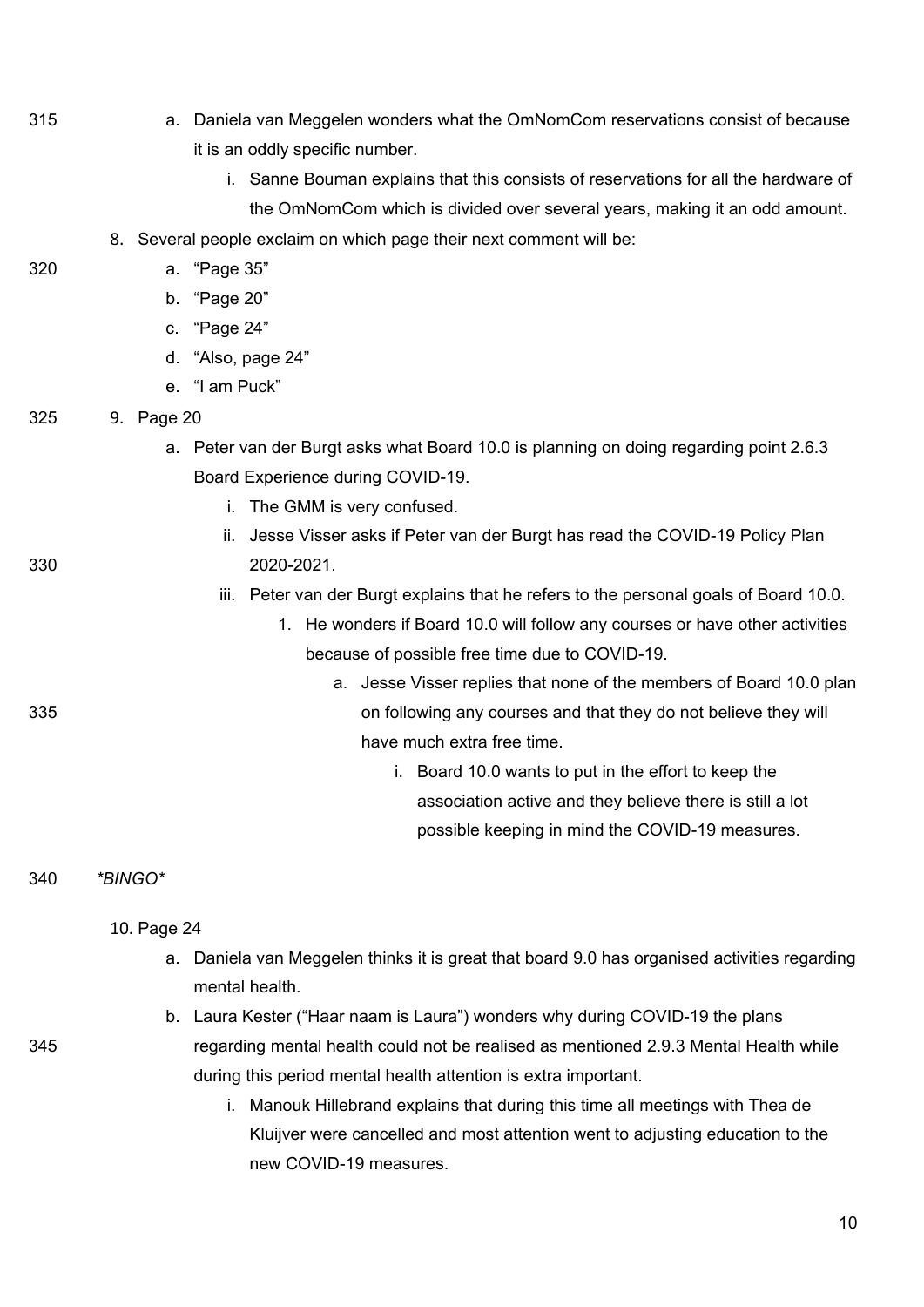| 350 | 1. Maartje Huveneers adds that before the COVID-19 period SACC was                    |
|-----|---------------------------------------------------------------------------------------|
|     | very interested in helping organise activities regarding mental health, but           |
|     | that during that period they were too busy helping students themselves.               |
|     | c. Maxim de Leeuw wonders when last year's pre-ordered sweaters will arrive.          |
|     | i. Sanne answers that they will come during the beginning of the coming academic      |
| 355 | year.                                                                                 |
|     | 11. Page 25                                                                           |
|     | a. Daniela van Meggelen likes the updates to the website.                             |
|     | 12. Page 29                                                                           |
|     | a. Daniela van Meggelen asks why the first Werewolves game night organised by the ACE |
| 360 | did not succeed but another similar event by the board did.                           |
|     | i. Manouk answers that this was mostly an issue with timing, but also the change      |
|     | in format. The new version spanned multiple days, instead of how the game is          |
|     | usually played.                                                                       |
|     | 1. The first activity was a one-off event played during one evening, while            |
| 365 | the event organised later was in a real time format, spanning over two                |
|     | weeks.                                                                                |
|     | 2. Daniela van Meggelen would like to see a small explanation on why the              |
|     | second Werewolves game activity did succeed.                                          |
|     | a. AP Board 9.0 (38.06) Add an explanation about the success of                       |
| 370 | the real time Werewolves activity to 2.2.2 Board Activities.                          |
|     | b. Peter van der Burgt wonders why the Board of Advisors has a paragraph in the       |
|     | committee chapter while the Audit committee does not. It was an action point of a     |
|     | previous GMM to decide if these committees should be included in this chapter.        |
|     | Maartje Huveneers explains that board 9.0 asked the two committees if they<br>i.      |
| 375 | would like to be included and the Audit did not see this to be necessary, while       |
|     | the Board of Advisors did not mind.                                                   |
|     | 1. Peter van der Burgt asks if it should be included, because the Board of            |
|     | Advisors is a committee of the GMM                                                    |
|     | a. Frank Lammers, as a member of the Board of Advisors, explains                      |
| 380 | that it is best to add it in the yearly report because it is a part of                |
|     | the functioning of the association.                                                   |
|     | i. Peter van der Burgt asks if this should also be the case                           |
|     | for the next Board of Advisors and Audit Committee, since                             |
|     | these committees change every year and might have                                     |
| 385 | different opinions.                                                                   |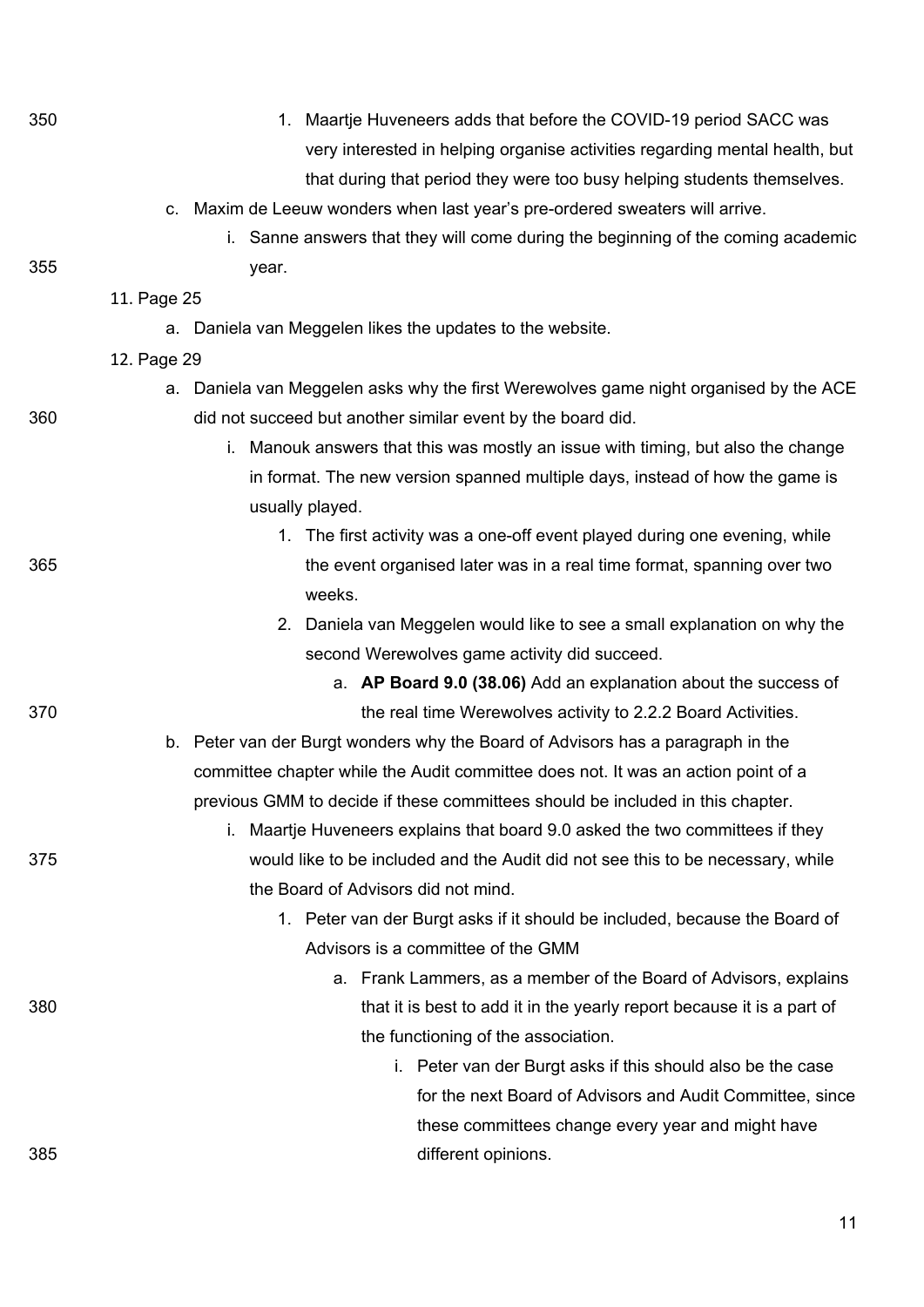- 1. Frank Lammers advises to keep them in the yearly report.
- 2. Manouk Hillebrand would also recommend keeping it in the yearly report.
- 390 3. **AP Board 10.0 (38.07)** Discuss with the Audit Committee and Board of Advisors if they would like to be evaluated in the yearly report.
- b. Daniela van Meggelen wonders if it would be better to add the Board of Advisors and the Audit Committee to the chapter Other 395 Organisation, because it is not a committee of the association, but the GMM.
	- i. Most members of the GMM think that would be very confusing.

#### 13. Page 34

400 a. Daniela van Meggelen thinks the Weizen draft course was a very good idea and recommends Board 10.0 to organise it again, even though it was not very well visited last year.

#### 14. Page 35

- a. Frank Lammers thinks the Integration Week Committee is a very good idea, but that it is 405 weird that he and some other members did not hear of it before reading the GMM documents.
- i. Sebastiaan van Loon explains that it is not meant for older years students. It is especially focused on integrating all new first years members with each other and the association. The activities will be promoted to these members first. If 410 any spots on activities are still left after that the events will also be promoted to older years.

### 1. Frank Lammers still wonders why the existence of the committee is unknown by some members.

- a. Manouk Hillebrand explains that the members of the committee 415 were personally requested to join and that the committees helping organise events during the committee week were also involved.
- b. If you had not heard of the committee it is probably because you are not an active member of the association or do not belong to a 420 committee that was requested to help organise activities during the integration week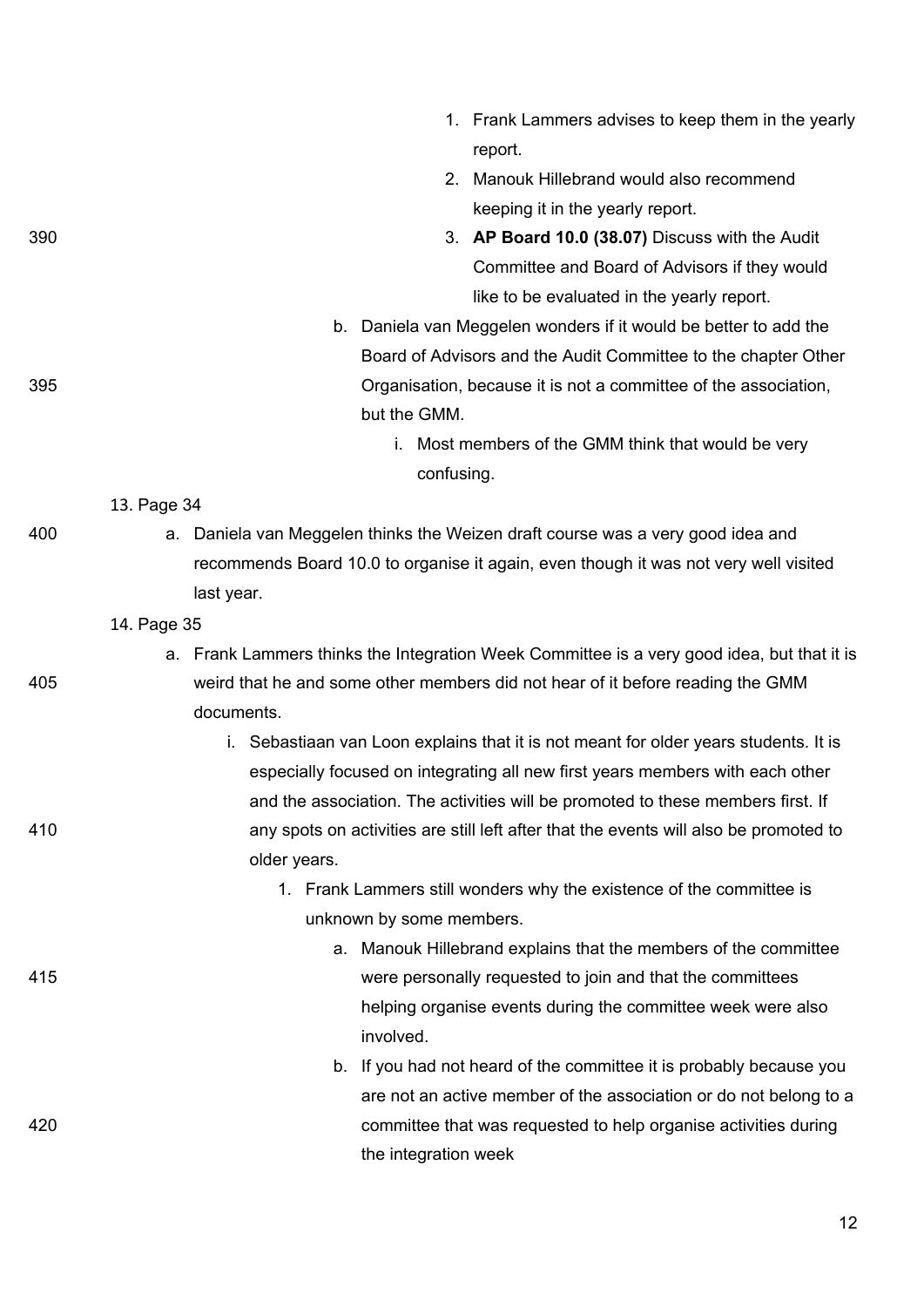|     |    | c. Maartje Huveneers also adds that it is not a very interesting                           |
|-----|----|--------------------------------------------------------------------------------------------|
|     |    | committee to promote to the rest of the association because they                           |
|     |    | already have enough members and are just organising activities                             |
| 425 |    | for new first year students.                                                               |
|     |    | d. Manouk Hillebrand also explains that the committee is a last                            |
|     |    | resort to replace the camp that cannot continue at the start of the                        |
|     |    | year.                                                                                      |
|     |    | e. Renkse Mulders adds that these members might also not have                              |
| 430 |    | heard about the committee because of the lack of casual                                    |
|     |    | conversation and get-togethers after the closing of all campus                             |
|     |    | buildings due to COVID-19.                                                                 |
|     |    | 2. Frank Lammers would have liked to see things like this in the weekly                    |
|     |    | newsletter or communicated to the members in some way.                                     |
| 435 |    | a. Manouk Hillebrand advises Board 10.0 to communicate anything                            |
|     |    | that can be of interest to the members through the weekly                                  |
|     |    | newsletter or social media.                                                                |
|     |    | 3. Sebastiaan van Loon would like to add that if there had been promotion                  |
|     |    | to all members that the number of older years that would have liked to be                  |
| 440 |    | involved would have been a lot more than desired by the committee.                         |
|     |    | a. Manouk replies that it did not need to be promotion in that sense,                      |
|     |    | but just an update on what the board was working on.                                       |
|     |    | 4. Harald Eversmann mentions that this is just like four years ago when the                |
|     |    | same discussion took place regarding the first years' camp, and that the                   |
| 445 |    | committee should not get too worked up about it because the older years                    |
|     |    | just want to be a part of everything.                                                      |
|     |    | b. Philippe Tuinman wonders when the integration week will take place                      |
|     |    | i. Sebastiaan van Loon is not sure but thinks it is planned for the week of                |
|     |    | September 28th.                                                                            |
| 450 |    | The GMM replies: "Da is!"<br>1.                                                            |
|     | C. | Philippe Tuinman is confused why Sebastiaan van Loon just mentioned that the               |
|     |    | integration week is not for the integration of older members with the new first years,     |
|     |    | while 3.24 Integration Week Committee mentions that this is a goal of the committee.       |
|     |    | i. Renske Mulder explains that this is mostly regarding the committee members of           |
| 455 |    | the organising committees, just like camp.                                                 |
|     |    | d. Philippe Tuinman also wonders if the GraphiCie will be involved in the promotion of the |
|     |    | integration week                                                                           |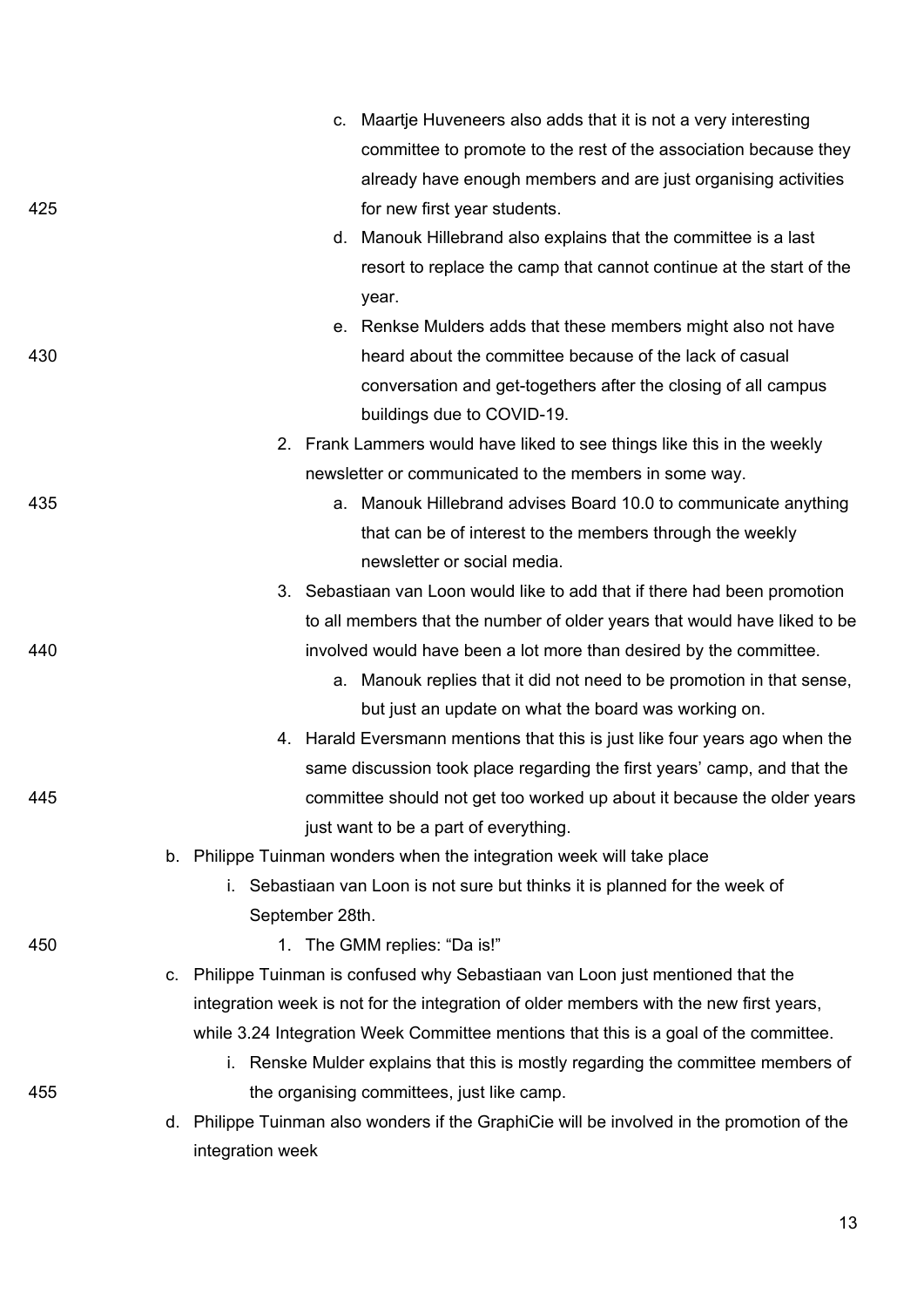- i. Sebastiaan van Loon answers that they will be asked to design a promotional image in the coming week.
- 460 e. Ellis Dijkstra would like an addition to make clear if the committee will continue after this year.
	- i. Renske Mulder answers that this is completely up to Board 10.0.
		- 1. **AP Board 10.0 (38.08)** See if the integration week should be kept as an activity and permanent committee.
- 465 15. Page 37
	- a. Daniela van Meggelen asks why Protographers were not always requested by organising committees.
- i. Sanne Bouman answers that this is up to the committees and that some committees did not often request Protographers even after many reminders from 470 their board responsible.
	- ii. Maartje Huveneers also adds that board 9.0 found it hard to distinguish between events that should have a Protographer and that do not need one, which resulted in not many activities having a Protographer.
- iii. Manouk Hillebrand also adds that there were not a lot of active members in the 475 Protography that reacted to the committee requests.
	- 16. Page 48
		- a. Frank Lammers wonders if the 10% of members who filled in the survey and thought the board acts superior to members also left any specific feedback.
			- i. Maartje Huveneers answers that they did not.
- 480 17. Page 54
	- a. Frank Lammers thinks that his additional comment to the survey was wrongly interpreted.
		- i. His comment was meant to note that "well organised" does not mean an activity cannot be fun. A well organised activity is not by definition a good activity.
- 485 b. Philippe Tuinman also mentions that it would have been nice for members to be able to explain why they gave certain answers. For example, why they thought the board acted superior.
	- 18. *Voting: approval of Yearly Report 2019-2020*
		- a. Vote passes unanimously
- 
- 490 i. **AP Board 9.0 (38.09)** Correct Yearly Report 2019-2020 and upload it to the DokuWiki.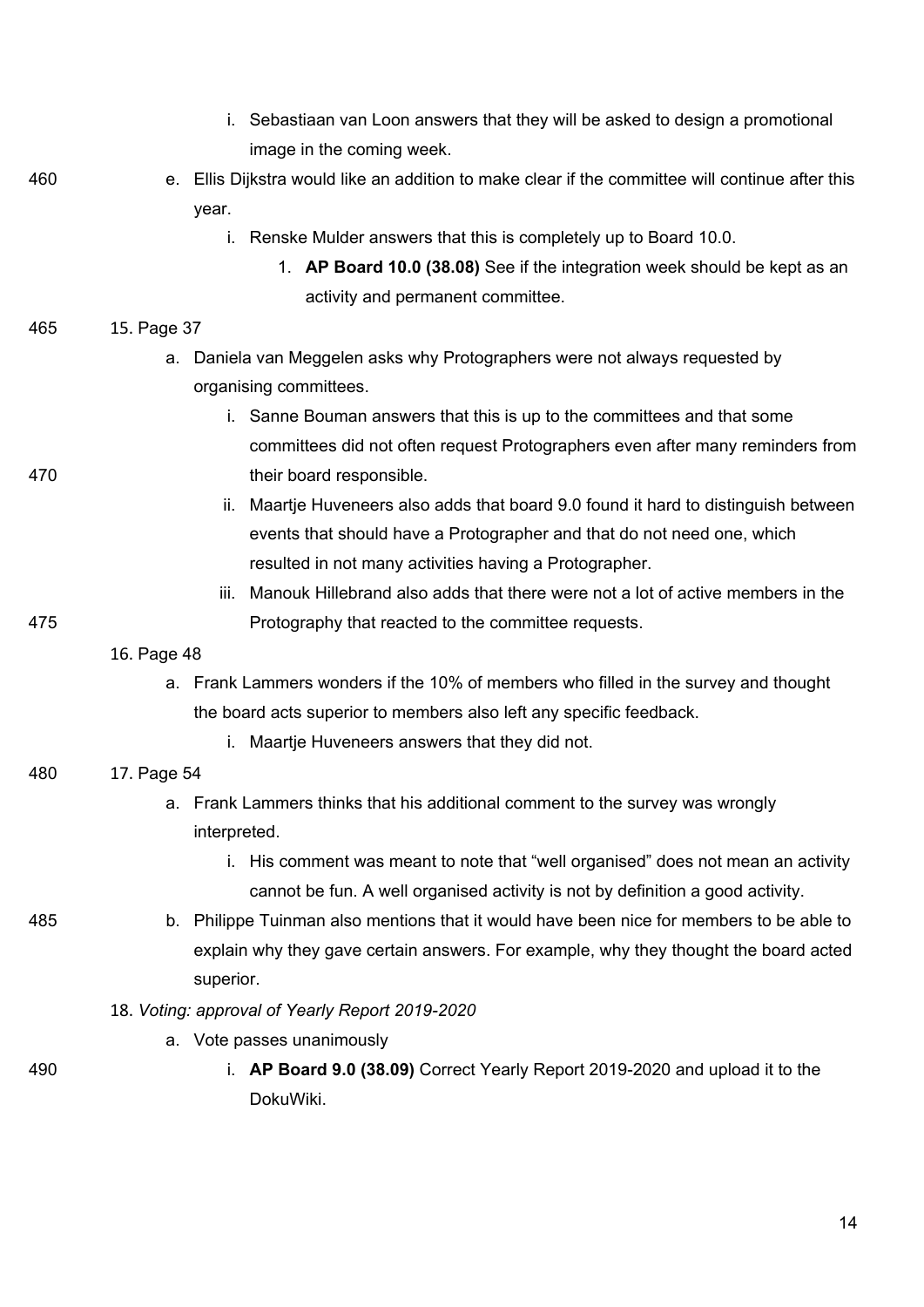## **[Current state of affairs SBZ](https://wiki.proto.utwente.nl/_media/proto/gmmdocs/gmm_-_current_state_of_affairs_sbz_1_.pdf)**

- 1. Laura Kester wonders how long the discussion about this document will take because she really needs to pee but has comments about the next document.
- 
- 495 b. Maartje Huveneers answers that this totally depends on the GMM.
	- i. Laura Kester asks the GMM if they think this will take longer than five minutes.
		- 1. The GMM answers yes.
- 2. Maartje Huveneers explains that this document states that the SBZ Loan Proposal will only be approved if all GMMs of the SBZ associations approve the document. Because at least one of 500 the SBZ associations has already denied the document it will not be approved. The GMM will still vote on the document to indicate the opinion of the GMM.
	- 3. General remarks
		- a. A lot of people stand up to walk to the microphone.
		- b. Jur van Geel: "koffiedik kijken is een sport, maar dit is echt nog een stap verder."
- 
- 505 i. He is convinced that this document and the SBZ Loan Proposal is a lot of doom thinking and focuses on a lot of things that are very uncertain.

Editor's note: *A discussion is started before officially continuing to the actual SBZ Load Proposal document, but because the discussion is related to the proposal and not the informational document the discussion is moved there.*

## 510 **[SBZ Loan Proposal](https://wiki.proto.utwente.nl/_media/proto/gmmdocs/sbz_loan_proposal.pdf) (for Approval)**

- 1. Jur van Geel advises the GMM to vote blank on the SBZ Loan Proposal.
	- c. He continues to explain that the document does not use any realistic or known costs and that it is unsure how much loss will be made the coming year.
- d. He believes that Grolsch would never lower the hectolitre-discount for every company in 515 the Netherlands that did not sell as much beer because of COVID-19 risking them to go bankrupt.
	- e. He does agree that SBZ has made some losses and will probably make more losses in the coming year.
		- i. He also agrees that we should not compensate that by increasing the beer cost.
- 520 f. He prefers to see concrete numbers before voting on the document and believes a blank vote will clarify to SBZ that we do not agree with the way the loan proposal is constructed.
	- 2. Sebastiaan van Loon replies that the document is indeed very speculative and because of that speaks of margins instead of real costs.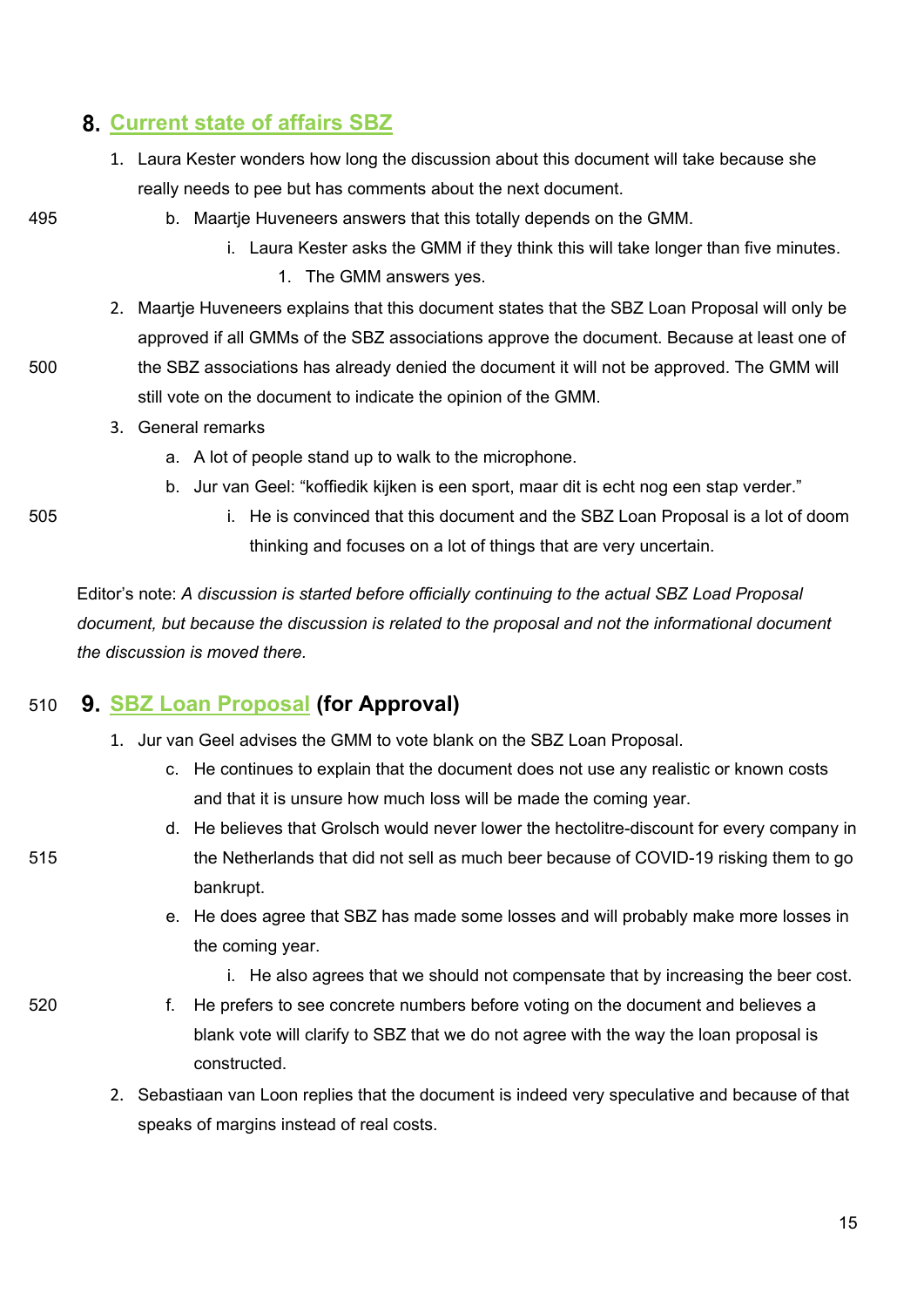- 525 a. He continues to explain that the reason the GMM needs to vote on this document now is because all SBZ associations have a GMM around this time and it is easier to do it now than to wait for every association to plan another GMM to vote on a new proposal.
	- 3. Sebastiaan van Loon advises the GMM to not vote blank.
- a. Jur van Geel replies that it is better to vote blank because that will mean we are 530 approving the margins and costs presented in the proposal, which the GMM might not agree with anymore when there is more clarity about the potential losses.
	- i. Sebastiaan van Loon adds that a clear vote on the document will give our association a better position in future negotiations about the form of the payment being a loan instead of a donation.
- 535 ii. Sebastiaan van Loon continues to explain that the numbers presented in the loan proposal are the worst case scenario and if the GMM approves the document the payment can only end up being less.
- 1. Jur van Geel agrees, but still advises the GMM to vote blank, because approving the document means agreeing with the possible worst case 540 scenario which we do not want.
	- 2. Jur van Geel also adds that if the costs end up being very little it would be better to gift the amount instead of making it a small loan, which is another reason why we need more clear information than is given in the proposal.
- 545 4. Sebastiaan van Loon notes that when the TipCie starts organising drinks again, even if the document is not approved, the beer cost will still be increased.
	- a. Mick Tijdeman adds that, because the situation is uncertain, it is better to not make any more losses and increase the beer cost.

*Editor's note: The discussion is shortly interrupted to give Puck Kemper a band-aid because she has*  550 *somehow cut herself.*

- 5. Mick Tijdeman wonders what will happen when SBZ really makes a lot of losses.
	- a. Jur van Geel explains that it is a foundation and can simply go bankrupt without costing the associations any money apart from the initial investments.
- i. Frank Lammers asks how much of a loss the association will make if SBZ goes 555 bankrupt.
	- 1. Sanne Bouman replies that this is only the initial loan of €2,000,
		- a. Mick replies that that is only the monetary value, the major loss will be emotionally.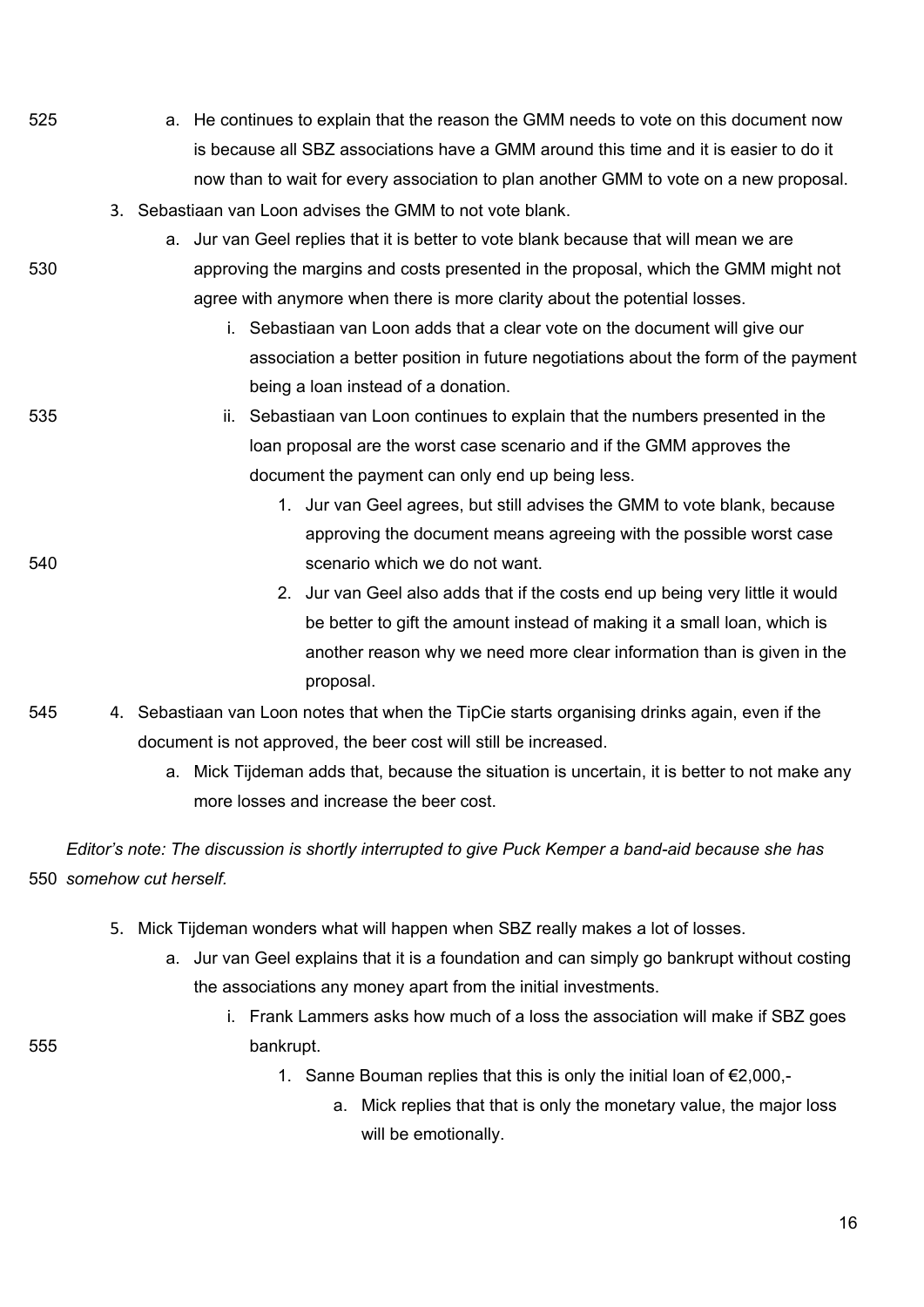|     |    | b. Jur van Geel also notes that the initial loan should be seen as                               |
|-----|----|--------------------------------------------------------------------------------------------------|
| 560 |    | spent money and will most likely never be paid back.                                             |
|     |    | i. Maxim van Leeuw adds that in the past years the Audit                                         |
|     |    | committee of SBZ has not been successful in raising the                                          |
|     |    | liquidity of the foundation. Which means the foundation                                          |
|     |    | will most likely not be able to pay back the loans to its                                        |
| 565 |    | member associations.                                                                             |
|     |    | 1. Mick Tijdeman does not agree, because SBZ has                                                 |
|     |    | written a plan on how to pay back its loans.                                                     |
|     |    | Thomas Rebel asks why the initial loan to SBZ has not yet been<br>C.                             |
|     |    | paid back and if we should trust them to pay back any new loans.                                 |
| 570 |    | i. Sanne Bouman explains that the initial loan is a buy-in for                                   |
|     |    | the foundation to build up initial liquidity. She adds that                                      |
|     |    | there are many reasons why the liquidity of SBZ has not                                          |
|     |    | been enough to pay back any of the initial loans to its                                          |
|     |    | member associations.                                                                             |
| 575 |    | ii. Mick Tijdeman also notes that it was never the intention to                                  |
|     |    | try to pay back these initial loans, unless SBZ would stop                                       |
|     |    | for some other reason than bankruptcy. It is more of a                                           |
|     |    | deposit than an actual loan.                                                                     |
|     |    | 2. Jur van Geel adds that we might also lose some value in a newly signed                        |
| 580 |    | contract with Grolsch when we establish a replacement for SBZ.                                   |
|     |    | 6. Frank Lammers wonders how expensive the beer will be in the worst case scenario.              |
|     |    | a. Sebastiaan van Loon answers that one beer will cost around $\epsilon$ 1,- in the coming year. |
|     | 7. | Jur van Geel also has the important note that if we end up with a new loan to SBZ he would       |
|     |    | like to see a loan structure so we will not have a discussion every year on how SBZ will pay     |
| 585 |    | back their loans.                                                                                |
|     |    | a. Sebastiaan van Loon also agrees that most of the member associations of SBZ will              |
|     |    | probably want their loans back and would therefore also prefer a clear loan structure.           |
|     |    | b. Jur van Geel would advise to make the payment a donation, just so there will be no            |
|     |    | need for discussion in the future.                                                               |
| 590 | 8. | Daniela van Meggelen suggests splitting the vote of the document into the different suggested    |
|     |    | options to get a clear opinion from the GMM on the different options.                            |
|     |    | a. Mick Tijdeman agrees and proposes to vote on the ratio of the payment between the             |
|     |    | associations and the form of payment, being either a loan or a donation.                         |
|     |    |                                                                                                  |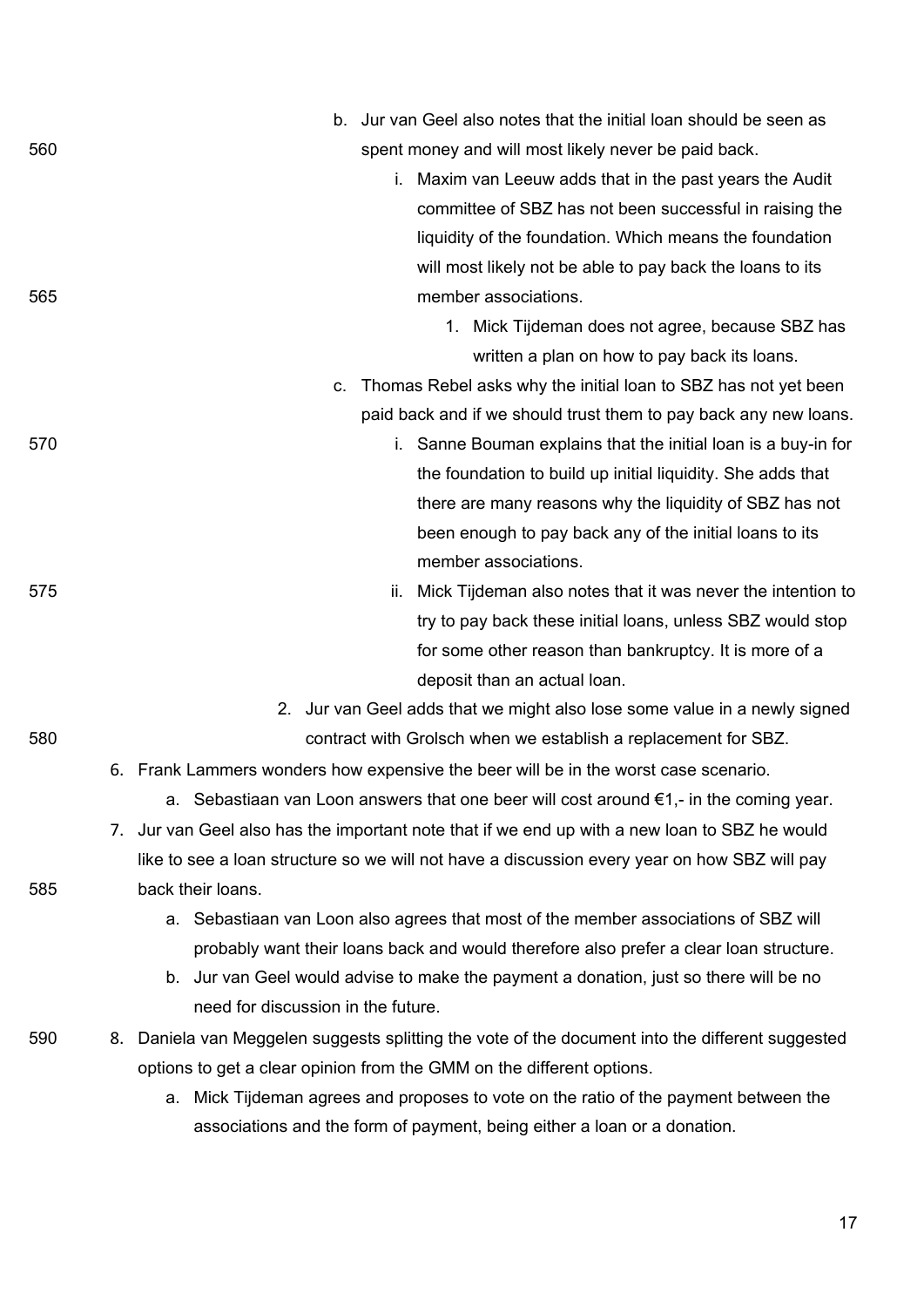|     | Sebastiaan van Loon adds that only the form of payment is interesting for our       |  |
|-----|-------------------------------------------------------------------------------------|--|
| 595 | association because the ratio of the payment between the association is very        |  |
|     | small and not very relevant.                                                        |  |
|     | 1. Peter van der Burgt advises to make the payment a donation even if it            |  |
|     | ends up being the proposed $\epsilon$ 1,400,- because the association will          |  |
|     | survive such a small impact.                                                        |  |
| 600 | a. Daniela van Meggelen would still like to split the voting into voting            |  |
|     | on the ratio of the payment and the form of the payment                             |  |
|     | i. Maartje Huveneers agrees that the GMM will first vote on                         |  |
|     | the form of the payment and then on the ratio of the                                |  |
|     | payment to SBZ.                                                                     |  |
| 605 | 9. Voting: The association gives a loan to SBZ for the losses made due to COVID-19. |  |
|     | a. 7 people vote in favour.                                                         |  |
|     | b. 6 people vote against.                                                           |  |
|     | c. 11 people vote blank.                                                            |  |
|     | d. 2 people refrain from voting.                                                    |  |
| 610 | e. Most of the GMM votes blank                                                      |  |
|     | 10. Voting: The association pays 12.2% of the losses made by SBZ due to COVID-19.   |  |
|     | a. 18 people vote in favour.                                                        |  |
|     | b. 0 people vote against.                                                           |  |
|     | c. 5 people vote blank.                                                             |  |
| 615 | d. 3 people refrain from voting.                                                    |  |
|     | e. Most of the GMM votes in favour                                                  |  |
|     | 11. Poll: Does the GMM prefer a donation over a loan to SBZ?                        |  |
|     | a. 6 people vote in favour.                                                         |  |
|     | b. 1 person votes against.                                                          |  |
| 620 | 14 people vote blank.<br>C.                                                         |  |
|     | 4 people refrain from voting<br>d.                                                  |  |
|     | One vote is missing, but this is just an informal poll.<br>е.                       |  |
|     | Most of the GMM votes blank<br>f.                                                   |  |

*Editor's note: No real conclusion is reached as the GMM has voted blank on the document. Due to one*  625 *or more of the SBZ member associations already voting against the document it is not that important if the document passes through our GMM. The consensus of the GMM is that we need more information before a loan or donation can be given to SBZ.*

*A short bathroom break is allowed after this long winded discussion.*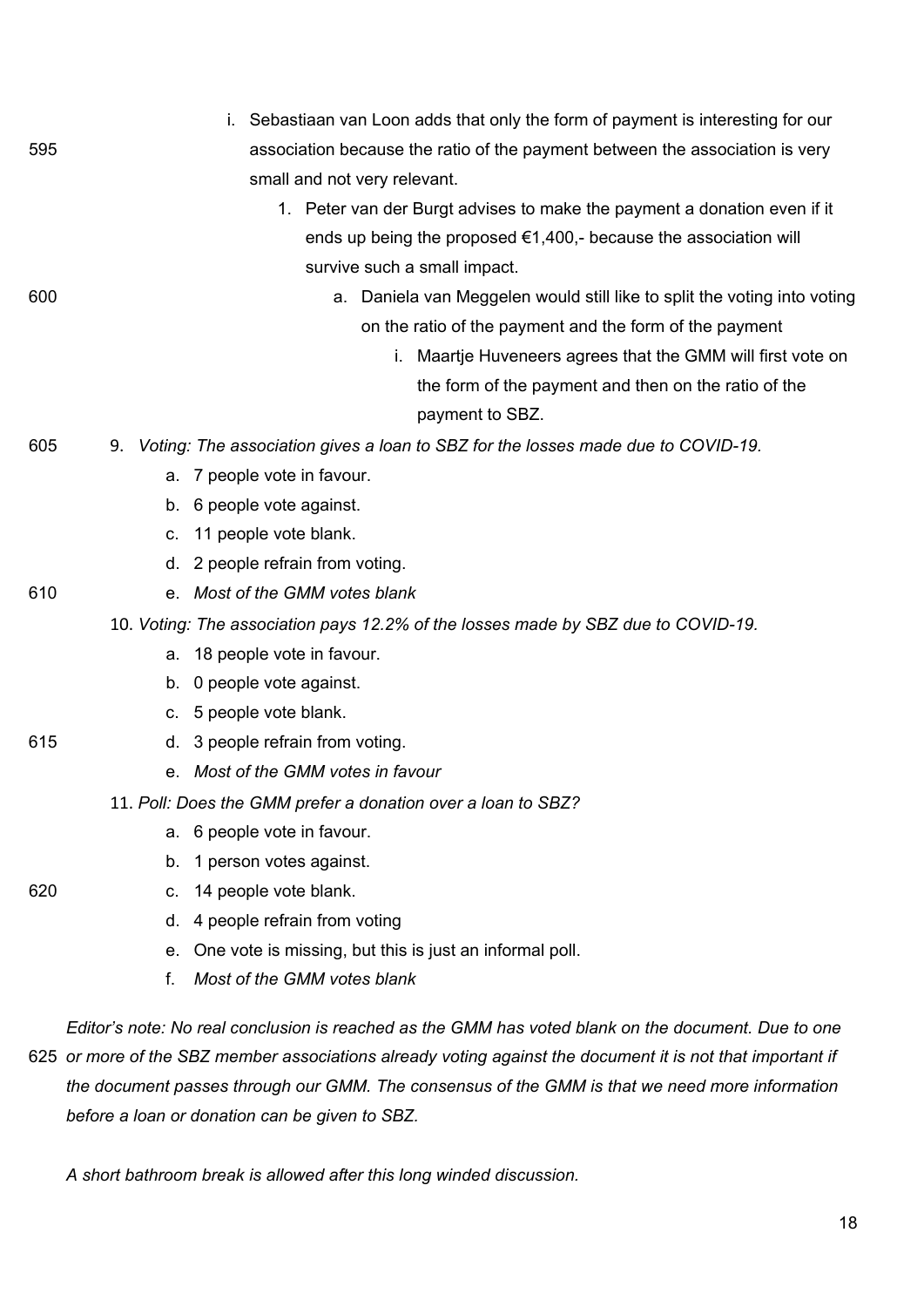# 630 **[Yearly Financial Report 2019-2020](https://wiki.proto.utwente.nl/_media/proto/gmmdocs/annual_financial_report_19_20.pdf) (for Approval)**

|     |           | 1. General remarks                                                                        |
|-----|-----------|-------------------------------------------------------------------------------------------|
|     |           | a. Peter van der Burgt wants to remind the GMM of the letter sent in by the Audit         |
|     |           | committee.                                                                                |
|     |           | i. He advises the members of the GMM to ask questions any time they think "hè?"           |
| 635 |           | while reading the financial report.                                                       |
|     |           | b. Daniela van Meggelen would like to see some more transparency in the financial         |
|     |           | documents. She would like to see some more details on the cash-flow of the                |
|     |           | association.                                                                              |
|     |           | i. Sanne Bouman is afraid that the documents will become less clear when more             |
| 640 |           | numbers are added to the tables. But it is definitely something to try.                   |
|     |           | 1. Daniela van Meggelen advises to look at the financial documents of                     |
|     |           | other associations to see if the financial documents could be improved.                   |
|     |           | 2. Hannah Ottenschot suggests adding the settlements of the different                     |
|     |           | committees as an appendix to the yearly financial report.                                 |
| 645 |           | a. Sanne Bouman replies that this might not be relevant for all                           |
|     |           | committees but might work for some of the ones organising larger                          |
|     |           | activities such as the Kick-In or Camp committee.                                         |
|     |           | Manouk Hillebrand adds that if these settlements are added as<br>b.                       |
|     |           | an appendix it would be preferable to have them formatted in the                          |
| 650 |           | same way.                                                                                 |
|     |           | 3. AP Jonathan Matarazzi (38.10) Look into the possibility of creating                    |
|     |           | more transparency in the financial documents of Proto.                                    |
|     | g.        | Mick Tijdeman plays: Boss Bitch by Famke Louise ("one of the Netherlands' best<br>poets") |
| 655 |           | i. "Ik zit in een meeting over money enzo"                                                |
|     |           | h. Sanne Bouman wants to mention the errata of the yearly financial report 2019-2020.     |
|     |           | i. Maartje Huveneers reads them to the GMM as they had not been published on              |
|     |           | time for the GMM.                                                                         |
|     | 2. Page 1 |                                                                                           |
| 660 |           | a. Daniela van Meggelen noticed that the title page says "semi-annual" financial report   |
|     |           | instead of "annual".                                                                      |
|     |           | AP Sanne Bouman (38.11) Change the title of the Yearly Financial Report 2019-             |
|     |           | 2020 from semi-annual to annual.                                                          |
|     | 3. Page 4 |                                                                                           |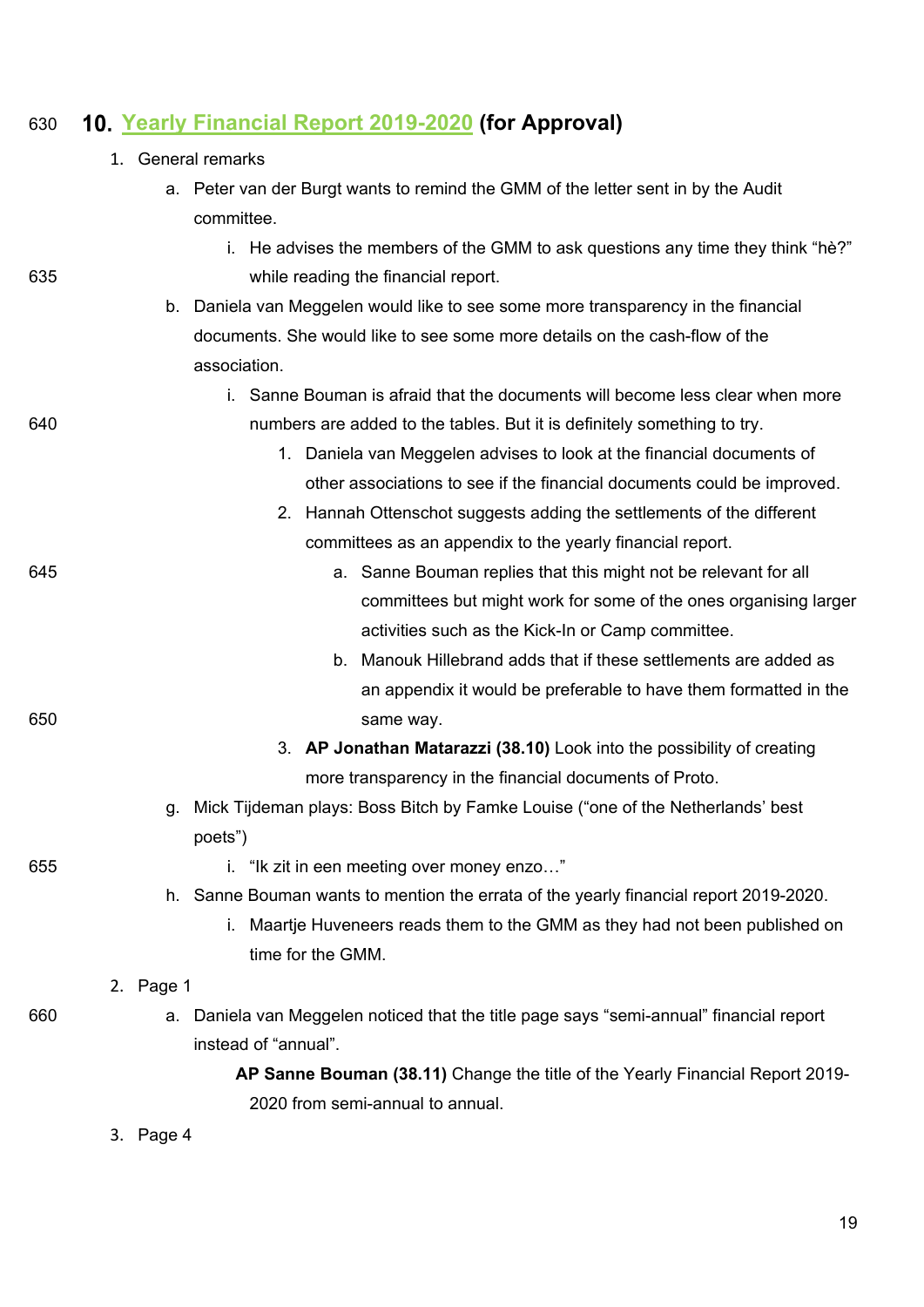| 665 | a. Laura Kester asks if the dash under the balance of 1550 Take Away Dinners on 01-08-  |
|-----|-----------------------------------------------------------------------------------------|
|     | 2019 is just a zero.                                                                    |
|     | i. Sanne explains that a dash does not equal zero, but instead indicates that the       |
|     | account did not exist yet at 01-08-2019.                                                |
|     | 1. Sanne does have to correct this because 1550 Take Away Dinners did                   |
| 670 | already exist at that moment.                                                           |
|     | a. AP Sanne Bouman (38.12) Change the dash under 1550 Take                              |
|     | Away Dinners into a zero in the balance sheet of the yearly                             |
|     | financial report 2019-2020.                                                             |
|     | b. Laura Kester wonders why no more money is reserved for the Lustrum reservation       |
| 675 | because the association has quite a lot of money left at the end of book year 2019-     |
|     | 2020.                                                                                   |
|     | Sanne explains that unfortunately there was not a lot of communication about<br>i.      |
|     | this and that it will probably no longer be possible to allocate more money to the      |
|     | Lustrum reservation.                                                                    |
| 680 | c. Frank Lammers wonders why 1704 Reservation BonCie differs from the expenses in       |
|     | 4444 BonCie while the BonCie has not been active in the past year.                      |
|     | Sanne Bouman explains that the BonCie has collected a total of $\epsilon$ 18.50 through |
|     | OmNomCom donations while not spending anything.                                         |
|     | d. Laura Kester is surprised by how much merchandise is sold despite of COVID-19 and    |
| 685 | wonders what was sold.                                                                  |
|     | i. Sanne Bouman explains that most of this is sold before the COVID-19 period           |
|     | and that this amount also includes the pre-ordered sweaters, which have not yet         |
|     | been ordered.                                                                           |
|     | e. Daniela van Meggelen wonders why there are two different accounts for the            |
| 690 | reservations of the board weekend.                                                      |
|     | i. Sanne Bouman explains that one is an assets account, and the other is a              |
|     | liabilities account.                                                                    |
|     | 1. Daniela van Meggelen is still confused why one reservation has account               |
|     | number 1640 while the other has 1602.                                                   |
| 695 | a. Sanne Bouman replies that this is indeed a mistake.                                  |
|     | i. AP Sanne Bouman (38.13) Fix the account number of                                    |
|     | the Reservation Board Weekend on the Liabilities side of                                |
|     | the balance sheet in the Yearly Financial Report 2019-                                  |
|     | 2020.                                                                                   |
| 700 |                                                                                         |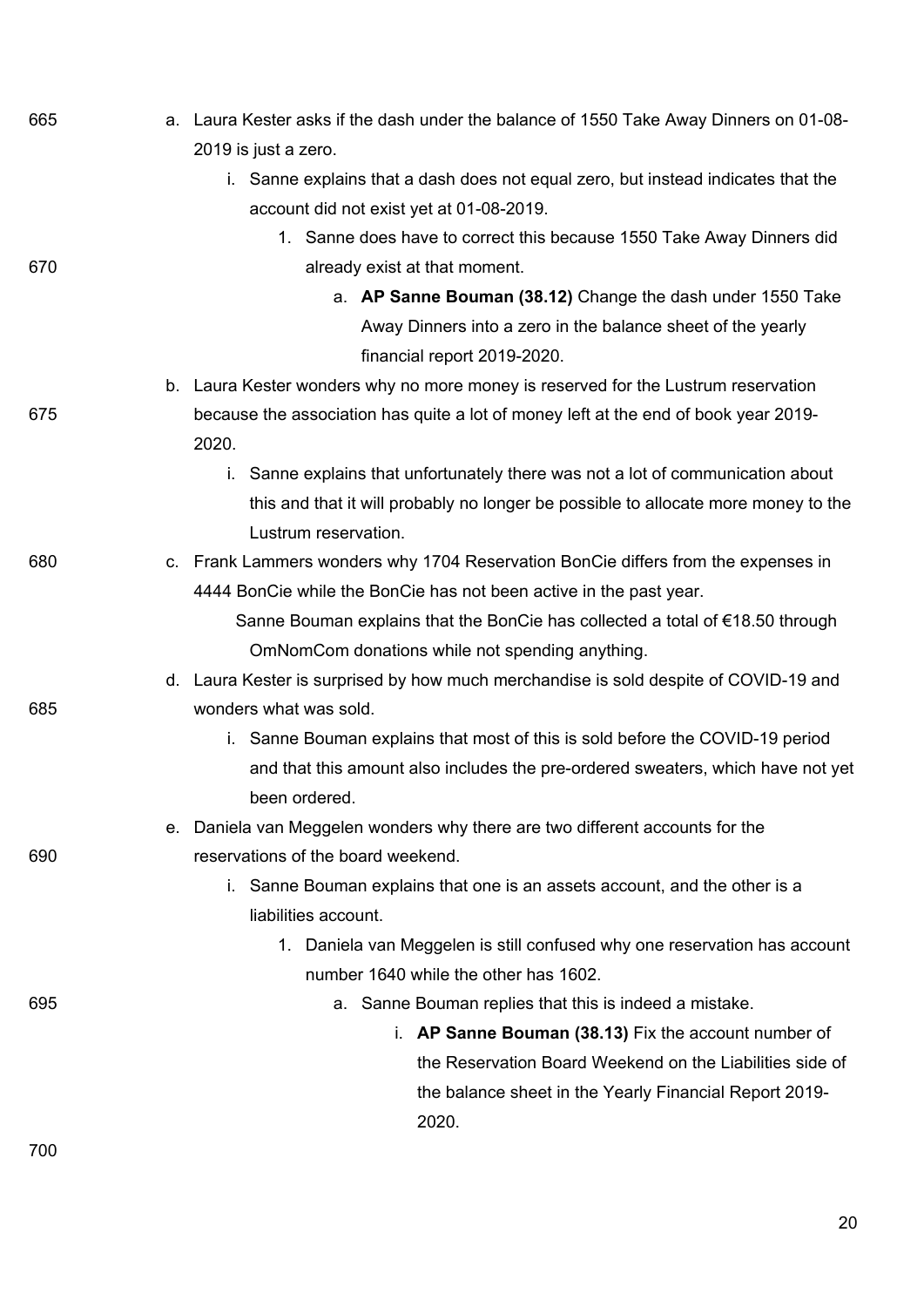| $-$ age $\cdots$ |  |
|------------------|--|
|------------------|--|

- a. Laura Kester wonders if anyone has gone after all the income that still has to be received.
- i. Sanne Bouman answers that that is one of her action points from the last Audit 705 committee meeting, so that will happen soon.
	- 5. Page 7

b.

- a. Peter van der Burgt mentions that the third column in the reservations miscellaneous table should say 31-07-2020 instead of 31-01-2020.
- 710 i. It is later noticed that more tables have this error.
	- ii. **AP Sanne Bouman (38.14)** Check the dates in the tables of the Yearly Financial Report 2019-2020.
	- b. Laura Kester asks why 1602 1770 are grouped in one paragraph because it is currently very confusing to read.
- 715 i. Sanne Bouman explains that all these accounts are made for the same reason. There are things that must be paid in the book year 2020-2021 from the budget of book year 2019-2020. Therefore, they are grouped together.
	- 1. Laura Kester would still like to see them split up in some way to make this part easier to read.
- 720 a. **AP Sanne Bouman (38.15)** Split up the explanations of the assets and liabilities reservations in the Yearly Financial Report 2019-2020 to make it easier to read.
	- c. Daniela van Meggelen noticed that there are still open reservations from 2016 and wonders if anyone has already gone after these invoices.
- 725 **i.** Sanne Bouman explains that some previous treasurers have gone after these invoices but were not successful.
	- ii. Sanne Bouman also explains that if these companies do not send an invoice they will expire after 5 years.
- 1. This means that some reservations can be removed from the 730 Reservations Miscellaneous table.
	- a. **AP Jonathan Matarazzi (38.16)** Check if any of the Reservations Miscellaneous have expired and can be removed from future financial reports.
- d. Sanne Bouman noticed that the Apple Developers License should not be in the 735 reservations miscellaneous table, because it will be paid in the coming year.
	- i. Jesse Visser also noticed that the Apple Developers License does not cost €100,- but \$99,-.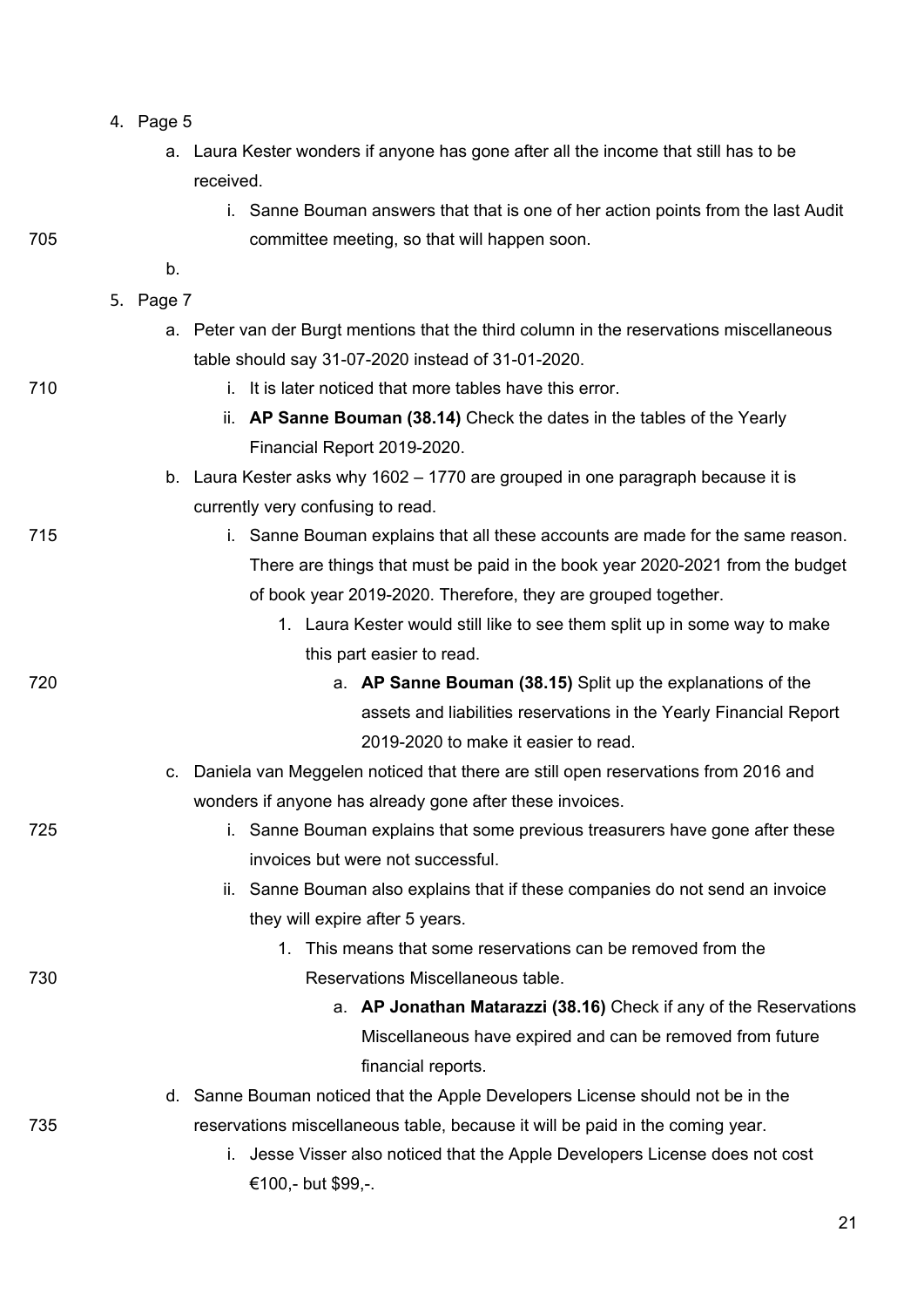| e. Maxim de Leeuw wondered what the reservation Sustainable Solution KICC 2018-19 |  |
|-----------------------------------------------------------------------------------|--|
| was.                                                                              |  |

740 i. After looking it up it turns out to be a reservation that was not used during the KICC 2018-19 but can still be used by the board or the KICC for sustainable solutions.

#### 6. Page 8

- a. Laura Kester asks when the hardware of the Have You Tried Turning It Off And On 745 Again committee needs to be replaced. So, when will the reservations be used?
	- i. Sanne Bouman explains that the reservations will be capped when enough money for new hardware has been reserved.
- ii. Jesse Visser adds that the Budget Plan of 2020-2021 has more clarity on what reservations for the Have You Tried Turning It Off And On Again committee will 750 be needed for the coming years.
	- 1. He also explains that there have been some changes to the hardware of the Have You Tried Turning It Off And On Again committee and that there have been some changes to the reservations because of that.
	- b. Laura Kester wonders what the OmNomCom Random Reservation covers.
- 
- 755 i. Sanne explains that this reservation covers anything not covered by the other reservations.
- 1. This could for example be a freezer drawer, because you would not want to take money from the reservation for a whole new freezer just to replace one drawer in the current one with the change of the whole 760 freezer still breaking down.

#### 7. Page 9

- a. Frank Lammers wonders why the Profit/Loss Summary table does not mention the Liquidity Increase at the end of the year.
- 
- i. Sanne Bouman explains that this is because there is no separate account for 765 liquidity, it is just a part of the overall balance of the association's bank account. In the same table you can see that in the end the liquidity of the association has increased by more than €7,000,-
	- 8. Page 10
- a. Frank Lammers asks why a lot of the printing costs made at the public Xerox printers 770 were not invoiced by board 9.0.
	- i. Maartje Huveneers answers that the costs were so low that the board did not see it necessary to invoice any of it.
		- 1. Frank Lammers advises Board 10.0 to invoice any printing costs they make.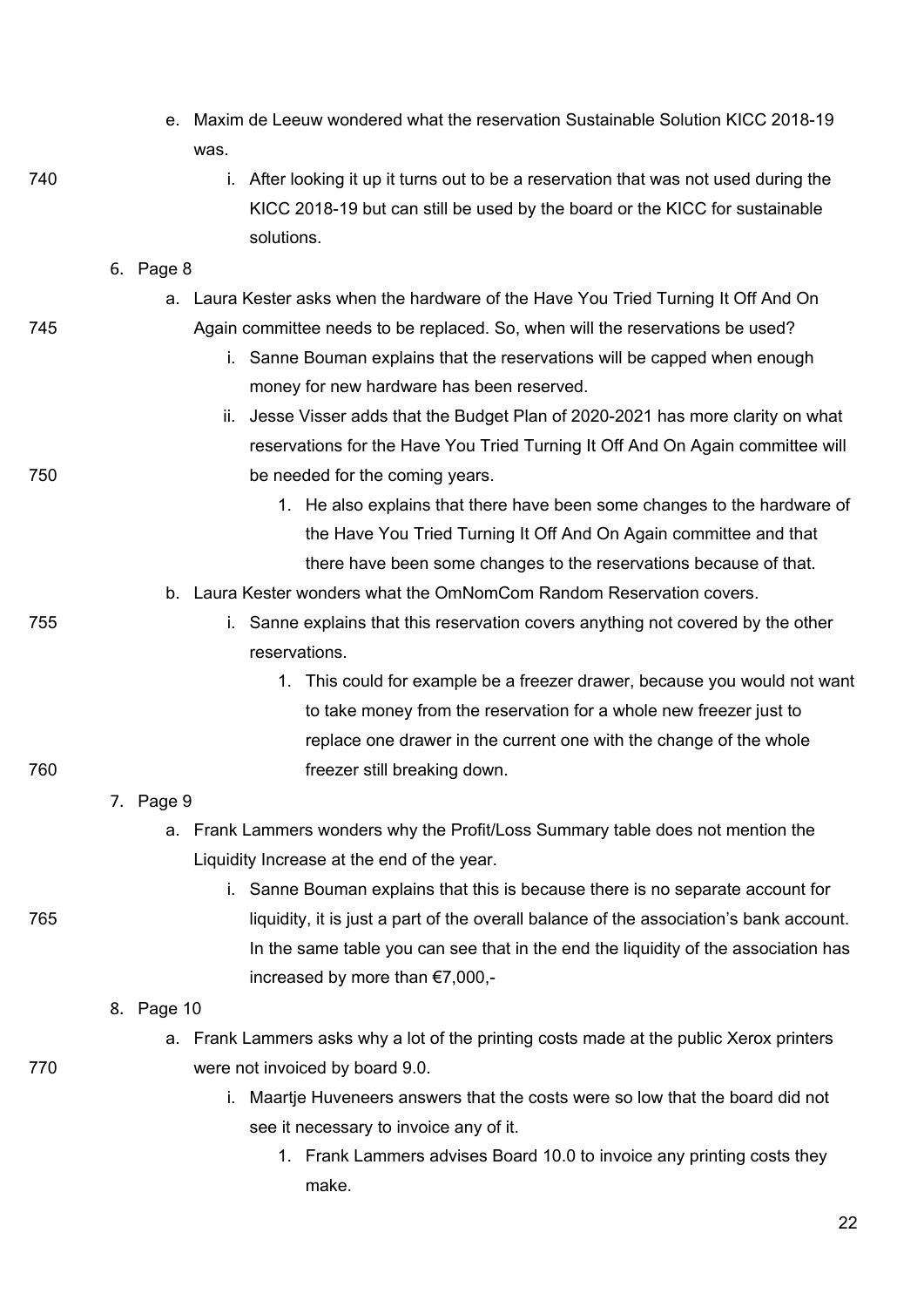| 775 | 2. Jur van Geel mentions that it might be possible to request a Xerox                      |
|-----|--------------------------------------------------------------------------------------------|
|     | printing pass from LISA and connect this to the Proto bank account.                        |
|     | a. AP Board 10.0 (38.17) Look into the possibility of requesting a                         |
|     | Xerox printing pass from LISA.                                                             |
|     | b. Frank Lammers wonders why only 21.99% of 3130 – Good Idea Budget is used,               |
| 780 | despite there being a lot of good ideas on the good idea board in the Protopolis.          |
|     | i. "Over there", Frank Lammers says while pointing at the Protopolis                       |
|     | Maartje Huveneers replies that most of the good ideas did not cost any money<br>ii.        |
|     | to implement. The good ideas that did cost money were not very practical and               |
|     | did not get implemented.                                                                   |
| 785 | 9. Page 12                                                                                 |
|     | a. Laura Kester does not understand why €920,- was spent on 3140 – Board Weekend           |
|     | while no board weekend was organised during the financial year.                            |
|     | i. Sanne Bouman replies that this is a reservation made for the board weekend              |
|     | that will still happen the weekend after this GMM.                                         |
| 790 | The board weekend that was planned earlier did also have some<br>1.                        |
|     | cancellation fees. These costs are determined unforeseen due to                            |
|     | COVID-19.                                                                                  |
|     | 2. Laura Kester would like these costs to be split up in the description of                |
|     | 3140 – Board Weekend, to make clear what part is unforeseen.                               |
| 795 | a. AP Sanne Bouman (38.18) Split up the cost of $3140 -$ Board                             |
|     | Weekend in the Yearly Financial Report 2019-2020 to make clear                             |
|     | what costs were unforeseen.                                                                |
|     | b. Ellis Dijkstra is very annoyed by the "visits" between the descriptions of account 3180 |
|     | and 3190.                                                                                  |
| 800 | 10. Page 13                                                                                |
|     | Daniela van Meggelen wonders when the subsidy for the statute changes will be<br>a.        |
|     | received from the Student Union.                                                           |
|     | i. Sanne Bouman notes that the Student Union often takes quite long to pay out             |
|     | subsidies and that there has not been an indication on when the subsidy will be            |
| 805 | paid out.                                                                                  |
|     | 11. Page 14                                                                                |
|     | a. Laura Kester recommends making a reservation for a future symposium because it can      |
|     | get quite expensive.                                                                       |
|     | i. Manouk Hillebrand replies that the symposium does not need much more                    |
| 810 | money than they get normally.                                                              |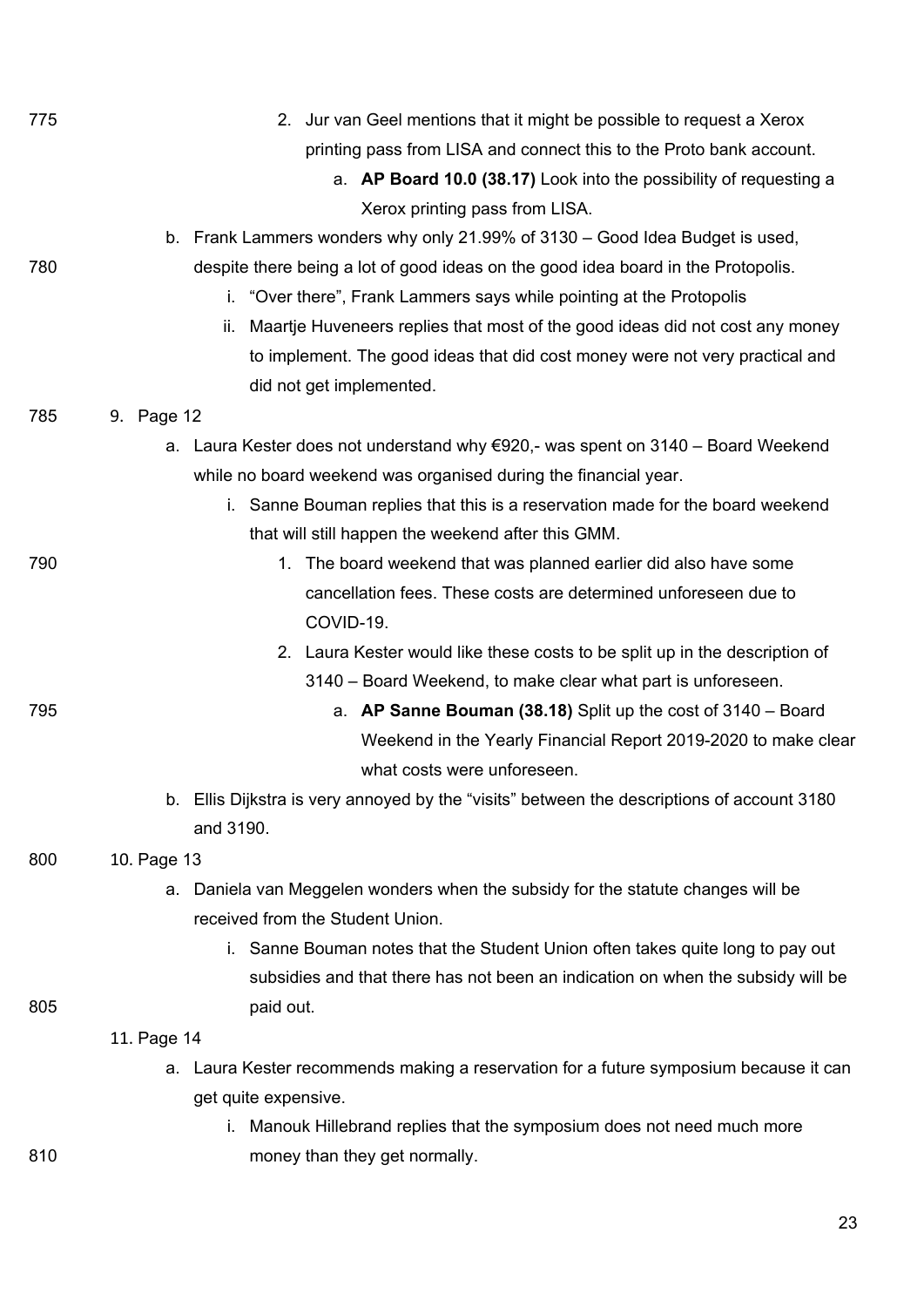- b. Frank Lammers notes that the SportCie was one of the few committees that could organise activities during the COVID-19 period and he wonders why they did not do so. Maartje Huveneers replies that at first the board and the committee preferred to not organise any activities for the safety of the members. Later they tried to 815 organise some activities in collaboration with other organisations, which turned out to be very difficult due to the COVID-19 measures.
	- 12. Page 17
		- a. Laura Kester misses a plan on what will happen with the DIYCie materials if one of the activities cannot be held.
- 

820 **i.** Sanne Bouman replies that there is a very high change that the activity will be held so there is no need for an alternative plan for the materials.

- *1. Editor's note: By now the activity of DIYCie 1.0 has finally taken place, after 3 years of planning and postponing. It was a lot of fun and everyone enjoyed it a lot!*
- 825 13. *Voting: approval of Yearly Financial Report 2019-2020 on 2020-09-02*
	- a. Vote passes unanimously
		- i. **AP Sanne Bouman (38.19)** Correct Yearly Financial Report 2019-2020 and upload it to the DokuWiki.

### **Break**

830 1. Because there has already been a break and there will also be a break after the change of boards this break is skipped.

## **[COVID-19 Policy Plan 2020-2021](https://wiki.proto.utwente.nl/_media/proto/gmmdocs/covid19_policy_plan_2020-2021.pdf) (for Approval)**

- 1. General remarks
- a. Puck Kemper notes that a virus is as fluid as water and the measures around COVID-835 19 will have to change throughout the year.
	- 2. Page 4
		- a. Frank Lammers wonders if it is allowed for Protopeners and board members to make tostis for other members.
- i. Imke Verschuren replies that it was not the intention to create a "tostifeut" and it 840 is therefore not allowed to make tostis for other members.
	- 1. Frank Lammers asks if the GMM agrees with privatising the tosti iron. a. The GMM is fine with this.
	- b. Frank Lammers wonders why the government Corona tracker app is not used to keep track of the people in the Protopolis.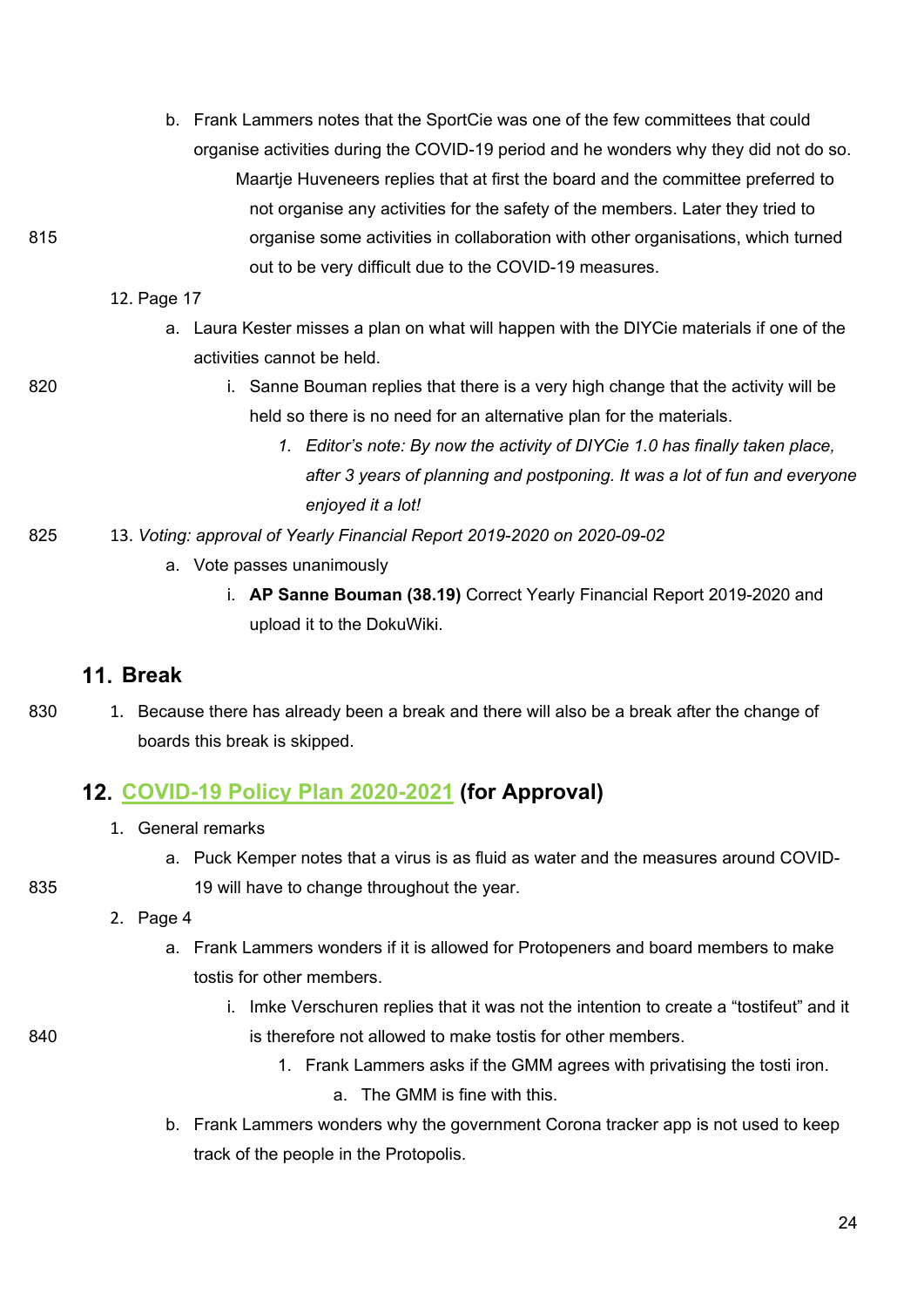| 845 | i. Imke Verschuren explains that not every member will have the Corona tracker                        |
|-----|-------------------------------------------------------------------------------------------------------|
|     | installed and the board cannot enforce this either.                                                   |
|     | 3. Page 5                                                                                             |
|     | a. Frank Lammers really hopes the association can take back the boardroom.                            |
|     | 4. Page 7                                                                                             |
| 850 | a. Peter van der Burgt misses the TIPCie in the committee division.                                   |
|     | i. AP Board 10.0 (38.20) Add TIPCie to the committee division in the COVID-19                         |
|     | Policy Plan<br>b. Philippe Tuinman wonders why DIYCie 1.0 is in category two instead of one.          |
|     | i. Jonathan Matarazzi answers that the committee is ready for their activity and                      |
| 855 | does not need many in person work moments anymore.                                                    |
|     | c. Sanne Bouman wonders why the Audit Committee is in category two instead of one.                    |
|     | i. Imke Verschuren replies that this is because the Audit committee should be able                    |
|     | to function without being physically on campus, unlike for example the                                |
|     | Handyman.                                                                                             |
| 860 | 1. Sanne Bouman mentions that the Audit committee often prints the                                    |
|     | bookkeeping to be able to better collaborate during meetings.                                         |
|     | a. Board 10.0 agrees and will move the Audit committee to category                                    |
|     | one.                                                                                                  |
|     | i. AP Board 10.0 (38.21) Move the Audit committee to                                                  |
| 865 | category one in the COVID-19 Policy Plan.                                                             |
|     | d. Manouk Hillebrand wonders why the Activity Committee Extraordinaire is in category                 |
|     | three, because this committee is very creative and would function better if the members               |
|     | can brainstorm in person.                                                                             |
|     | Imke Verschuren replies that many committees would function better in person,<br>İ.                   |
| 870 | but that this categorisation is made to not let every committee meet on campus                        |
|     | at the same time. There is simply not enough room.                                                    |
|     | e. Hannah Ottenschot wonders why the Acquisition and EducaCie are in category two                     |
|     | instead of three.                                                                                     |
|     | i. Imke Verschuren replies that Acquisition has introduced a work moment which                        |
| 875 | made the committee a lot more productive.                                                             |
|     | ii. Jesse Visser replies that the EducaCie meetings can be very long and                              |
|     | complicated and it can be beneficial for the members to be present on campus.                         |
|     | 1. Manouk Hillebrand mentions that the EducaCie functions just as well                                |
|     | online.                                                                                               |
| 880 | 2. Ellis Dijkstra mentions that most contact with teachers and staff happens<br>through email anyway. |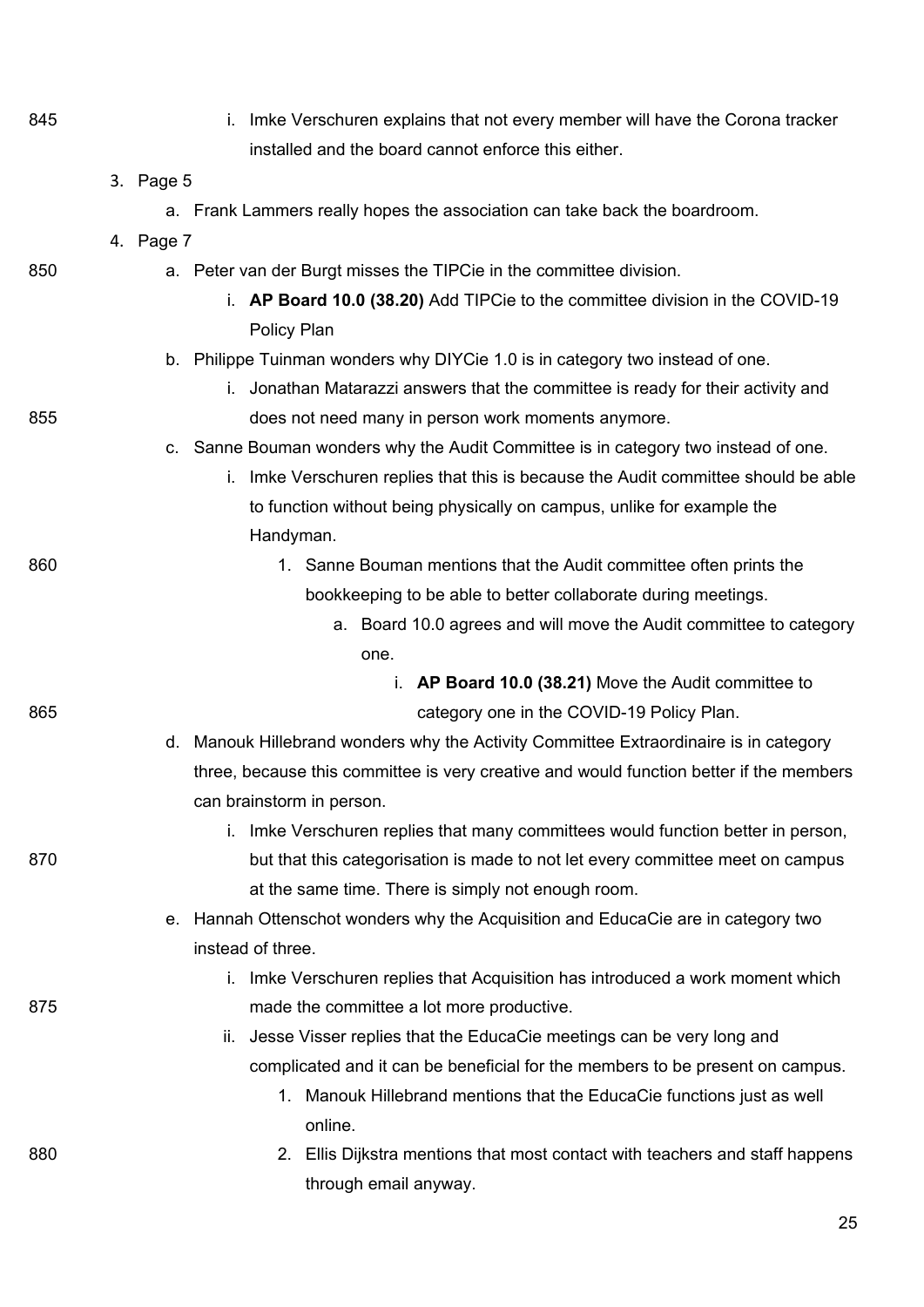|     |     | 3. Jur van Geel also mentions that the staff and teachers will not be present          |
|-----|-----|----------------------------------------------------------------------------------------|
|     |     | on campus very much.                                                                   |
|     |     | iii. Sebastiaan van Loon replies that both these committees are function specific      |
| 885 |     | and therefore more essential to running the association.                               |
|     |     | 1. Hannah Ottenschot replies that many committees would benefit from an                |
|     |     | in-person work moment and that this is not a good reason to give the                   |
|     |     | Acquisition or EducaCie more priority over other committees.                           |
|     |     | 2. Hannah Ottenschot also does not agree that function specific                        |
| 890 |     | committees should have more priority over other committees.                            |
|     |     | iv. Board 10.0 agrees and will move the Acquisition and EducaCie to category           |
|     |     | three.                                                                                 |
|     |     | 1. AP Board 10.0 (38.22) Move the Acquisition and EducaCie to category                 |
|     |     | three in the COVID-19 Policy Plan.                                                     |
| 895 | f.  | Frank Lammers still wonders how Board 10.0 will integrate the first years with all the |
|     |     | older years students. This is not only a question for the board but also the other     |
|     |     | members and committees.                                                                |
|     |     | i. Imke Verschuren replies that the first years are very actively seeking social       |
|     |     | interactions and the association will try to be there for the new students to          |
| 900 |     | connect them and integrate them with other members.                                    |
|     | ii. | Jesse Visser mentions that the first years have already found the Protopolis and       |
|     |     | are actively coming by to get coffee and say hi.                                       |
|     |     | iii. Peter van der Burgt mentions that the do-groups could also help integrate         |
|     |     | students with the association.                                                         |
| 905 |     | g. Daniela van Meggelen wonders if Board 10.0 is planning on visiting lectures         |
|     |     | Jesse Visser replies that most lectures will be online and that the board plans on     |
|     |     | visiting some of these.                                                                |
|     |     | h. Philippe Tuinman wonders why the Integration Week Committee is in category three,   |
|     |     | despite being such an important committee this year.                                   |
| 910 |     | i. Sebastiaan van Loon replies that although the committee is important, they do       |
|     |     | not require physical meetings and can function perfectly fine with online              |
|     |     | meetings.                                                                              |
|     |     | 5. Voting: approval of COVID-19 Policy Plan 2020-2021 on 2020-09-02                    |
|     |     | a. Vote passes unanimously                                                             |
| 915 |     | i. AP Board 10.0 (38.23) Correct COVID-19 Policy Plan 2020-2021 and upload it          |
|     |     | to the DokuWiki.                                                                       |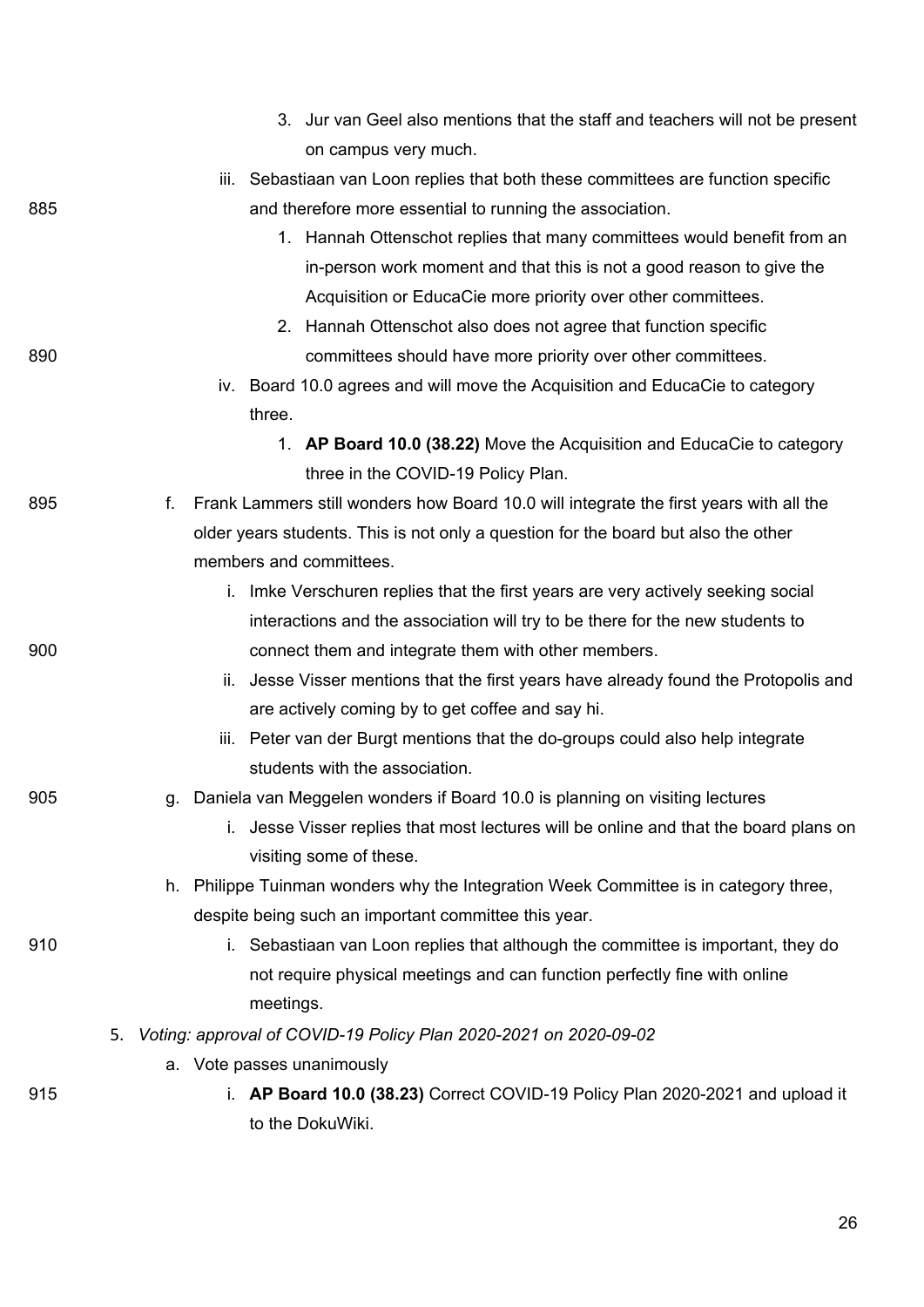# **[Policy Plan 2020-2021](https://wiki.proto.utwente.nl/_media/proto/gmmdocs/policy_plan_2020-2021.pdf) (for Approval)**

|     | 1. General remarks.                                                                       |
|-----|-------------------------------------------------------------------------------------------|
|     | a. Peter van der Burgt again mentions he would have liked to see the committee pieces     |
| 920 | earlier through WhatsApp or another channel.                                              |
|     | b. Philippe Tuinman likes the addition of clickable links in the document.                |
|     | 2. Page $5$                                                                               |
|     | a. Philippe wonders what Board 10.0 looks like, because there are no pictures included in |
|     | the Policy Plan.                                                                          |
| 925 | i. AP Board 10.0 (38.24) Add pictures of the board members to the board                   |
|     | member introductions in the Policy Plan 2020-2021.                                        |
|     | 3. Page 8                                                                                 |
|     | a. Laura Kester wonders what the view of Board 10.0 is on the number of committees of     |
|     | the association.                                                                          |
| 930 | i. Sebastiaan van Loon replies that this is mentioned in the committee chapter of         |
|     | the Policy Plan and that Board 10.0 has considered disbanding some                        |
|     | committees but concluded that all current committees have added value to                  |
|     | association and should be kept.                                                           |
|     | b. Philippe Tuinman notes that Sebastiaan van Loon has taken on a lot of committees and   |
| 935 | thinks this is a bad idea.                                                                |
|     | Imke Verschuren replies that Board 10.0 has considered this but concluded that<br>i.      |
|     | some of the committees are only active for a short period during the year which           |
|     | do not overlap, lowering the workload substantially. The other board members              |
|     | are also able to take over any committees if the workload is too much.                    |
| 940 | ii. Sebastiaan van Loon also mentions that quite some of his committees, such as          |
|     | Symposium or ENTROPcY are self-sufficient or not very active and do not need              |
|     | a lot of steering by a board responsible.                                                 |
|     | 1. Manouk Hillebrand wants to note that Sebastiaan van Loon should not                    |
|     | wait too long with organising the next symposium and that it should not                   |
| 945 | be regarded as a low effort committee.                                                    |
|     | Maxim de Leeuw wants Board 10.0 to communicate to Sjoerd Visser who the Health<br>C.      |
|     | and Safety (ARBO) responsible is.                                                         |
|     | i. AP Board 10.0 (38.25) Communicate to Sjoerd Visser who the ARBO                        |
|     | responsible will be.                                                                      |
|     |                                                                                           |

- 950 4. Page 9
	- a. Philippe wonders who will update the opening hours on the website.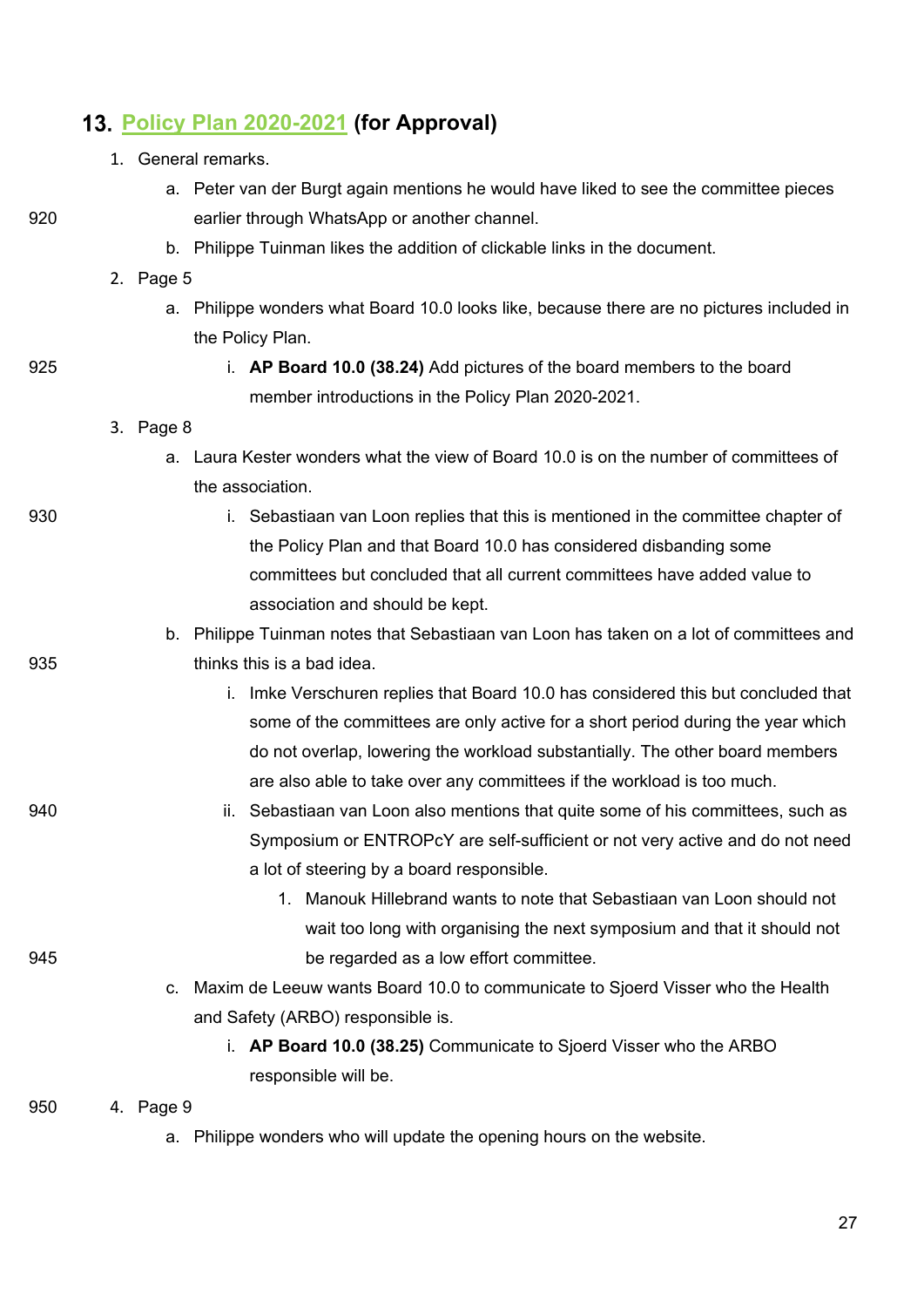|     |            | Imke Verschuren replies that this will be done by the person opening the<br>i.<br>Protopolis. |
|-----|------------|-----------------------------------------------------------------------------------------------|
|     |            | b. Hannah Ottenschot recommends including the Board Meetings in the standard opening          |
| 955 |            | hours of the Protopolis, to make sure members know that they cannot come to the               |
|     |            | Protopolis during board meetings.                                                             |
|     |            | i. AP Board 10.0 (38.26) Include the board meetings as closed in the standard                 |
|     |            | opening hours of the Protopolis.                                                              |
|     |            | c. Ellis Dijkstra wonders if the Protopolis will always be open on Wednesdays until 22:00,    |
| 960 |            | even when there are no members around.                                                        |
|     |            | i. Jesse Visser answers that this will not be the case and that this mostly counts            |
|     |            | for ProtoNights.                                                                              |
|     | 5. Page 10 |                                                                                               |
|     |            | a. Philippe wonders if the secretary function training will include a workshop in active      |
| 965 |            | minute taking, as was discussed during a previous GMM.                                        |
|     |            | This was also an action point of Hannah Ottenschot and which would have been<br>İ.            |
|     |            | communicated to Jesse Visser.                                                                 |
|     |            | 1. Jesse Visser replies that he is not sure if Hannah Ottenschot has talked                   |
|     |            | to him about this point.                                                                      |
| 970 |            | a. Hannah Ottenschot replies that she has thought about it and                                |
|     |            | decided it was not needed.                                                                    |
|     |            | b. Jesse Visser notes that he is not sure on how to implement this in                         |
|     |            | the training, because writing down what someone says is very                                  |
| 975 |            | different from following along with a heated argument during a<br>committee meeting.          |
|     |            | i.<br>Mick Tijdeman would like to volunteer to roleplay an                                    |
|     |            | argument during a committee meeting for the secretary                                         |
|     |            | function training.                                                                            |
|     |            | Maartje Huveneers also recommends using a recording of<br>ii.                                 |
| 980 |            | an actual committee meeting to practice with.                                                 |
|     |            | Philippe Tuinman would still recommend including an active minute taking<br>ii.               |
|     |            | workshop in the secretary training.                                                           |
|     |            | 1. AP Jesse Visser (38.27) Look into including an active minute taking                        |
|     |            | workshop in the secretary function training.                                                  |
| 985 |            | b. Sanne Bouman wonders how a group session for the treasurer function training would         |
|     |            | work, because before most treasurer trainings were given one-on-one.                          |
|     |            | Jonathan Matarazzi has not thought about this too much yet but will be sure to<br>Ĺ.          |
|     |            | figure something out.                                                                         |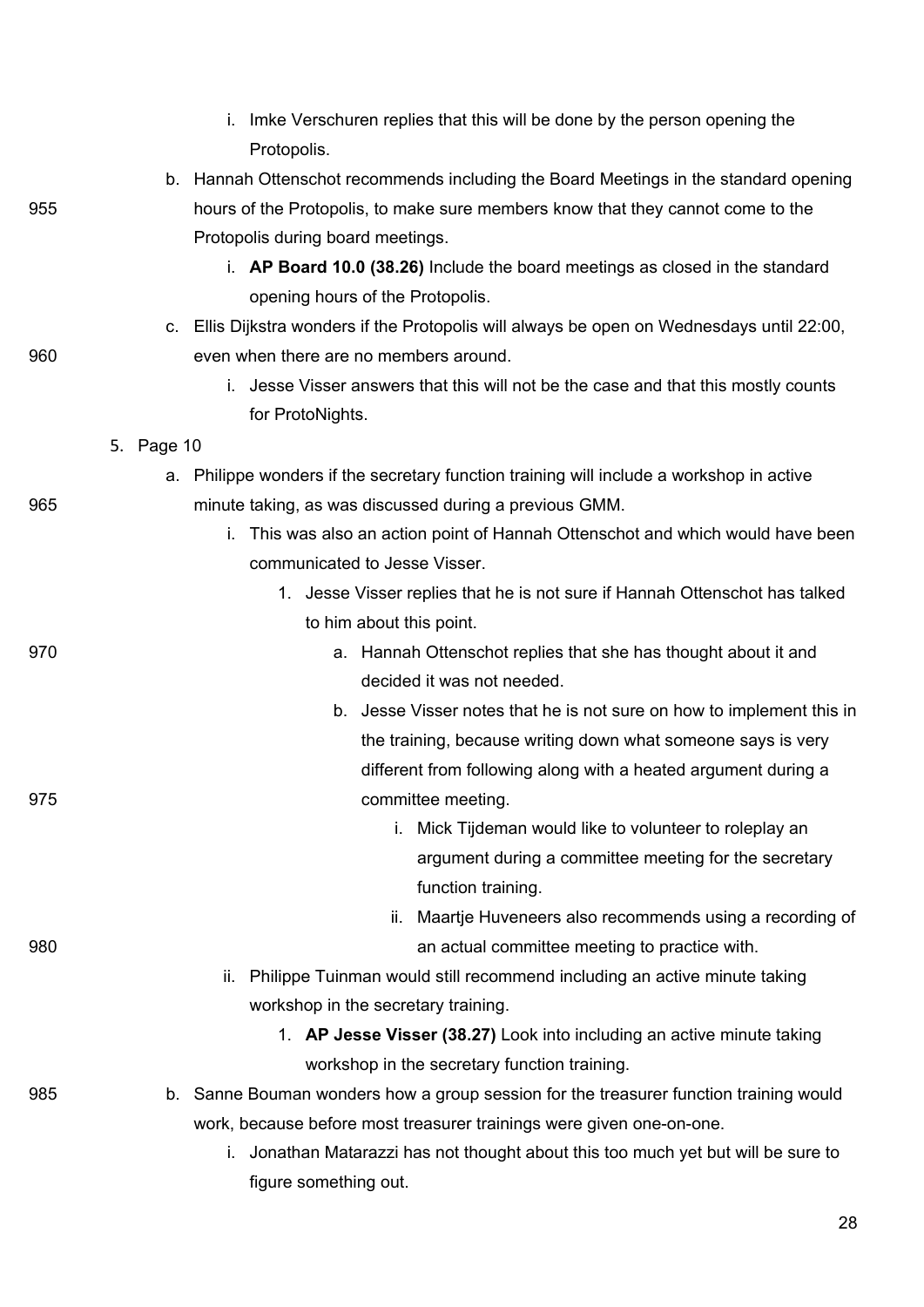|      | 1. Sanne Bouman would recommend keeping doing one-on-one treasurer                      |
|------|-----------------------------------------------------------------------------------------|
| 990  | function trainings.                                                                     |
|      | c. Philippe Tuinman thinks it is great that Board 10.0 wants to draw attention to the   |
|      | DokuWiki and the How To Committee 101 page.                                             |
|      | 6. Page 12                                                                              |
|      | a. Mick Tijdeman wonders how the member acquisition during the Kick-In went, compared   |
| 995  | to what was planned and described in 4.3.1 Member acquisition.                          |
|      | i. Imke Verschuren replies that the association has already gained around 90 new        |
|      | members during the Kick-In, which is pretty much all first years that were              |
|      | present during the Kick-In.                                                             |
|      | b. Hannah Ottenschot is worried that Board 10.0 is focussing too much on the first year |
| 1000 | students and that the older year students are being forgotten.                          |
|      | i. Hannah Ottenschot adds that she is not sure on how to fix this, but it is            |
|      | important for the board to think about reintroducing the older year students to         |
|      | the association and integrate them with the new members. This especially goes           |
|      | for second year students since they will be the next Board 11.0.                        |
| 1005 | 1. Sebastiaan van Loon is also not sure on how to fix this issue.                       |
|      | Jesse Visser replies that the committees are very important to keep the<br>2.           |
|      | older years active within the association.                                              |
|      | 3. Hannah van Ottenschot suggests keeping in touch with the older years                 |
|      | and making sure they keep coming to activities.                                         |
| 1010 | 7. Page 16                                                                              |
|      | a. Frank Lammers would like to see a Proto podcast.                                     |
|      | i. Puck Kemper recommends asking the board of Daedalus how they have                    |
|      | organised their podcast.                                                                |
|      | ii. Laura Kester adds that she would also love to listen to a Proto podcast.            |
| 1015 | iii. AP Board 10.0 (38.28) Look into the possibility of starting a Proto podcast.       |
|      | 8. Page 17                                                                              |
|      | a. Frank Lammers notes that other associations have a whole committee for the book      |
|      | sales.                                                                                  |
|      | i. Jesse Visser is aware of this and will ask for help if the workload is too much.     |
| 1020 | b. Philippe Tuinman wonders why CRITEEC is spelled with two E's and what the second     |
|      | E stands for.                                                                           |
|      | Jesse Visser does not know what the second E stands for but is pretty sure it           |
|      | should be there.                                                                        |
|      |                                                                                         |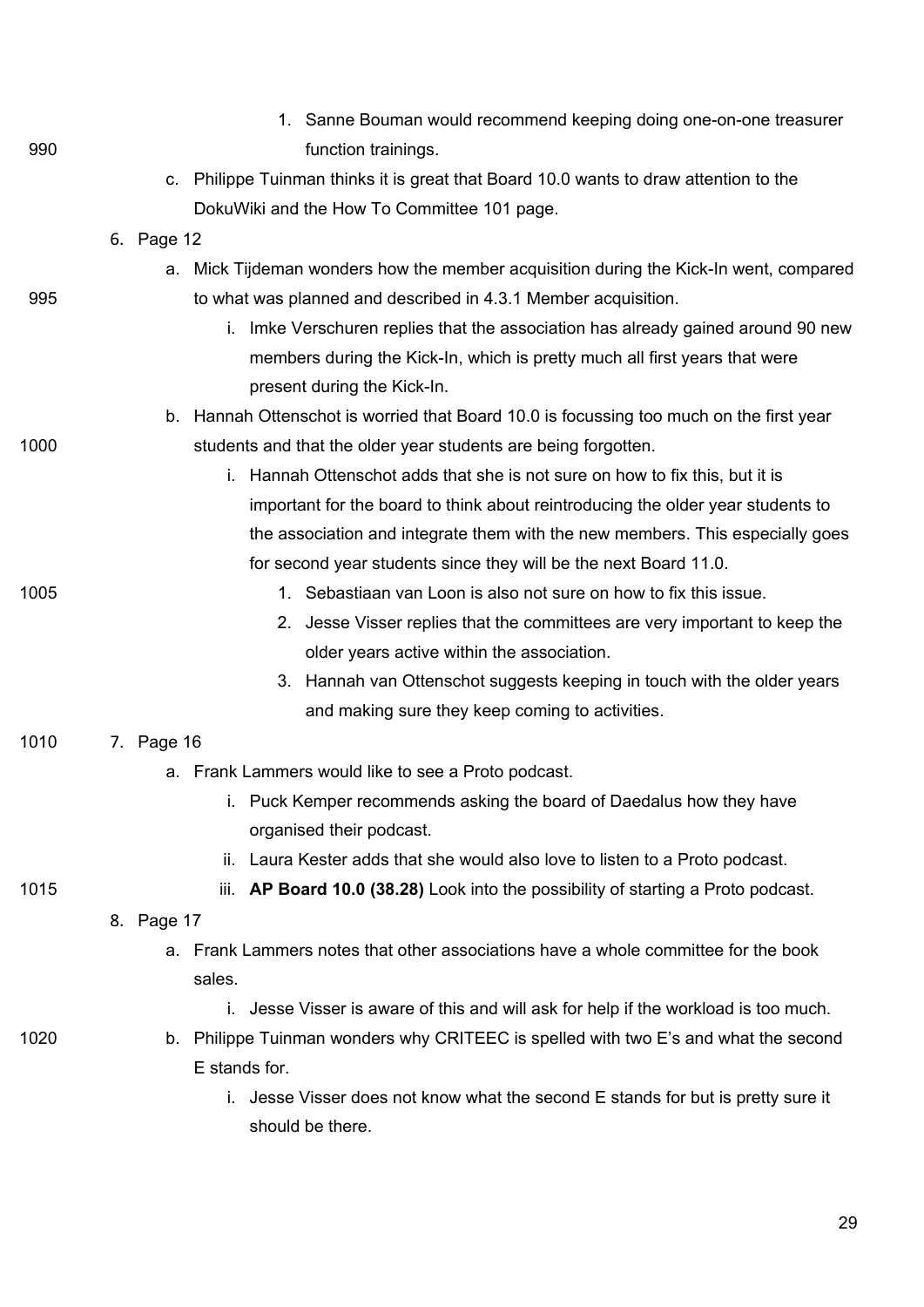|      | ii. Jeroen Ritmeester replies that he is the one that created the name and that           |
|------|-------------------------------------------------------------------------------------------|
| 1025 | back then no one really liked it. He adds that the committee was never officially         |
|      | named CRITEEC, but no one is sure what the official name is anymore.                      |
|      | c. Laura Kester notes that the CRITEEC has been inactive for quite a while and wonders if |
|      | they will become active again.                                                            |
|      | i. Jesse Visser replies that he is not sure, because the CRITEEC has not updated          |
| 1030 | anyone on their activities.                                                               |
|      | ii. AP Jesse Visser (38.29) Find out if the CRITEEC will become active again in           |
|      | the coming academic year.                                                                 |
|      | 9. Page 19                                                                                |
|      | a. Mick Tijdeman wonders why the collaboration with other associations as mentioned in    |
| 1035 | 4.5.4 External promotion policy should be limited to only EEMCS.                          |
|      | i. Sebastiaan van Loon replies that if other associations are open to collaboration,      |
|      | he does not mind contacting them.                                                         |
|      | 10. Page 20                                                                               |
|      | a. Sanne Bouman notes that the distribution of surplus sponsorship as mentioned in the    |
| 1040 | static policy plan has been quite ineffective in previous years. She wonders if Jonathan  |
|      | Matarazzi has another distribution in mind.                                               |
|      | i. Jonathan Matarazzi replies that he does not.                                           |
|      | 1. Sanne Bouman asks if Jonathan Matarazzi is planning on putting any of                  |
|      | the money in the good idea budget, like previous years.                                   |
| 1045 | a. Jonathan Matarazzi replies that if the surplus sponsorship put in                      |
|      | the good idea budget is not being used it could better be                                 |
|      | distributed over other accounts.                                                          |
|      | i. Sanne Bouman recommends creating a different                                           |
|      | distribution than mentioned in the static policy plan for the                             |
| 1050 | usage of surplus sponsorship.                                                             |
|      | 1. AP Jonathan Matarazzi (38.30) Create a different                                       |
|      | distribution for the usage of surplus sponsorship.                                        |
|      | 2. Maartje Huveneers notes that putting this extra money towards the                      |
|      | Lustrum will not work because the surplus sponsorship will only be                        |
| 1055 | known at the end of the year.                                                             |
|      | b. Thomas Rebel suggests creating a committee to enforce sustainability.                  |
|      | Jesse Visser replies that it is probably more effective to make the committee<br>İ.       |
|      | responsible or another person enforce sustainability within each committee.               |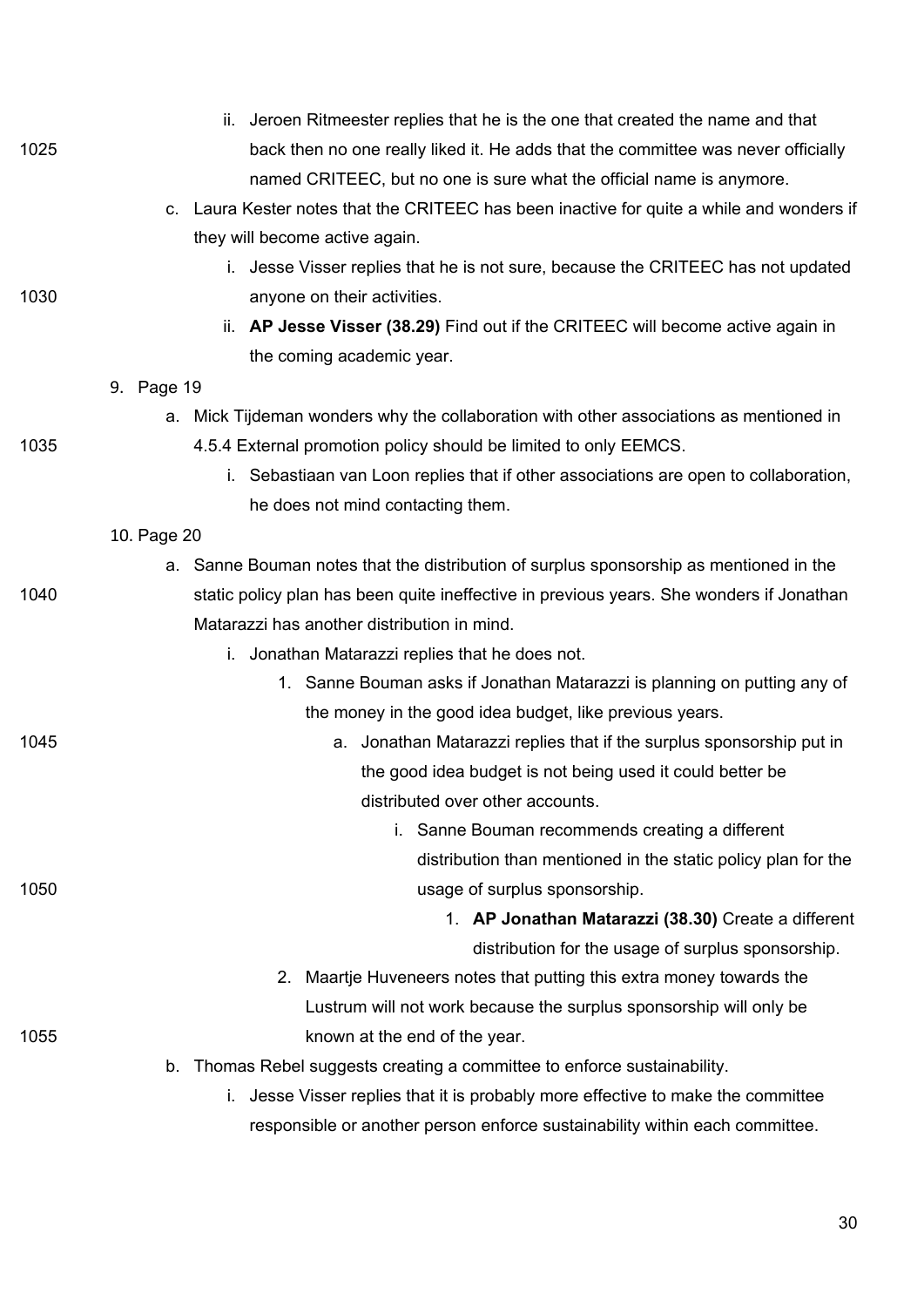|      |             | ii. Daniela van Meggelen recommends creating a workgroup to research                      |
|------|-------------|-------------------------------------------------------------------------------------------|
| 1060 |             | sustainable solutions for the association. But keep the enforcement of these              |
|      |             | solutions to the board responsible.                                                       |
|      |             | 1. For now the Board 10.0 will take on the task of enforcing sustainable                  |
|      |             | alternatives, for as far as that is possible with COVID-19.                               |
|      | C.          | Mick Tijdeman wonders if Board 10.0 will not only look at the sustainability but also the |
| 1065 |             | ethics of the products used by Proto.                                                     |
|      |             | i. Imke Verschuren replies that this was indeed the intention.                            |
|      |             | d. Philippe Tuinman recommends to also clearly communicate with the committees that       |
|      |             | they should keep sustainability in mind when organising activities.                       |
|      |             | e. Peter van der Burgt wonders what the policy is for food for helping committees.        |
| 1070 |             | i. Imke Verschuren replies that this will be the same as was discussed during the         |
|      |             | previous GMM. Board 10.0 will be more lenient and any committees helping at               |
|      |             | an activity during dinner time will receive compensation for food.                        |
|      | f.          | Renske Mulder wonders what type of achievements are meant in the last sentence of         |
|      |             | 4.7.2 Social media.                                                                       |
| 1075 |             | i. Imke Verschuren replies that these are achievements like when members                  |
|      |             | participated in the Dutch Design Week or started their own company.                       |
|      |             | g. Renske Mulder is also worried there will be too much promotion on the social media     |
|      |             | channels.                                                                                 |
|      |             | i. Sebastiaan van Loon replies that there will be a healthy balance of "fun" posts        |
| 1080 |             | and promotion.                                                                            |
|      | 11. Page 23 |                                                                                           |
|      |             | a. Philippe Tuinman wonders if Board 10.0 will do committee introduction.                 |
|      |             | i. Sebastiaan van Loon answers that he has not thought about that yet but will            |
|      |             | investigate the possibility.                                                              |
| 1085 |             | ii. Maxim de Leeuw suggests making small video introductions to share on social           |
|      |             | media for example.                                                                        |
|      |             | AP Sebastiaan van Loon (38.31) Look into posting committee introductions on<br>Ш.         |
|      |             | social media.                                                                             |
|      | b.          | Thomas Rebel wonders what will happen to the plants in the Protopolis now that the        |
| 1090 |             | BonCie has been discontinued.                                                             |
|      |             | i. Imke Verschuren replies that if the board members are okay with watering the           |
|      |             | plants, they will try to keep them alive. She also adds that Board 10.0 will not          |
|      |             | actively look for new BonCie members.                                                     |

12. Page 24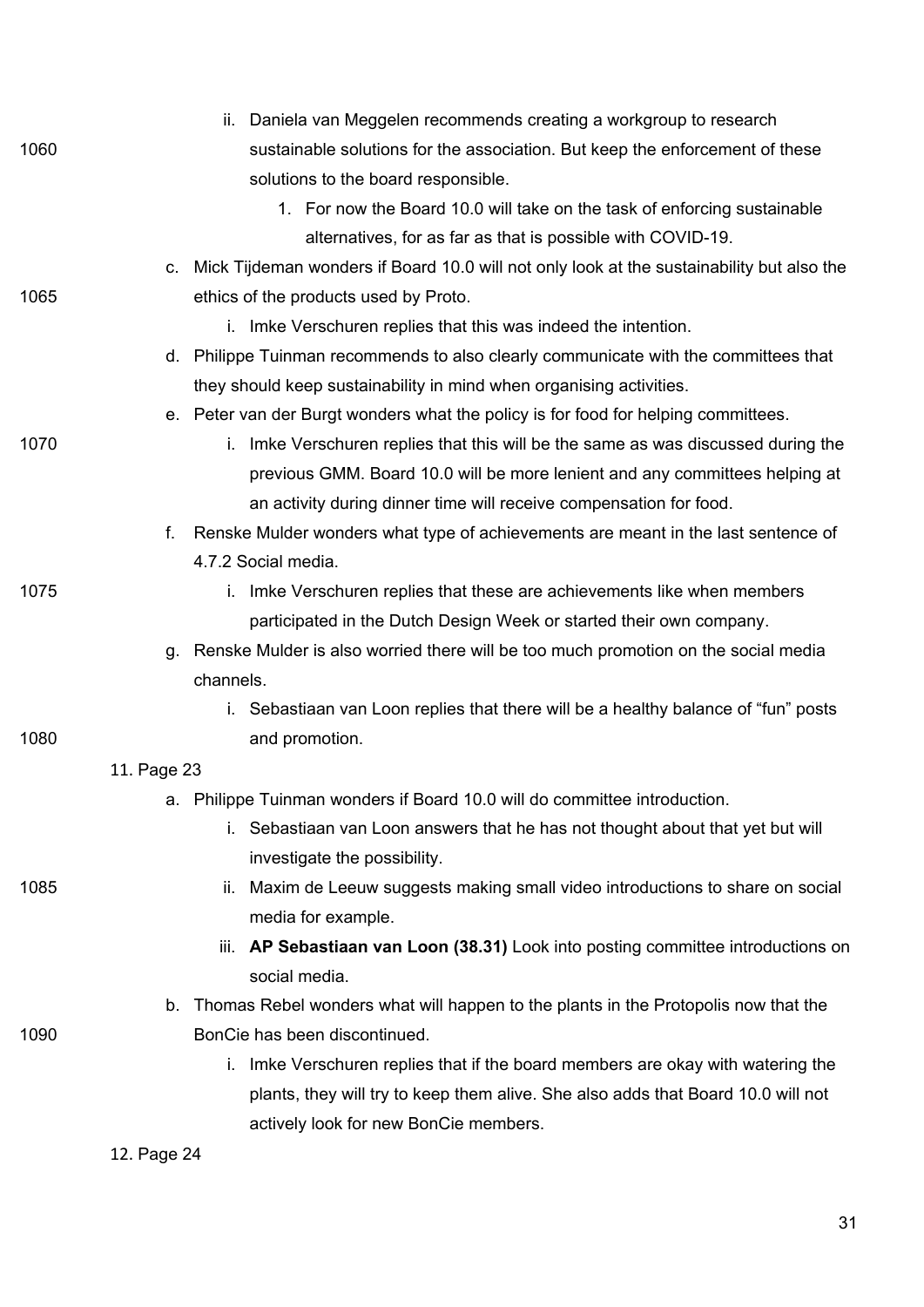| 1095 | a. Sanne Bouman wants Board 10.0 to keep the possibility in mind that the DIYCie 1.0         |
|------|----------------------------------------------------------------------------------------------|
|      | activity can still not happen this year.                                                     |
|      | i. Jonathan Matarazzi replies that the chances are very high that the activity will          |
|      | finally happen.                                                                              |
|      | ii. Sanne Bouman suggests that in case the activity can still not continue the parts         |
| 1100 | can be sold to members.                                                                      |
|      | iii. Philippe Tuinman suggests that the parts can also be brought to the members or          |
|      | picked up at the SmartXp so the activity can be held online.                                 |
|      | 1. The committee would not prefer this solution, mainly because many of                      |
|      | the participants do not possess the right equipment to fully assemble the                    |
| 1105 | project.                                                                                     |
|      | b. Renske Mulders is confused by the second condition for a request for the DisCo. She       |
|      | does not get why the minimum amount is $\epsilon$ 30,- because it could also be that a       |
|      | committee would want to organise a very basic party without budget.                          |
|      | i. Imke Verschuren replies that these types of parties are not what the DisCo was            |
| 1110 | intended to organise and that this minimum of €30,- is set to make sure the                  |
|      | DisCo members can be proud of the parties they organise.                                     |
|      | 13. Page 27                                                                                  |
|      | Thomas Rebel wonders how the drafters will be protected from COVID-19 during<br>a.           |
|      | drinks.                                                                                      |
| 1115 | i. Sebastiaan van Loon replies that Board 10.0 has written a separate document               |
|      | regarding COVID-19 regulations at drinks which describes a floorplan, walking                |
|      | routes and other measures against COVID-19.                                                  |
|      | 1. Puck Kemper adds that if it is needed, she can also look over the                         |
|      | document because she has quite some experience organising drinks at                          |
| 1120 | the Vesting Bar.                                                                             |
|      | 2. Editor's note: There is now also a COVID-19 plan from SBZ.                                |
|      | b. Ellis Dijkstra thinks the text describing two members of the board being part of the Have |
|      | You Tried Turning It Off And On Again committee to be confusing.                             |
|      | i. It seems like the text describes three members of the board as part of the                |
| 1125 | committee, because one of them is both the board responsible and system<br>administrator.    |
|      | ii. Peter van der Burgt adds that this paragraph might be unnecessary overall                |
|      | because the GMM should be able to trust the board members to keep their                      |
|      | board tasks separate from their system administration tasks and not abuse their              |
| 1130 | power in either one of these positions.                                                      |
|      |                                                                                              |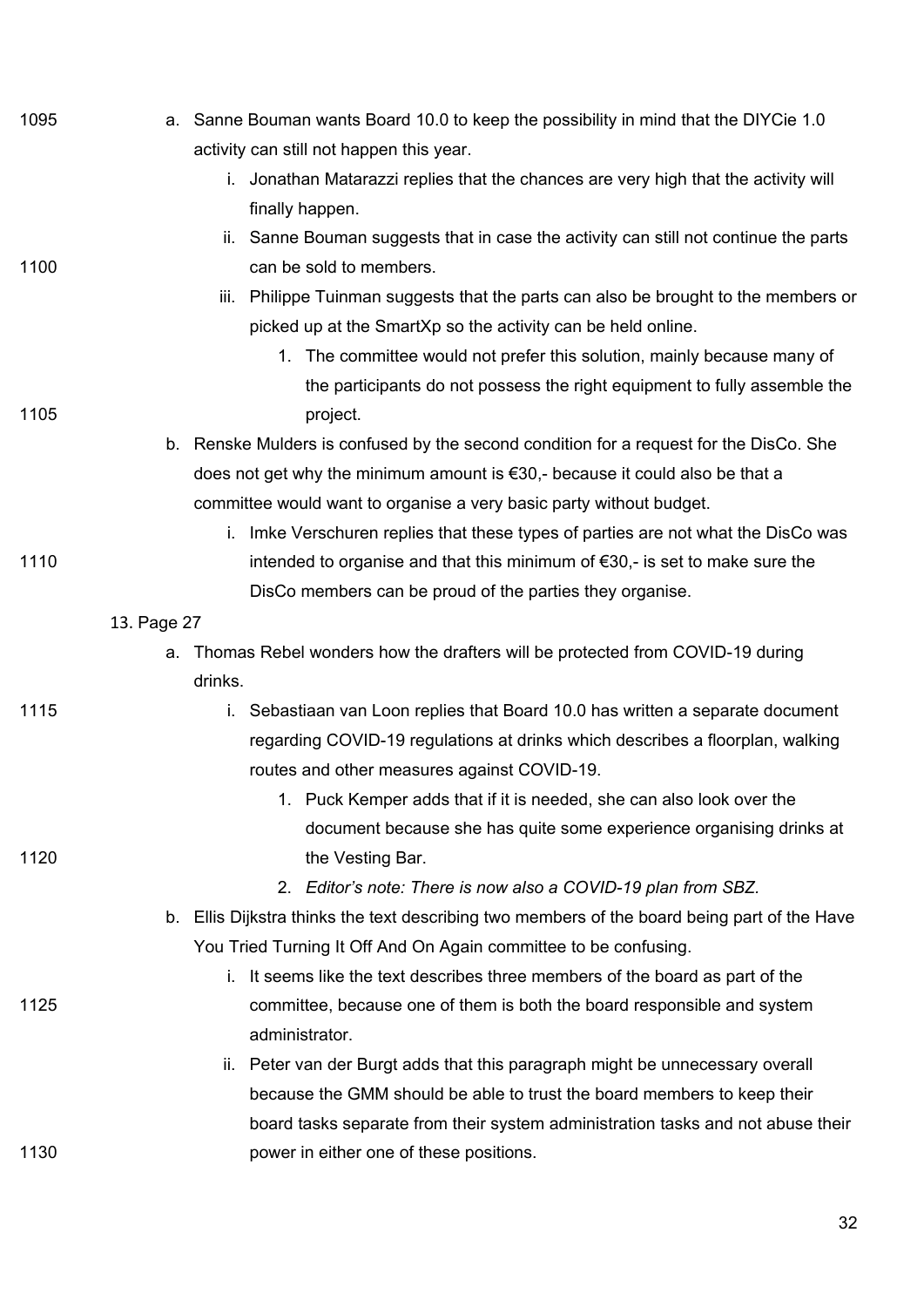|      | 14. Page 28                                                                                 |  |  |
|------|---------------------------------------------------------------------------------------------|--|--|
|      | Ellis Dijkstra notes that it might be a problem to plan the committee market during a<br>а. |  |  |
|      | break because at this point it is not clear if the first year and older year students will  |  |  |
| 1135 | have breaks at the same time.                                                               |  |  |
|      | The breaks will most likely be at the same time, they will just be shorter. So, it<br>i.    |  |  |
|      | should not be too much of a problem to organise the committee market during a               |  |  |
|      | break.                                                                                      |  |  |
|      | b. Sanne Bouman wonders what will happen with the Kick-In committee if the Kick-In must     |  |  |
| 1140 | be organised differently again due to COVID-19.                                             |  |  |
|      | i. Jonathan Matarazzi admits that Board 10.0 has not put too much thought into              |  |  |
|      | that yet and will discuss this with the future Kick-In committee.                           |  |  |
|      | 1. Philippe Tuinman recommends being transparent about the fact that the                    |  |  |
|      | Kick-In committee will likely have to organise an alternative Kick-In                       |  |  |
| 1145 | again, which might not be as much fun as a regular edition.                                 |  |  |
|      | a. Philippe Tuinman would also recommend evaluating how the                                 |  |  |
|      | online faculty Kick-In has been received by the new first year                              |  |  |
|      | students.                                                                                   |  |  |
|      | Sanne Bouman recommends not promoting the OmNomCom on the first committee<br>C.             |  |  |
| 1150 | market, because the committee is currently inactive and does not need more members.         |  |  |
|      | Daniela van Meggelen does note that the OmNomCom has had a brainstorm on<br>i.              |  |  |
|      | activities they could organise despite COVID-19. This might also be fun for new             |  |  |
|      | members.                                                                                    |  |  |
|      | At 00:15 Ellis Dijkstra left the GMM, decreasing the total number of votes to 24.           |  |  |
| 1155 | d. Maxim de Leeuw notes that the automated order toolie cannot be used during this time,    |  |  |
|      | because the orders will differ from the normal situation.                                   |  |  |
|      | Jonathan Matarazzi replies that he is aware of this and that he is also looking<br>İ.       |  |  |
|      | into ordering together with other associations.                                             |  |  |
|      | 15. Page 29                                                                                 |  |  |
| 1160 | Thomas Rebel wonders if the pLAN will still have in-person activities.<br>а.                |  |  |
|      | Jesse Visser replies that this is discussed during the last meeting and the pLAN<br>İ.      |  |  |
|      | has made plans on how to organise COVID-19 safe in-person activities.                       |  |  |
|      | b. Philippe Tuinman recommends Jesse Visser to seek help with the ProtoTrip if he is not    |  |  |
|      | sure on how to start organising it because he has not organised such a trip before.         |  |  |
| 1165 | 16. Page 31                                                                                 |  |  |
|      | a. Sanne Bouman thinks the final words are a cute addition.                                 |  |  |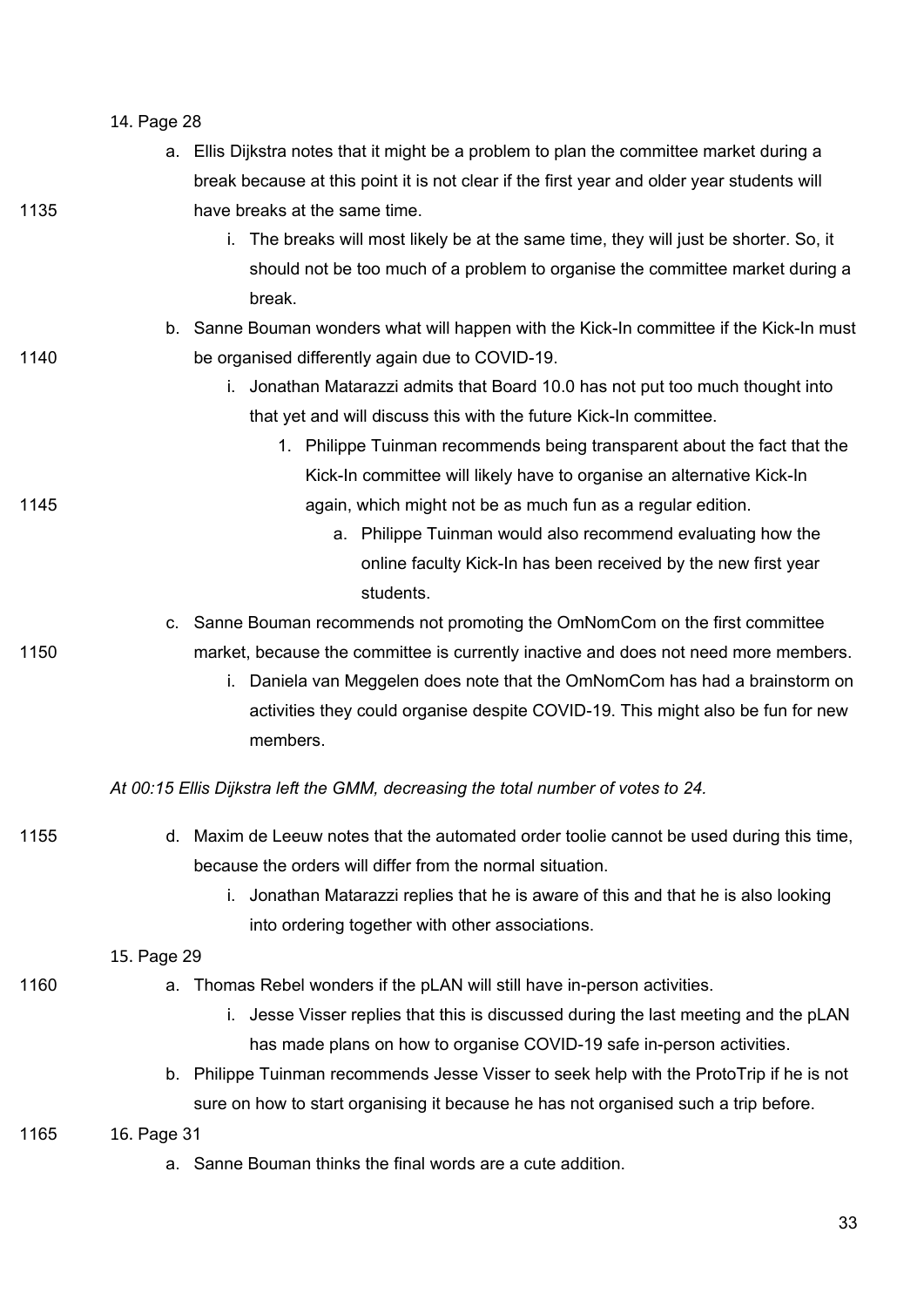- 17. *Voting: approval of Policy Plan 2020-2019 on 2020-09-02*
	- a. Vote passes unanimously.

## **Discharge Board 9.0 and charge Board 10.0**

- 1170 1. Voting: discharge Maartje Huveneers, Hannah Ottenschot, Sanne Bouman, Renske Mulder, Mick Tijdeman and Manouk Hillebrand as the Board of S.A. Proto and charge Imke Verschuren, Jesse Visser, Jonathan Matarazzi and Sebastiaan van Loon as the new Board of S.A. Proto.
	- a. Vote passes unanimously.

## 1175 **[Budget Plan 2020-2021](https://wiki.proto.utwente.nl/_media/proto/gmmdocs/budget_plan_2020-2021_1_.pdf) (for Approval)**

- 1. General remarks
	- b. Mick Tijdeman plays: Boss Bitch by Famke Louise
		- i. "Ik zit in een meeting over money enzo…"
- c. Peter van der Burgt would like to advise Jonathan Matarazzi to let the Audit committee 1180 **review his documents earlier, instead of a week before the deadline.** 
	- i. Jonathan Matarazzi will try to be more on time in the future.
	- 2. Page 3

| a. Sanne Bouman, Jur van Geel, Frank Lammers, Jonathan Matarazzi and Daniela van |
|----------------------------------------------------------------------------------|
| Meggelen participate in this discussion.                                         |

#### 1185 i. The GMM notes that there is no liquidity budgeted in.

- 1. Jonathan Matarazzi defends this choice by explaining that Proto has already gained a large amount of liquidity which in his opinion should be enough to keep the association afloat if needed.
- a. In return Jur van Geel notes that the association needs 1190 significantly more liquidity to keep afloat in case the income of the association is belated.
	- i. Jur van Geel gives a short lecture about liquidity to make clear to the GMM what liquidity is used for and why it should be more than we have now.
- 1195 b. As well as that, three years ago the Audit committee decided that for the duration of at least 5 years the treasurer would put a minimum of a thousand euros into the liquidity of the association. i. Jonathan Matarazzi was not aware of this agreement.
- ii. Daniela van Meggelen advices the Audit committee to 1200 write a strategic plan for these kinds of agreements to

avoid confusion in the future.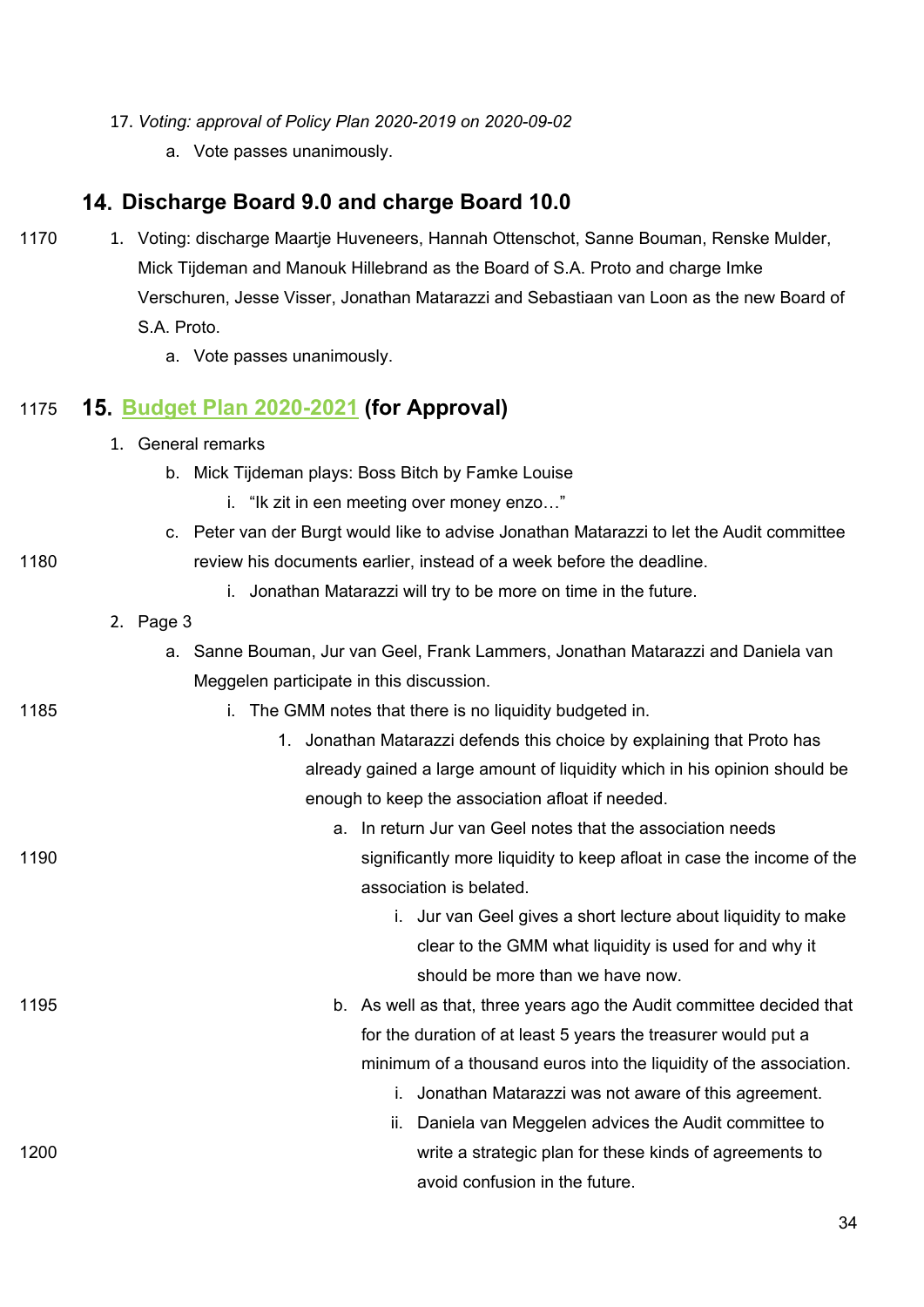|      | iii. AP Audit Committee (38.32) Write a strategic plan                                  |
|------|-----------------------------------------------------------------------------------------|
|      | regarding the liquidity of Proto for the coming years.                                  |
|      | c. AP Jonathan Matarazzi (38.33) Budget a minimum of $€1.000, -$                        |
| 1205 | for the liquidity of Proto.                                                             |
|      | b. Frank Lammers thinks more people should donate to proto.                             |
|      | i. He would like for the Alumni to start donating more money to the association.        |
|      | 1. This could possibly give them certain perks such as a newsletter or a                |
|      | free seat at the symposium, for example.                                                |
| 1210 | a. AP Board 10.0 (38.34) Look into the possibility of promoting                         |
|      | donations to Alumni.                                                                    |
|      | Jeroen Ritmeester has the wise questions: "Why?"<br>Ш.                                  |
|      | 1. The GMM answers: "Money"                                                             |
|      | a. Jeroen Ritmeester again asks: "Why? We already have so                               |
| 1215 | much."                                                                                  |
|      | i. The GMM answers: "More Money!"                                                       |
|      | iii. Peter van der Burgt wonders why the Total of Reservations is €2,850.00, which      |
|      | is a lot less than the $\epsilon$ 7,550.43 of the previous year.                        |
|      | 1. Sanne Bouman explains that this difference is due to some reservations               |
| 1220 | that are not included in this balance sheet but will be in the financial                |
|      | reports.                                                                                |
|      | a. These reservations include only those that are new at the start of                   |
|      | the year.                                                                               |
|      | 2. It turns out to be a structural issue with the budget plan as it has been for        |
| 1225 | the past years, not a fault in the budgeting.                                           |
|      | 3. AP Audit Committee (38.35) Make clear which reservations should be                   |
|      | included in the budget plan and which should be in the financial report.                |
|      | 3. Page 5                                                                               |
|      | a. Peter van der Burgt noticed that there is no explanation for 3200 - Take Away Dinner |
| 1230 | Costs.                                                                                  |
|      | i. AP Jonathan Matarazzi (38.36) Add an explanation for 3200 - Take Away                |
|      | Dinner Costs.                                                                           |
|      | b. Peter van der Burgt also asks why the budget of the constitution drink is increased, |
| 1235 | instead of ending it when the beer is finished.                                         |
|      | i. Peter van der Burgt does note that he does not mind the increased budget.            |
|      | Jonathan Matarazzi explains that this choice was mainly made because there<br>н.        |
|      | was enough money to spend.                                                              |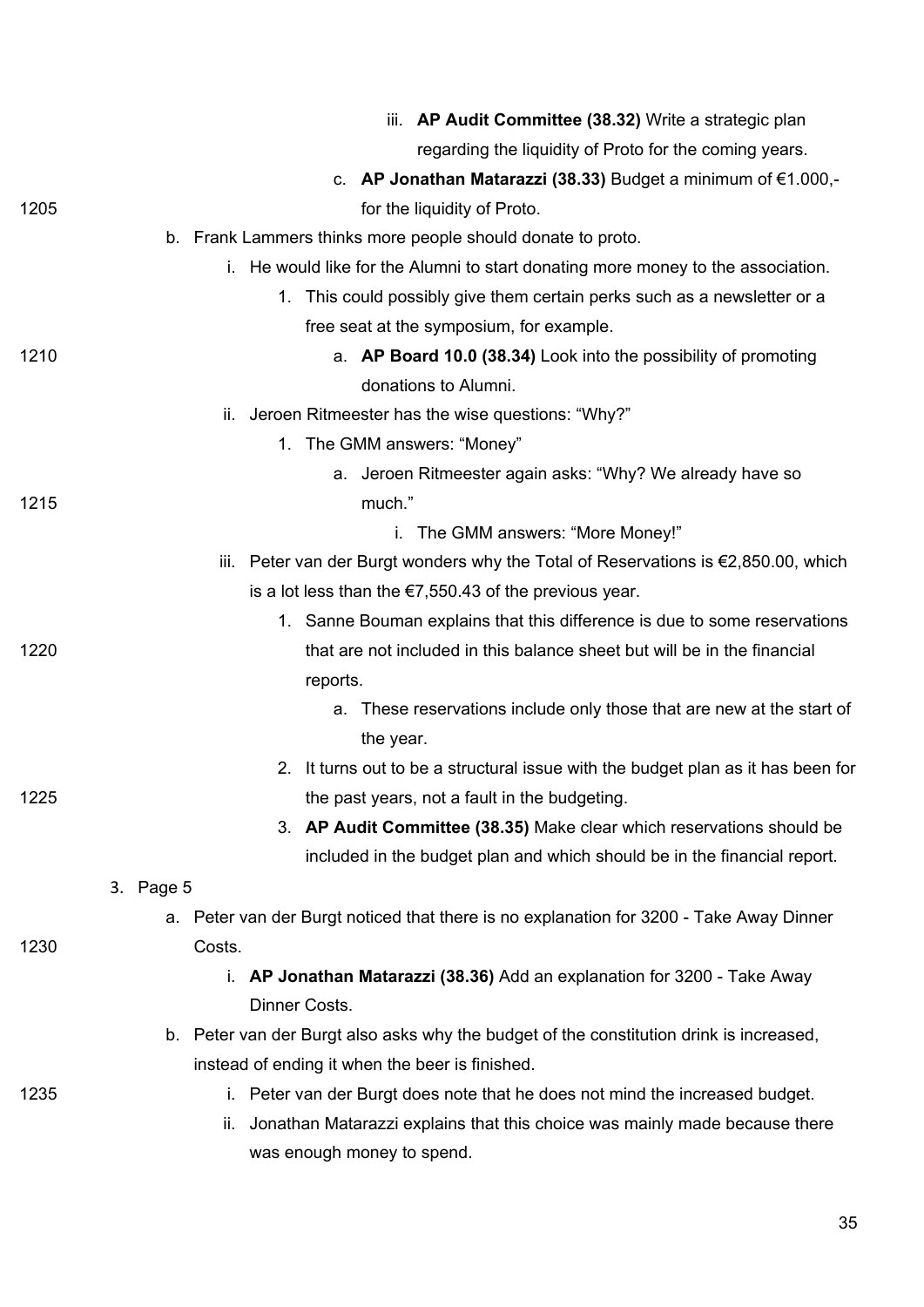|      | iii. Peter van der Burgt also notes that it will take a while anyways before we can      |
|------|------------------------------------------------------------------------------------------|
|      | host constitution drinks, so Jonathan Matarazzi has enough time to consider the          |
| 1240 | budget.                                                                                  |
|      | c. Jur van Geel mentions that it would be better change the SBZ reservation to income on |
|      | the Income Statement General Expenses to balance it against the expected expenses        |
|      | in 3650 - SBZ losses.                                                                    |
|      | i. AP Jonathan Matarazzi (38.37) Change the TIPCie and SBZ reservation to                |
| 1245 | income on 3650 - SBZ losses.                                                             |
|      | d. Peter van der Burgt noticed that 3120 - Activities by the Board has more expenses, so |
|      | a higher budget.                                                                         |
|      | i. He asks why the board wants to spend more money, indicating they want to              |
|      | organise more activities, because they are with less people.                             |
| 1250 | ii. Jonathan Matarazzi explains that the board wants to spend this money to help         |
|      | new students integrate, because this will be harder due to the ongoing                   |
|      | pandemic.                                                                                |
|      | e. Peter van der Burgt also wonders there is more budget for 3160 – Committee Clothing.  |
|      | i. This is also due to the lustrum year having some extra committees and the old         |
| 1255 | budget not completely covering the cost of committee clothing.                           |
|      | Daniela van Meggelen asks why the expenses in 3170 – Posters was only dropped by<br>f.   |
|      | €50.                                                                                     |
|      | Because in the policy plan the board mentioned that they would want to use less<br>i.    |
|      | posters as they will not be as effective due to students not being present on            |
| 1260 | campus.                                                                                  |
|      | ii. Daniela van Meggelen believes this amount could be lowered even more,                |
|      | because of the policies of the board.                                                    |
|      | 1. AP Jonathan Matarazzi (38.38) Look into the possibility of lowering the               |
|      | expenses of 3170 - Posters even more.                                                    |
| 1265 | Daniela van Meggelen also noticed that the ERO courses are missing from the<br>Ш.        |
|      | General Expenses table.                                                                  |
|      | 1. Jonathan explains that if everything goes right this should be completely             |
|      | covered by the university.                                                               |
|      | At 01:00 Laura Kester left the GMM, decreasing the total number of votes to 23.          |
| 1270 | g. Frank Lammers misses 3175 – Book Fee from the General Expense table.                  |
|      | i. It is unclear if this fee was paid to IAPC                                            |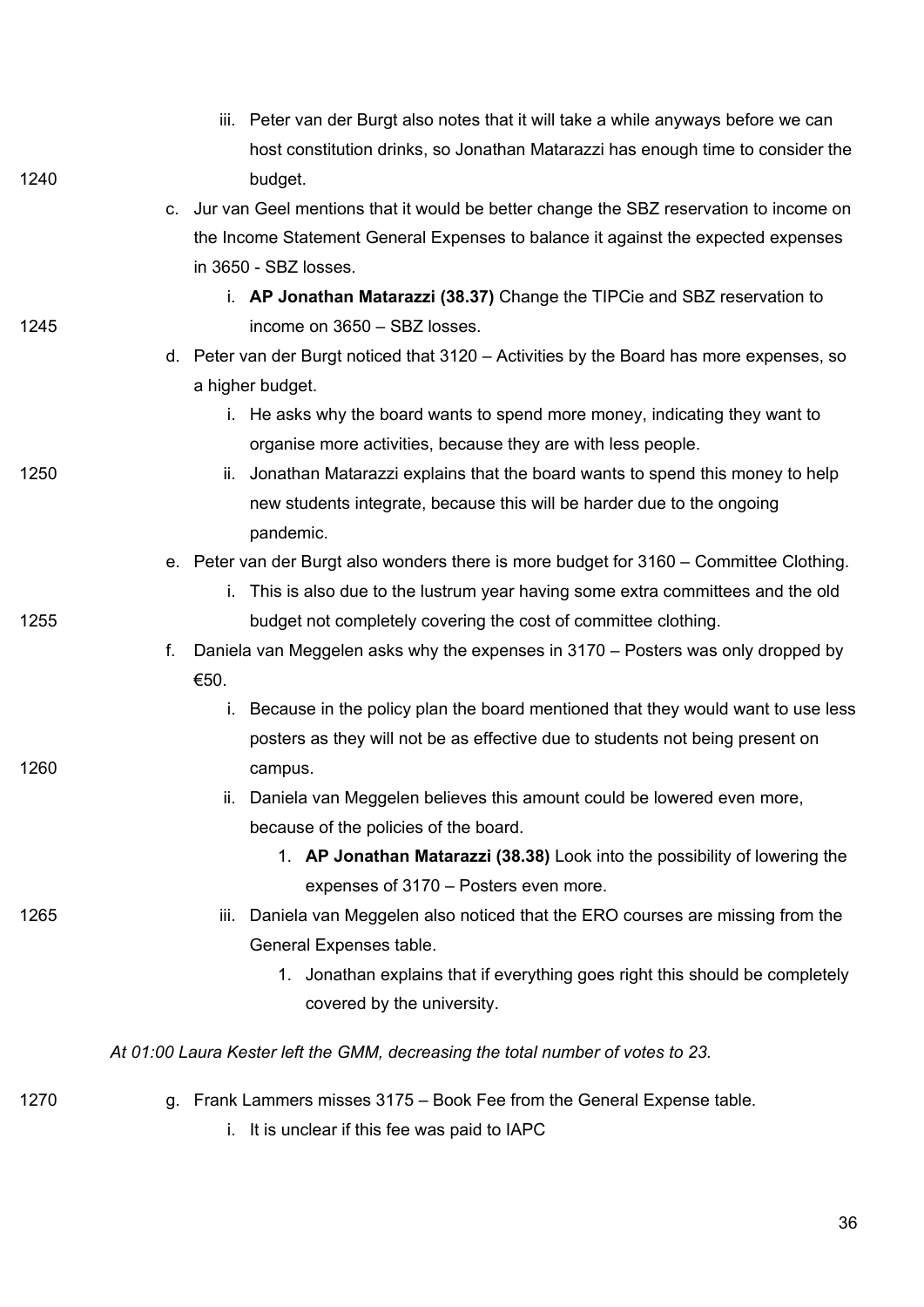|      | 1. If this is the case it is unclear if the fee still needs to be paid because                    |
|------|---------------------------------------------------------------------------------------------------|
|      | they do not provide the books for CreaTe and I-Tech during the coming                             |
|      | year.                                                                                             |
| 1275 | 2. Frank Lammers is convinced this fee was directly paid to StudyStore.                           |
|      | a. Jesse Visser contradicts this, because the contract with                                       |
|      | StudyStore does not mention any fee or expenses to be made by                                     |
|      | our association.                                                                                  |
|      | ii. No matter to whom the fee needs to be paid, we have not received an invoice                   |
| 1280 | last year.                                                                                        |
|      | h. Sanne noticed that the expenses of 3150 – Board Clothing has stayed $\epsilon$ 600 despite the |
|      | board consisting of less members. She mentions that in previous years the association             |
|      | has budgeted in €100 per board member instead of a flat rate of €600.                             |
|      | i. Jonathan Matarazzi explains that because the association has grown in the past                 |
| 1285 | years, it is okay to spend more money on the representation of the association.                   |
|      | 1. Jur van Geel does not agree with this statement because he finds that                          |
|      | simply having more money is not a good argument to spend more                                     |
|      | money on board clothing.                                                                          |
|      | 2. Emiel Steegh agrees with Jonathan Matarazzi, because the board is with                         |
| 1290 | less members and because of that has a higher workload. He thinks it                              |
|      | should not be a problem to change the policy to have €600 for the whole                           |
|      | board instead of €100 per person.                                                                 |
|      | a. Jur van Geel does not agree, because this would mean that                                      |
|      | smaller boards get more money than larger boards.                                                 |
| 1295 | i. He mentions that committee clothing is also bound to the                                       |
|      | number of people in a committee.                                                                  |
|      | ii. Emiel Steegh notes that this is not true.                                                     |
|      | b. Sanne agrees that it should not be a problem to increase the                                   |
|      | budget for board clothing. Even if there were six board members                                   |
| 1300 | it would be fine to increase the budget to €150 per person.                                       |
|      | Jur van Geel still does not agree but would at least like the<br>C.                               |
|      | description of 3150 – Board Clothing to be changed, to reflect a                                  |
|      | change in policy instead of simply keeping the same budget as                                     |
|      | last year without mentioning that more money is made available                                    |
| 1305 | per board member.                                                                                 |
|      | i. AP Jonathan Matarazzi (38.39) Change the description                                           |
|      | of 3150 - Board Clothing to reflect a change in policy to                                         |
|      | spend €150 per board member.                                                                      |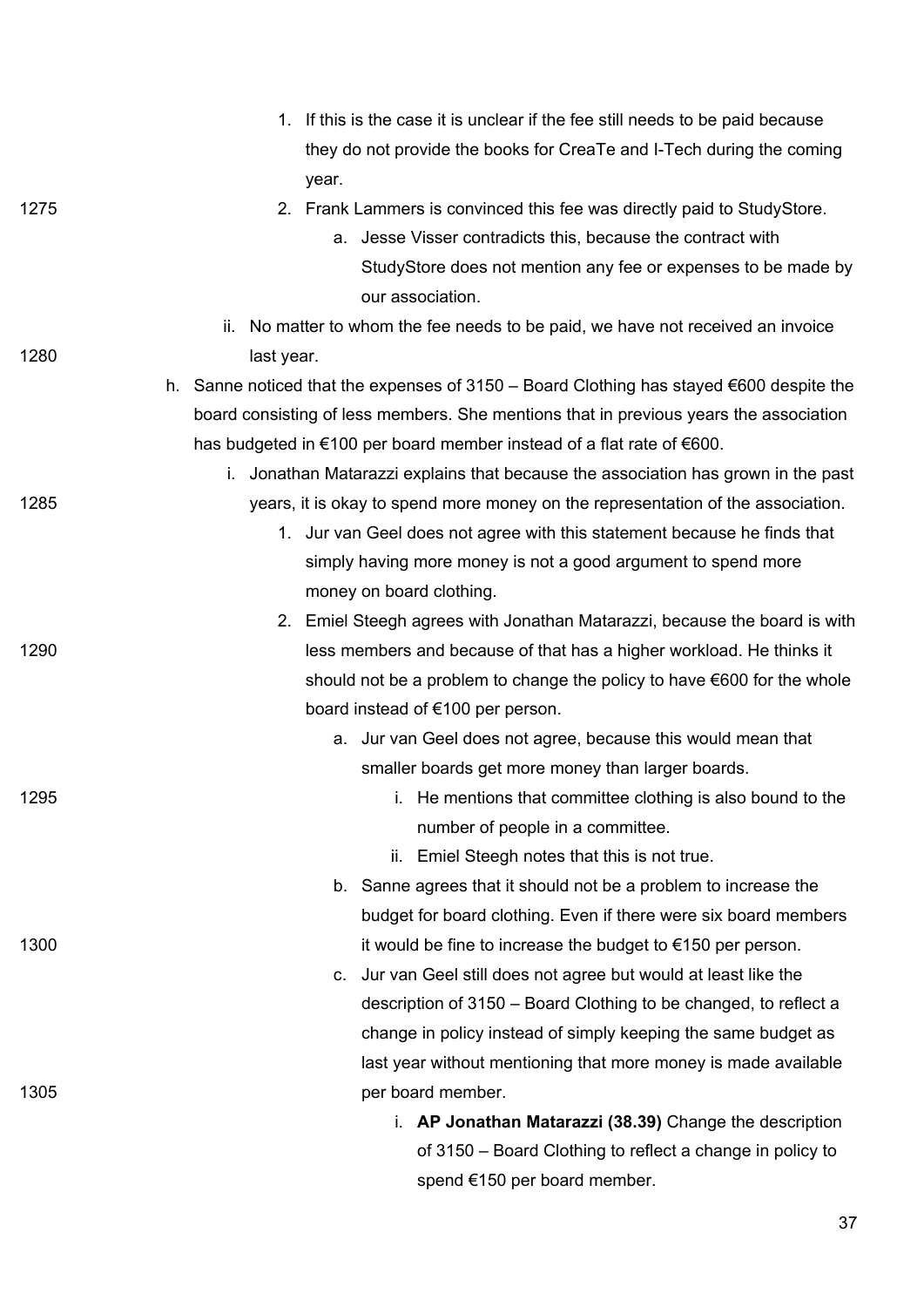| 1310 | a. There is some shuffling and arguing on who can go first.                              |
|------|------------------------------------------------------------------------------------------|
|      | i. Peter van der Burgt mentions he was a chairman and therefore should go first.         |
|      | b. Sanne Bouman wants to note that because the committees have mostly been budgeted      |
|      | in as if it was a normal year the committees will have to spend more money.              |
|      | i. She advises to stimulate the committees to spend their budget as it is also not       |
| 1315 | good to go under budget and have a lot of money left at the end of the year.             |
|      | 1. She noticed that a lot of committees tend to not spend much money on                  |
|      | their activities to save it for a final larger activity.                                 |
|      | c. Peter van der Burgt thinks it is great that we will receive a sponsorship for the     |
|      | integration week of €1,000 from the CreaTe study programme but would also like the       |
| 1320 | association to spend some money on these activities.                                     |
|      | Jonathan Matarazzi explains that the integration week committee has already<br>i.        |
|      | made their budget plan and does not think they will need more than the $\epsilon$ 1,000. |
|      | 1. Peter van der Burgt would still like for Jonathan Matarazzi to investigate            |
|      | the possibility of spending some money on the integration week. Even if                  |
| 1325 | it is just to show that the association wants to put effort into integrating             |
|      | the new students.                                                                        |
|      | 2. Editor's note: Unfortunately, the integration week has largely been                   |
|      | cancelled due to new regulations put in place by the government                          |
|      | regarding the ongoing pandemic. Some costs were already made, and it                     |
| 1330 | is now unclear if we will still receive the sponsorship from the CreaTe                  |
|      | study programme.                                                                         |
|      | 5. At 01:09 Emiel Steegh left the GMM, decreasing the total number of votes to 22.       |
|      | a. Frank Lammers asks why Camp still has a budget as he thought it would not continue    |
|      | due to COVID-19.                                                                         |
| 1335 | Sebastiaan van Loon explains that the board still plans to organise a camp at<br>i.      |
|      | the end of the academic year, if possible.                                               |
|      | 1. Maxim de Leeuw notes that it might be a problem to receive subsidy                    |
|      | from the University if two camps are organised shortly after each other.                 |
|      | 2. AP Board 10.0 (38.40) Investigate if it is possible to get subsidy for the            |
| 1340 | camp at the end of this academic year and at the start of the next year.                 |
|      | 6. Page 13                                                                               |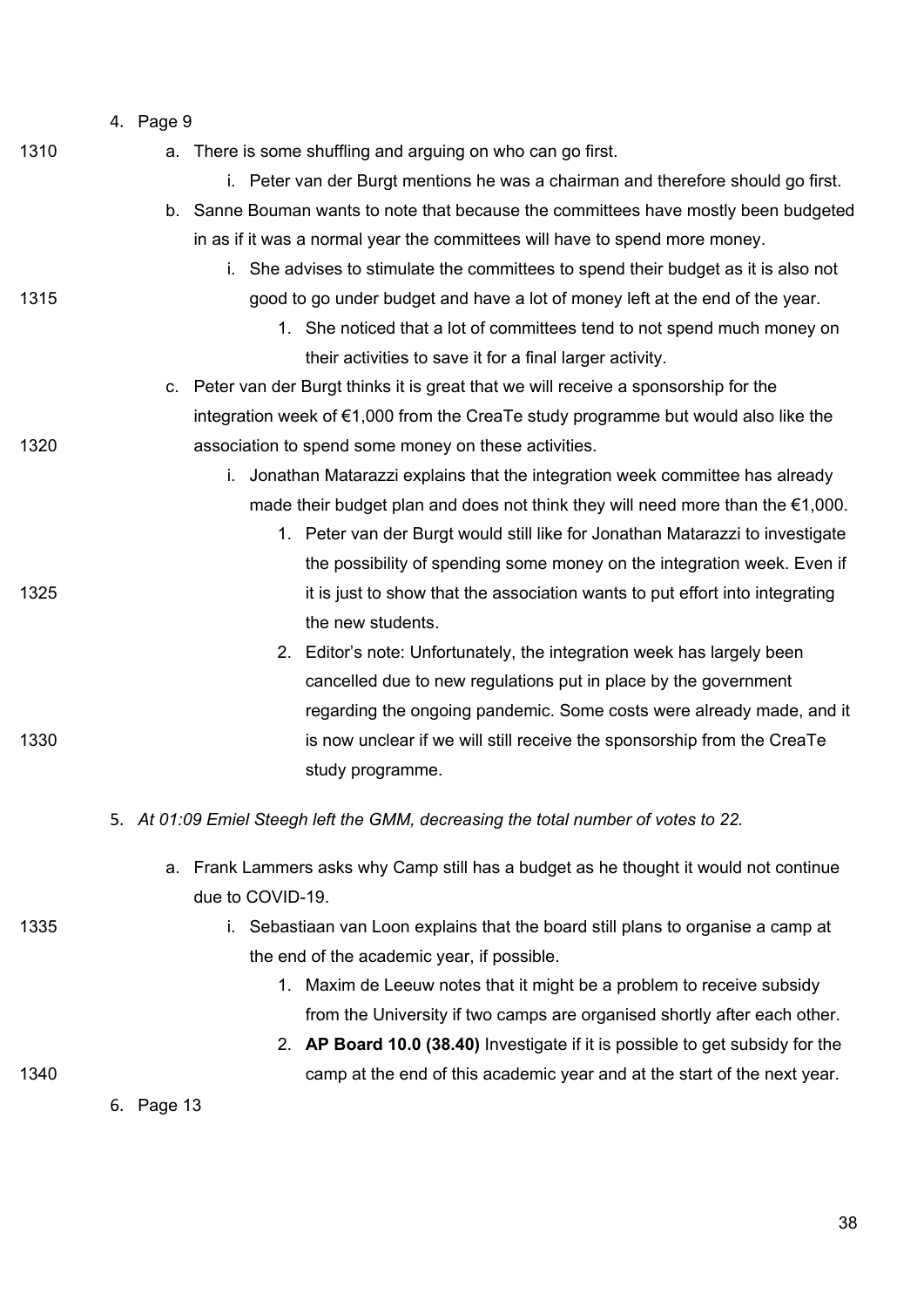|      | a. Sanne Bouman would like to see an addition to 4460 – DIYCie to make clear what                 |
|------|---------------------------------------------------------------------------------------------------|
|      | happens if one of the DIYCie activities cannot continue as was discussed during the               |
|      | review of the Policy Plan of Board 10.0.                                                          |
| 1345 | i. AP Jonathan Matarazzi (38.41) Add to the description of $4460 - DIY$ Cie what                  |
|      | happens if one of the activities cannot continue.                                                 |
|      | 7. Page 14                                                                                        |
|      | a. Peter van der Burgt noticed that the operating result for 4140 – Gala Committee and            |
|      | $4221 -$ Lustrum committee is $\epsilon$ 2,500, while the reservations say there are no expenses. |
| 1350 | This is the same issue as with the SBZ reservations, it states the income as<br>İ.                |
|      | being the amount taken from the reservation.                                                      |
|      | b. Jur van Geel is confused by the division of the Lustrum reservation over the Lustrum           |
|      | committee and Almanac committee.                                                                  |
|      | i. He thinks it is weird that the Almanac budget is doubled compared to the                       |
| 1355 | previous Lustrum, while the Lustrum committee keeps the same budget.                              |
|      | 1. Jonathan Matarazzi explains that this is mainly because this year we                           |
|      | want to make the Almanac free, which was not possible during the                                  |
|      | previous Lustrum. He also notes that the Lustrum committee did not                                |
|      | request more budget.                                                                              |
| 1360 | a. Jur van Geel contradicts this by saying that the previous Almanac                              |
|      | cost at least €2,000.                                                                             |
|      | i. Jesse Visser continues by explaining that the Almanac                                          |
|      | committee has made a great deal with GildePrint by                                                |
|      | threatening to print the Almanac at another printer, which                                        |
| 1365 | made them lower the price to around $€1,600$ .                                                    |
|      | 1. Which will mean that the Almanac committee                                                     |
|      | needs to gather €600 in sponsoring.                                                               |
|      | It is unclear to Hannah Ottenschot how much budget the Lustrum committee will<br>C.               |
|      | receive because the description of $1630 -$ Lustrum only mentions $\epsilon$ 900, but the         |
| 1370 | committee was told they would receive a budget of $\epsilon$ 1,500.                               |
|      | This is because the $\epsilon$ 600 that is normally reserved for the Dies committee is<br>Ĺ.      |
|      | also part of the budget of the Lustrum committee, but this is not included in the                 |
|      | description of 1630 - Lustrum.                                                                    |
|      | 1. AP Jonathan Matarazzi (38.42) Change the description of 1630 -                                 |
| 1375 | Lustrum to include the €600 normally reserved for the Dies committee.                             |
|      | d. Frank Lammers misses the OmNomCom expenses on this page, but also in the rest of               |
|      | the document.                                                                                     |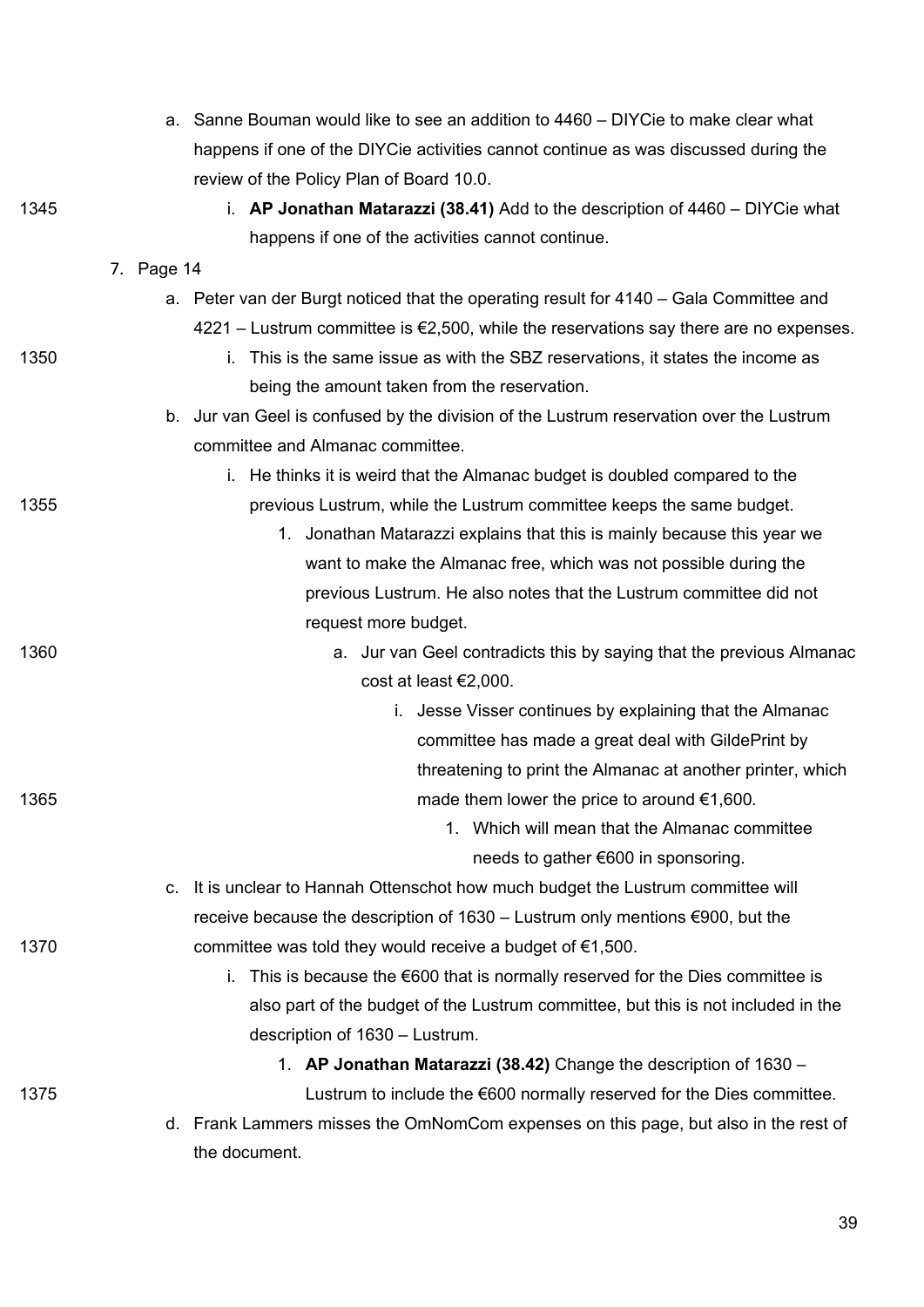| 1380 | i. Jonathan Matarazzi explains that the OmNomCom does not have a dedicated<br>committee budget and that all income and expenses made by the OmNomCom<br>can be found in the Result Accounts table and 3600 - OmNomCom.<br>e. Sanne wonders if it was discussed with the pLAN if they want another €50 put towards<br>their reservation.<br>It has been discussed with the pLAN and the reservation will be capped after<br>İ.<br>this year, to a total of $€150$ . |
|------|--------------------------------------------------------------------------------------------------------------------------------------------------------------------------------------------------------------------------------------------------------------------------------------------------------------------------------------------------------------------------------------------------------------------------------------------------------------------|
| 1385 | At 01:26 Jeroen Ritmeester left the GMM, decreasing the total number of votes to 21.                                                                                                                                                                                                                                                                                                                                                                               |
|      | Peter van der Burgt would like to see the budget plan of the pLAN and Have You Tried<br>f.<br>Turning It Off And On Again committee in the appendix, just like last year.<br>i. AP Jonathan Matarazzi (38.43) Add the budget plan of the pLAN and Have<br>You Tried Turning It Off And On Again committee to the appendix.                                                                                                                                         |
| 1390 | g. Peter van der Burgt also wonders why the reservations for the Have You Tried Turning<br>It Off And On Again committee is only €200 instead of the €1,500 of last year.<br>i. Sanne Bouman corrects Peter van der Burgt, because the reservation of €1,500<br>last year was for both the OmNomCom and Have You Tried Turning It Off And<br>On Again committee and was put under a general source called hardware.                                                |
| 1395 | 1. Peter van der Burgt would again like to emphasise that it would be<br>clearer if there was an appendix with the committee's respective budget<br>plans.<br>h. Jur thinks the Reservations table is wrong as there should not be any mutations in this                                                                                                                                                                                                           |
|      | table.                                                                                                                                                                                                                                                                                                                                                                                                                                                             |
| 1400 | i. Currently the table states that the pLAN and Have You Tried Turning It Off And<br>On Again committee will only have expenses towards their reservations and the<br>other committees only take money from the reservation and put nothing back.<br>8. Page 15                                                                                                                                                                                                    |
|      | a. Sanne notes that currently the income of both $1410 - TIPC$ ie and $3600 - OmNomCom$                                                                                                                                                                                                                                                                                                                                                                            |
| 1405 | are the same as last year, but with the new policies due to the ongoing pandemic this<br>year will probably look a lot different.<br>i. She expects a decrease in income for both result accounts because the                                                                                                                                                                                                                                                      |
|      | association will be selling a lot less from the OmNomCom and will have less                                                                                                                                                                                                                                                                                                                                                                                        |
|      | drinks throughout the year.                                                                                                                                                                                                                                                                                                                                                                                                                                        |
| 1410 | 1. She continues to advise to reconsider the income for these result<br>accounts.                                                                                                                                                                                                                                                                                                                                                                                  |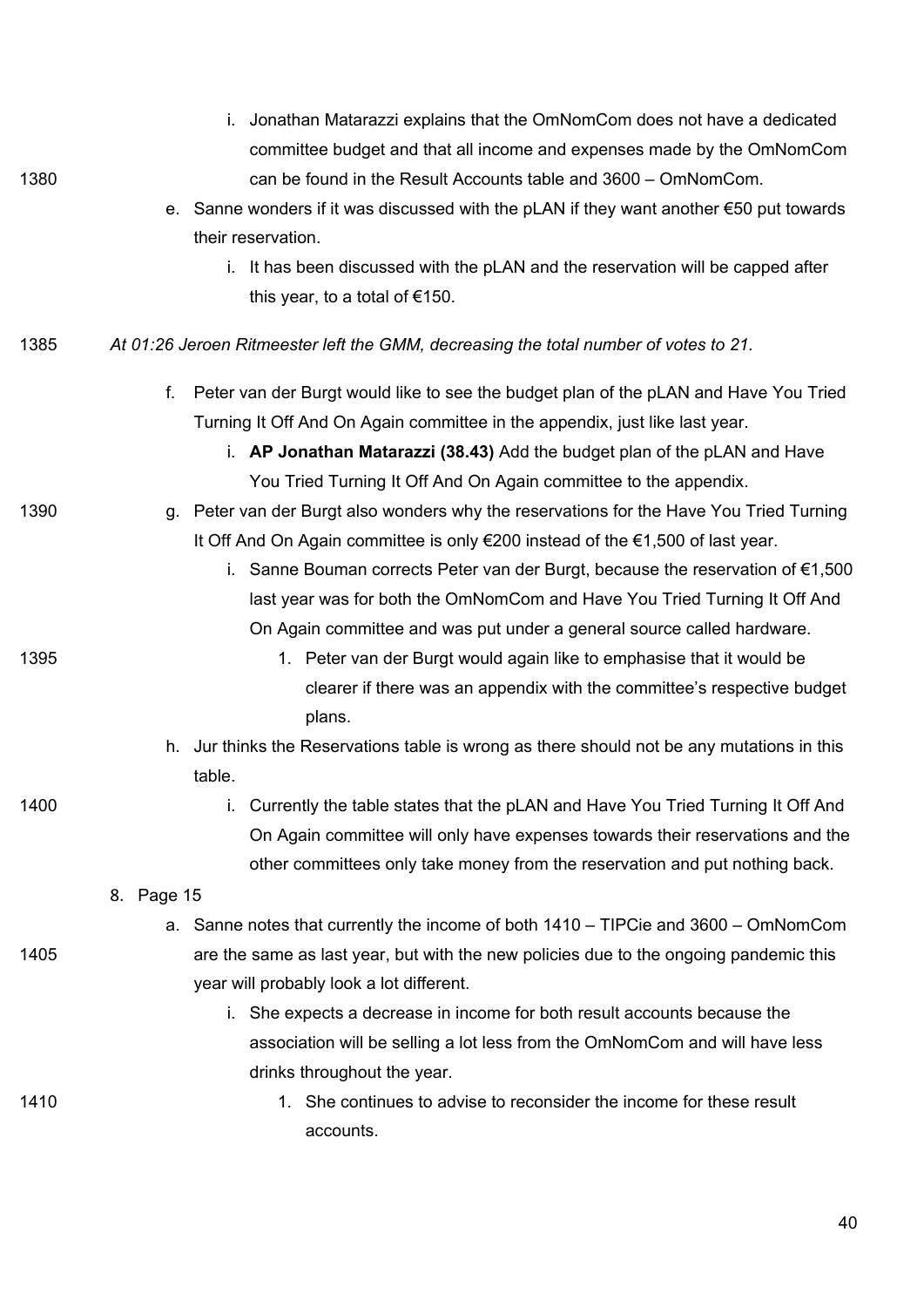|      | 2. She recommends to also consider the amount needed to keep the same                             |
|------|---------------------------------------------------------------------------------------------------|
|      | reservations for the OmNomCom which would possibly mean an                                        |
|      | increased price margin on the items sold in the OmNomCom                                          |
| 1415 | Jonathan Matarazzi does note that last year the resulting income<br>а.                            |
|      | of the OmNomCom at the end of the year was significantly higher                                   |
|      | than was estimated which means that the amount currently                                          |
|      | estimated might be more realistic for this year.                                                  |
|      | b. Peter van der Burgt finds it unclear if the <i>Display cupboards</i> in the table under 3600 – |
| 1420 | OmNomCom refers to the display (monitor) in the OmNomCom cupboards or the                         |
|      | cupboard itself.                                                                                  |
|      | i. Sanne Bouman clarifies that it refers to the blue OmNomCom cupboards and                       |
|      | that the monitor is part of the Have You Tried Turning It Off And On Again                        |
|      | hardware reservation.                                                                             |
| 1425 | c. Peter van der Burgt asks Maxim de Leeuw why he did not finish the payment of the old           |
|      | tosti grill before buying a new one and throwing away the old one.                                |
|      | i. This is a misconception, the tosti grill mentioned under $3600 - OMNomCom$ is                  |
|      | the current tosti grill and the new tosti grill mentioned is the reservation for a                |
|      | new tosti grill in case the current one breaks.                                                   |
| 1430 | 1. Peter van der Burgt advises to add a note clarifying if an item in the table                   |
|      | under 3600 – OmNomCom is a reservation or a part-payment.                                         |
|      | 9. Voting: approval Budget Plan 2020-2021                                                         |
|      | a. Peter van der Burgt would like to postpone voting on the Budget Plan 2020-2021 as              |
|      | there are several problems that need to be looked at together with the Audit committee.           |
| 1435 | i. The GMM agrees, the voting is postponed and a new GMM will be planned.                         |
|      | 1. AP Jonathan Matarazzi (38.44) Meet with the Audit committee to                                 |
|      | discuss the changes that need to be made to the Budget Plan 2020-                                 |
|      | 2021                                                                                              |
|      | 2. AP Jonathan Matarazzi (38.45) Correct Budget Plan 2020-2021 and                                |
| 1440 | plan a new GMM to present the revised document.                                                   |
|      | 16. Discharge and charge of the Board of Advisors                                                 |
|      | Before the GMM votes, Jur van Geel wants to object the charge of a Board of Advisors and<br>1.    |
|      | wants to emphasise that although it is allowed to charge the proposed Board of Advisors it is     |

- 
- 1445 the proposed Board of Advisors mainly consists of members of board 9.0.
	- b. Jeroen Ritmeester asks if Jur van Geel would prefer a smaller Board of Advisors, so that the members of board 9.0 do not have a majority.

strongly advised to look for a Board of Advisors with a variety of backgrounds. Unfortunately,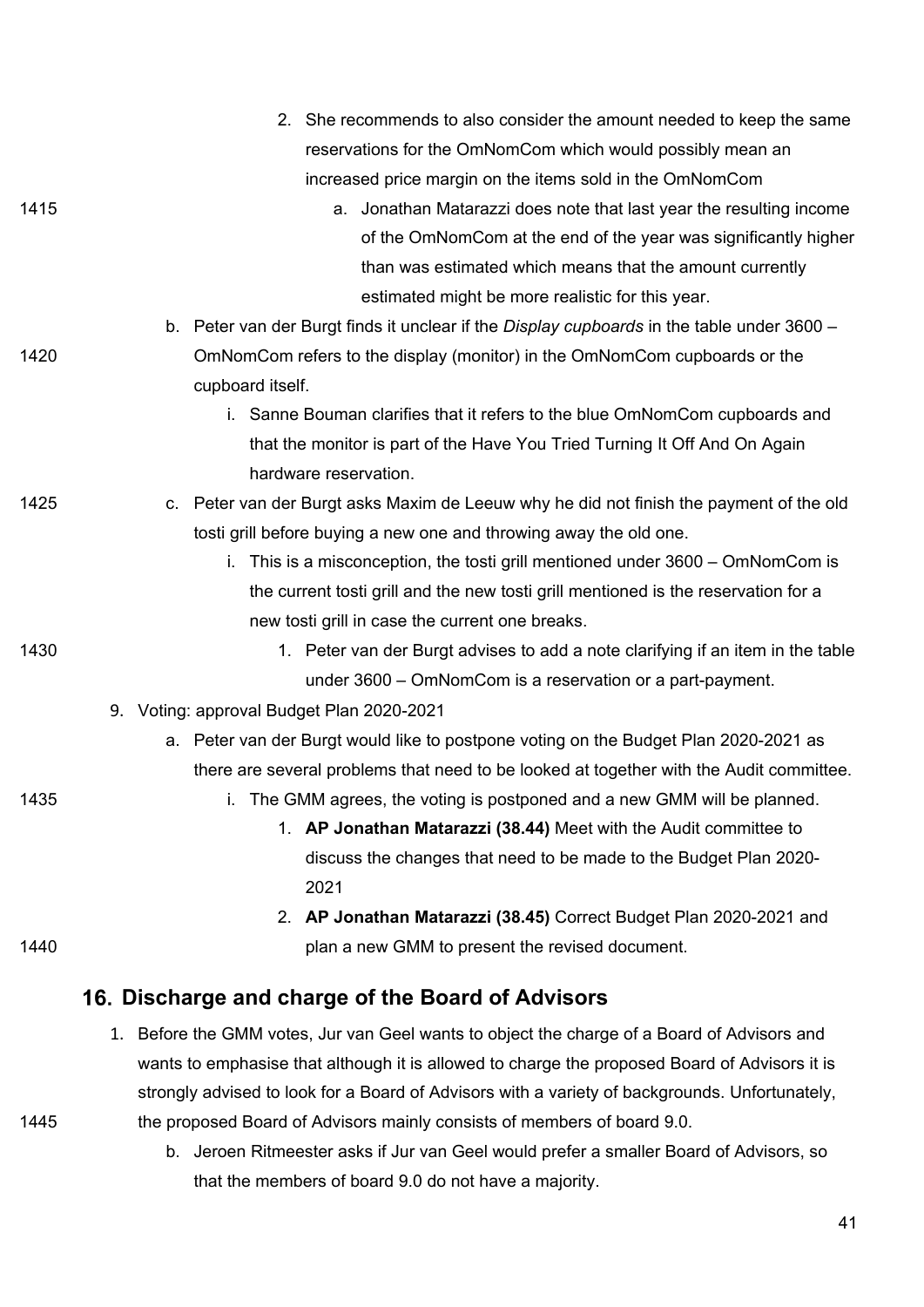|      |    |    | i. Jur van Geel does not think that would be the definitive solution, he would prefer        |
|------|----|----|----------------------------------------------------------------------------------------------|
|      |    |    | a diverse Board of Advisors.                                                                 |
| 1450 |    |    | ii. Frank Lammers also does not agree, because Board 10.0 is only with four                  |
|      |    |    | members and will need the advice of as many people as possible.                              |
|      |    |    | c. Maartje Huveneers would like to note that it is a risk to charge a Board of Advisors with |
|      |    |    | a majority of board 9.0 members, but that she believes that they can set their own           |
|      |    |    | board year aside and give neutral advice.                                                    |
| 1455 |    |    | d. Jur van Geel asks if Board 10.0 would consider looking for other members to join the      |
|      |    |    | Board of Advisors.                                                                           |
|      |    |    | i. Frank Lammers also asks what actions Board 10.0 has taken to try to find a                |
|      |    |    | more diverse Board of Advisors                                                               |
|      |    |    | 1. Imke Verschuren answers that every board member has tried to contact                      |
| 1460 |    |    | people they know that have done board years at other associations.                           |
|      |    |    | Although some of the people asked did consider it none of them joined in                     |
|      |    |    | the end.                                                                                     |
|      |    |    | 2. Frank Lammers agrees that the board has tried their best to find a                        |
|      |    |    | diverse Board of Advisors and notes that this is possible in the Rules and                   |
| 1465 |    |    | Regulations by design.                                                                       |
|      |    |    | e. Manouk Hillebrand would also like to mention that she would not like a second round of    |
|      |    |    | acquiring members for the Board of Advisors, because the people asked might not be           |
|      |    |    | as motivated or feel forced to join.                                                         |
|      |    |    | i. Manouk Hillebrand also notes that the members of board 9.0 have experience in             |
| 1470 |    |    | dealing with COVID-19 measures during their board year.                                      |
|      |    | f. | Philippe Tuinman proposes for one member of the Board of Advisors to be replaced             |
|      |    |    | during the coming year if the possibility arises.                                            |
|      |    |    | i.<br>Manouk Hillebrand would like to note that this is a bad idea, because a Board of       |
|      |    |    | Advisors grows with the board throughout the year, so replacing a member                     |
| 1475 |    |    | halfway through the year would be counterproductive.                                         |
|      |    |    | 1. Board 10.0 agrees that the proposed Board of Advisors is consciously                      |
|      |    |    | chosen and that if there were any members that they would not have                           |
|      |    |    | liked to be included, they would have been rejected.                                         |
|      |    | q. | The GMM agrees to continue with the voting on the discharge and charge of the Board          |
| 1480 |    |    | of Advisors                                                                                  |
|      | 2. |    | Voting: discharge Emiel Steegh, Frank Lammers, Philippe Tuinman, Sander Koomen, Thomas       |
|      |    |    | Rebel and Tom Onderwater as the Board of Advisors of S.A. Proto and charge Daniela van       |
|      |    |    | Meggelen, Hannah Ottenschot, Maartje Huveneers, Mick Tijdeman, Renske Mulder and             |
|      |    |    | Sander Koomen as the new Board of Advisors of S.A. Proto.                                    |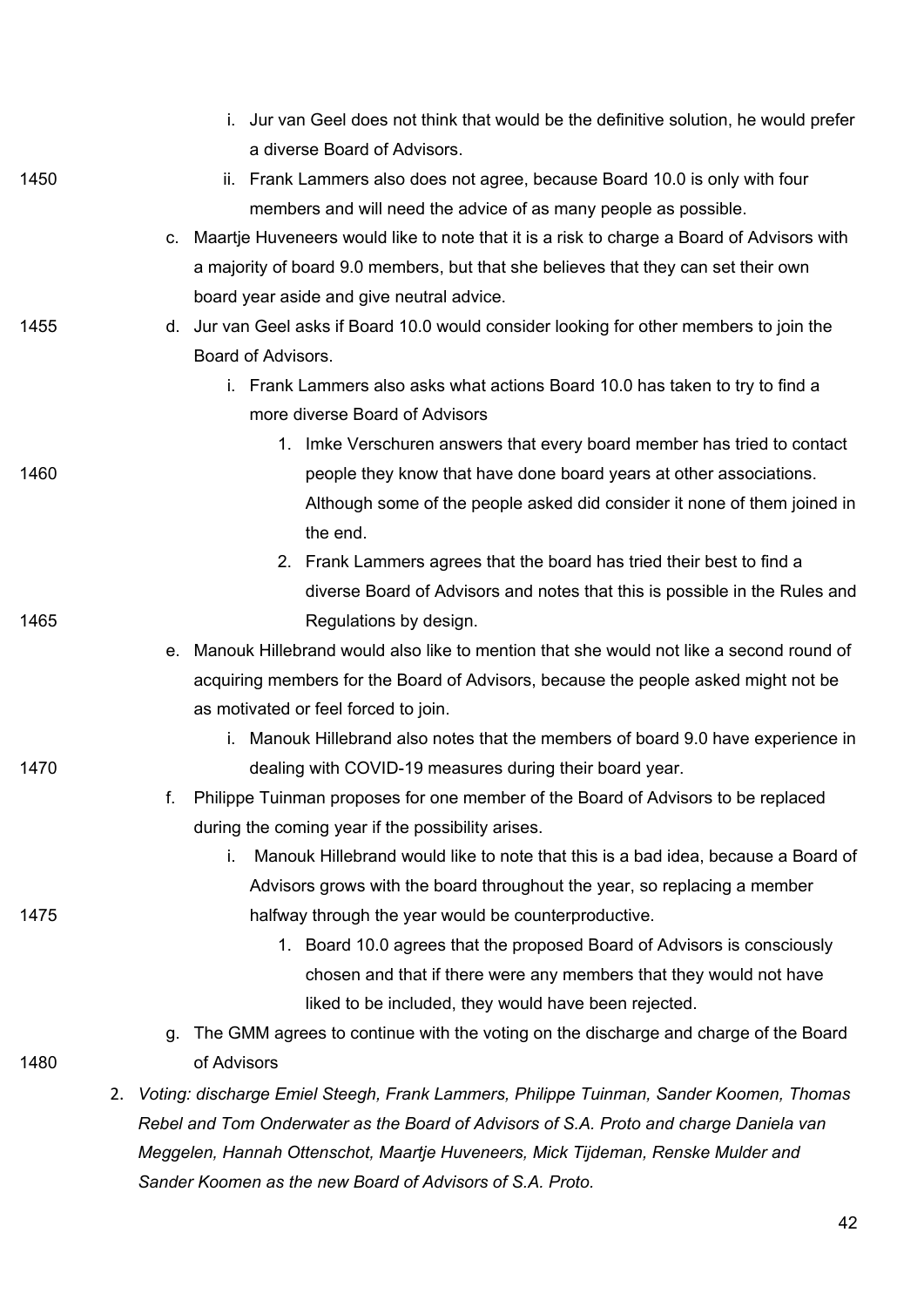- 1485 a. Imke Verschuren struggles to pronounce the discharge and charges
	- b. Vote passes unanimously

### **Discharge and charge of the Audit Committee**

- 1. *Voting: discharge Jur van Geel, Maxim de Leeuw, Peter van der Burgt, Rens Kruining and Sarah Hoekstra as the Audit Committee of S.A. Proto and charge Jur van Geel, Maxim de*  1490 *Leeuw and Sanne Bouman as the new Audit Committee of S.A. Proto.*
	- c. Although Peter van der Burgt will be discharged he would still like to help revise the Budget Plan 2020-2021. This is allowed by the Rules and Regulations.
	- d. Vote passes unanimously

*At 01:51 Daan van der Veen left the GMM, decreasing the total number of votes to 19.* 1495 *At 01:51 Thomas Rebel left the GMM, decreasing the total number of votes to 18.*

### **Any other business**

- 1. Maartje Huveneers wants to thank everyone who has given feedback on all the documents.
	- a. As well as the people who have participated in this very long GMM just for personal support.

#### 1500 **Survey**

- 1. Peter van der Burgt asks if there is a drink after the GMM
	- a. Unfortunately, due to the current COVID-19 measures there will not be a drink after the GMM.
- 2. Franks thing(s)?
- 1505 a. Frank Lammers has a bottle cap and three cups
	- i. He will now play shell game with the GMM.
		- 1. He franticly shuffles the cups after which he asks the GMM under which cup the bottle cap ended up.
			- a. Daniela van Meggelen answers: "Under your finger".
- 1510 i. To a perplexed GMM he reveals the bottle cap is under
	- none of the cups.
		- 1. To reveal the trick, he lifts a small magnet from
			- one of the cups making the bottle cap fall out.
				- *a. Everyone claps*

1515 ii. After the first trick he asks the GMM to entertain themselves while he gets another prop.

1. Imke Verschuren asks if someone would like to cite a poem.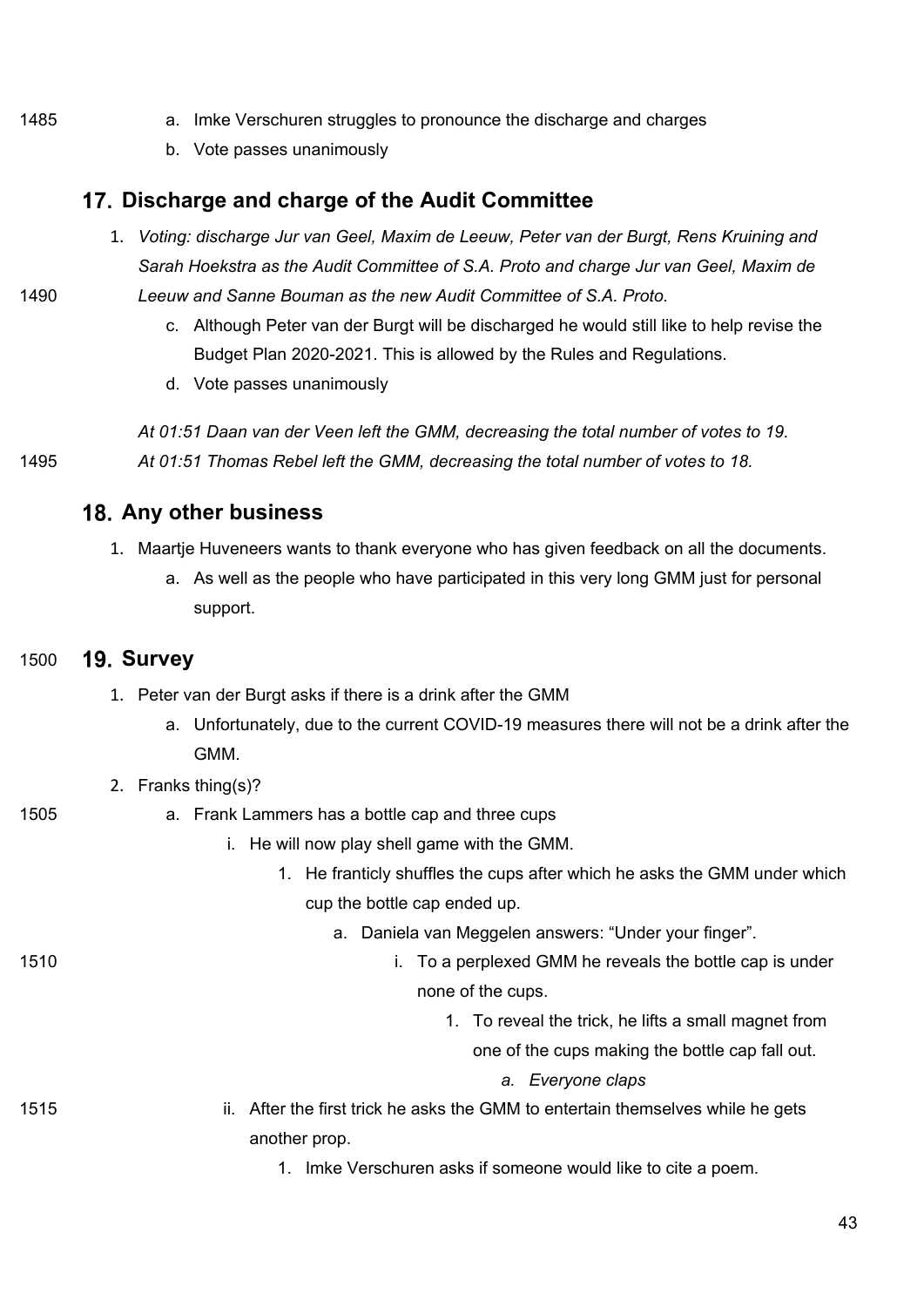|      | To this Daniela van Meggelen walks to the front of the room to<br>а.                                |
|------|-----------------------------------------------------------------------------------------------------|
|      | cite the following poem.                                                                            |
| 1520 | i. Zwangerschaps Gymnastiek                                                                         |
|      | Dat is puffen en hijgen.                                                                            |
|      | Op de maat van de muziek.                                                                           |
|      | Je zou er een kind van krijgen.                                                                     |
|      | <b>Pregnancy Gymnastics</b><br>İ.                                                                   |
| 1525 | That's puffing and panting.                                                                         |
|      | To the beat, to the melody.                                                                         |
|      | You'd almost birth a baby.                                                                          |
|      | ii. Frank Lammers has returned with a piece of paper with a six, a four and a five                  |
|      | drawn on it.                                                                                        |
| 1530 | 1. "Een zes, een vier en een vijf, en de kop van een oud wijf"                                      |
|      | "A six, a four, a five, and the head of an old wife"<br>2.                                          |
|      | The resulting drawing can be found in appendix B.<br>3.                                             |
|      | 3. Hannah Ottenschot really wants to show the GMM the first ever, limited edition, handmade         |
|      | Proto scarf.                                                                                        |
| 1535 | a. Philippe Tuinman asks when the pre-order will open.                                              |
|      | 4. Maxim de Leeuw asks if Board 10.0 is ready for their board year.                                 |
|      | a. Board 10.0 is super enthusiastic!                                                                |
|      | 5. Philippe Tuinman thanks Board 9.0 for keeping their head cool during the difficult and           |
|      | confusing start of the COVID-19 period and wishes Board 10.0 good luck not catching COVID-          |
| 1540 | 19 and not spreading it among the association, and hopes they will make the best of the             |
|      | coming year.                                                                                        |
|      | In an attempt to get the GMM to close at exactly 02:00, Mick Tijdeman would like to enlighten<br>6. |
|      | the GMM about the story of Maartje and the D.                                                       |
|      | a. Instead the GMM is closed and everyone starts to sing the Proto song.                            |
| 1545 | i. <i>F1 F1 F</i> 1                                                                                 |
|      | Oh so eastern, on the campus                                                                        |
|      | Stands a study, oh so fine                                                                          |
|      | We're CreaTing for the future                                                                       |
|      | And we're gonna make it shine                                                                       |
| 1550 |                                                                                                     |
|      | Proud as Proto, we walk in out now                                                                  |
|      | Everybody stands and cheers                                                                         |
|      | 'cause we're bringing in the spirit                                                                 |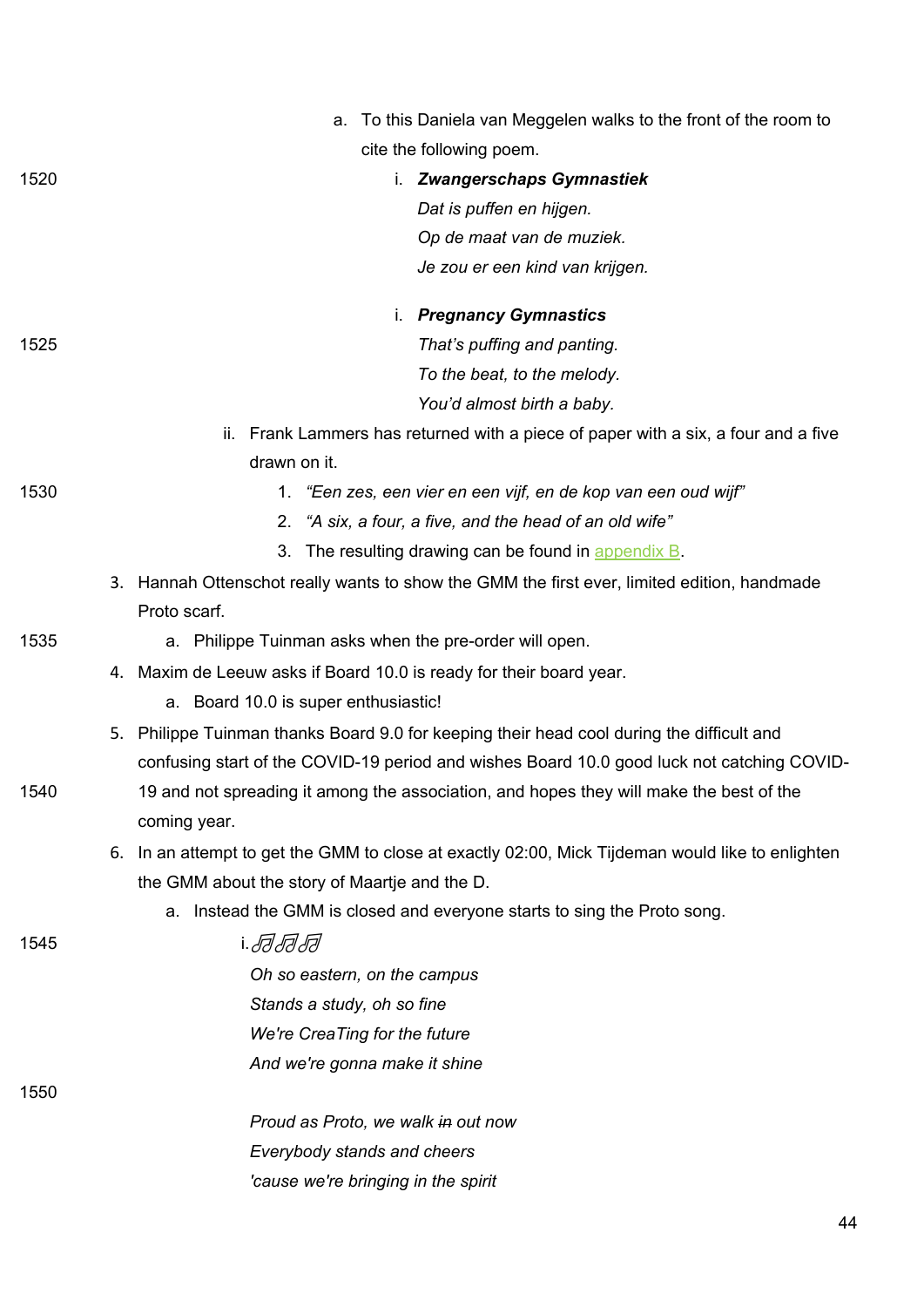*And enjoy us quite some beers!*

From this point the GMM is not so sure about the lyrics anymore, but some of them very confidently start singing the third verse instead of the second. *FFFF* 

# 20. Closing

1555

1560 1. The 38th General Member Meeting of S.A. Proto is officially closed at 01:55 on 3 September 2020!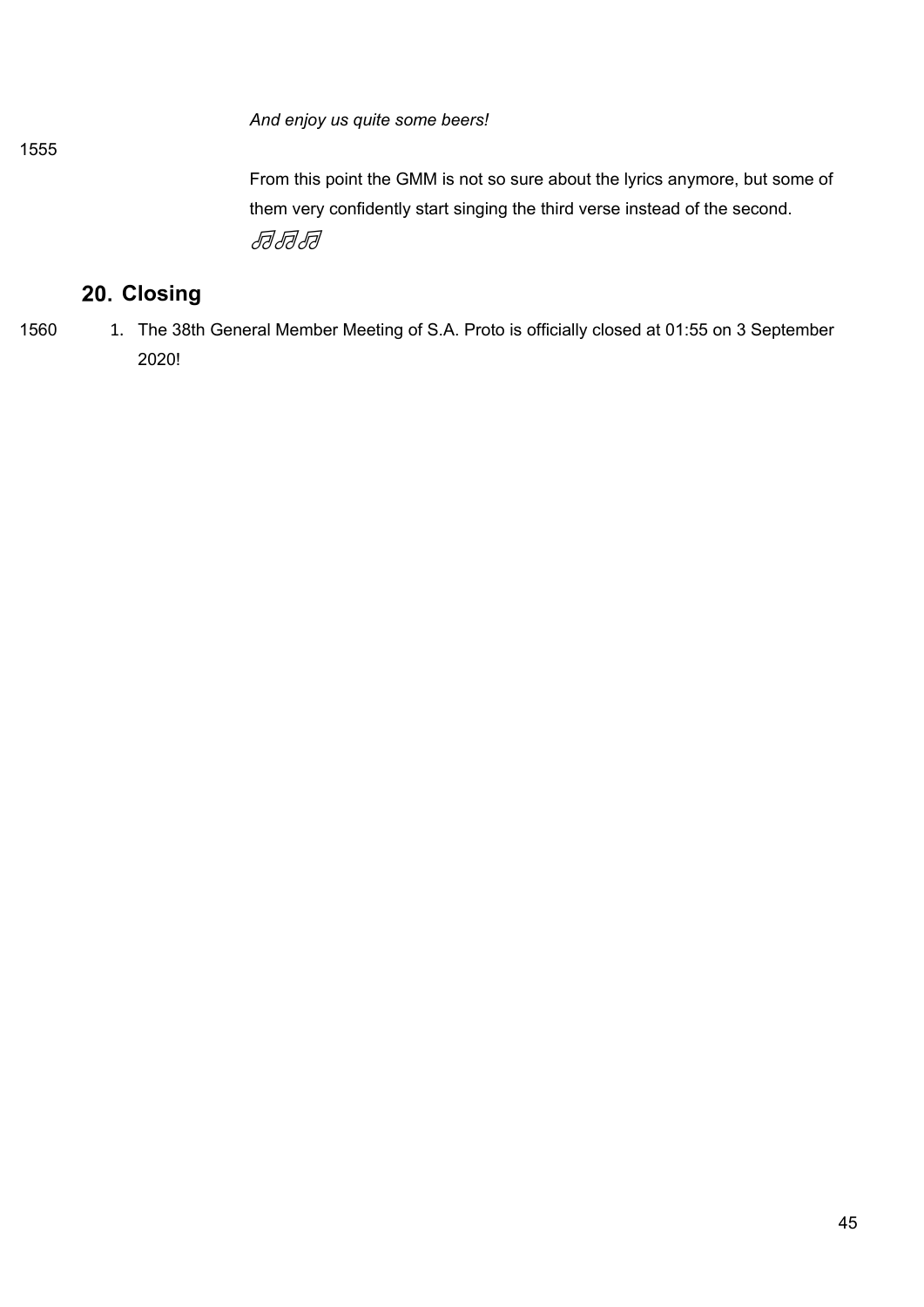# 21. Presence

The following people were present at the start of the General Member Meeting.

| Daan van der Veen        | Jesse Visser             | Mick Tijdeman       |
|--------------------------|--------------------------|---------------------|
| Daniela van Meggelen     | Jildou de Jong           | Peter van der Burgt |
| Ellis Dijkstra           | Jonathan Matarazzi       | Philippe Tuinman    |
| <b>Emiel Steegh</b>      | Jur van Geel             | <b>Puck Kemper</b>  |
| <b>Frank Lammers</b>     | Laura Kester             | Renske Mulder       |
| <b>Hannah Ottenschot</b> | <b>Maartje Huveneers</b> | Sanne Bouman        |
| Imke Verschuren          | <b>Manouk Hillebrand</b> | Sebastiaan van Loon |
| Jeroen Ritmeester        | Maxim de Leeuw           |                     |

#### 1565

Harald Eversmann joined the General Member Meeting at 19:36 before the counting of the quorum.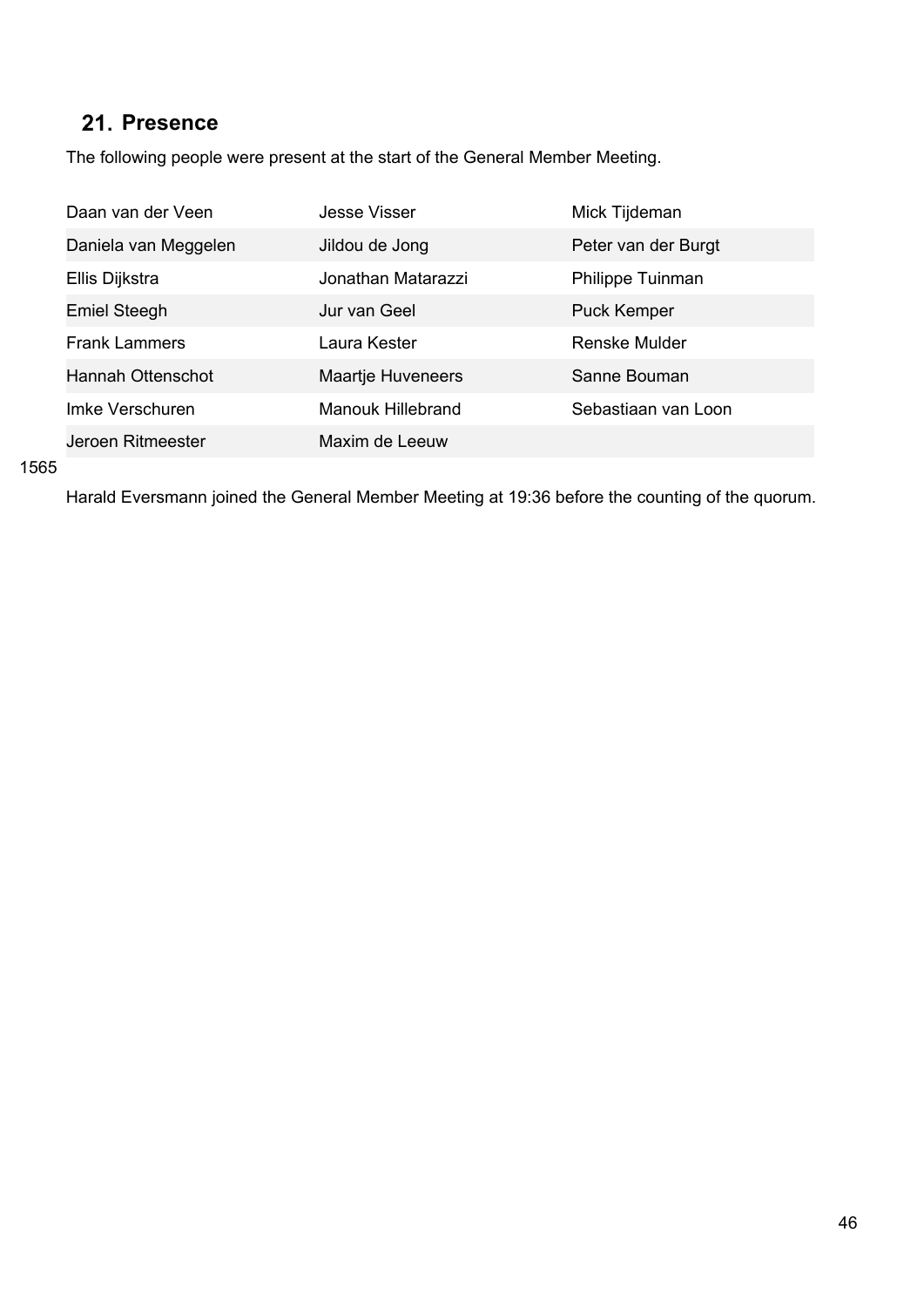# **Recap Action Points**

## Recap previous action points

| <b>AP</b> | Who?                     | What?                                                                                                                                                                | <b>Status</b>                    |
|-----------|--------------------------|----------------------------------------------------------------------------------------------------------------------------------------------------------------------|----------------------------------|
| 33.23     | Board 9.0                | Check together with the Have You Tried<br>Turning It Off And On Again Committee if<br>the layout of the Proto website can be<br>improved.                            | Done $\blacktriangledown$        |
| 33.28     | Board 9.0                | Look into the possibility of creating a<br>checkbox for Protographers which shows if<br>they get food compensated at the event or<br>not.                            | Done $\blacktriangledown$        |
| 34.05     | Sanne Bouman             | Look into putting a cap on certain<br>reservations for hardware.                                                                                                     | Done $\blacktriangledown$        |
| 36.07     | <b>Manouk Hillebrand</b> | Look into creating an open event for Proto's<br>Symposium.                                                                                                           | Cancelled X<br>(due to COVID-19) |
| 36.13     | <b>Manouk Hillebrand</b> | Look into making summaries and tests on<br>the Dokuwiki accessible to non-members as<br>well.                                                                        | Done $\checkmark$                |
| 36.14     | <b>Manouk Hillebrand</b> | Look into the summary database from<br>Yasmin Salce and Ruben van den Berg that<br>Peter has access to and see if these can be<br>added to the DokuWiki.             | Done $\checkmark$                |
| 36.17     | Board 9.0                | Look into distinguishing between different<br>career events in upcoming surveys, be it the<br>yearly survey or as a suggesting for the next<br>board.                | Done $\checkmark$                |
| 36.22     | Board 9.0                | Look into possible problems caused by<br>EROs not being present from 18:00 till the<br>starting time of an activity during the<br>evening and think of a solution.   | Cancelled X<br>(due to COVID-19) |
| 36.24     | <b>Renske Mulder</b>     | Talk to the EmergenCie about the necessity<br>of food compensation during activities other<br>than drinks regarding the adjustments to the<br>Food for Helpers rule. | Done $\checkmark$                |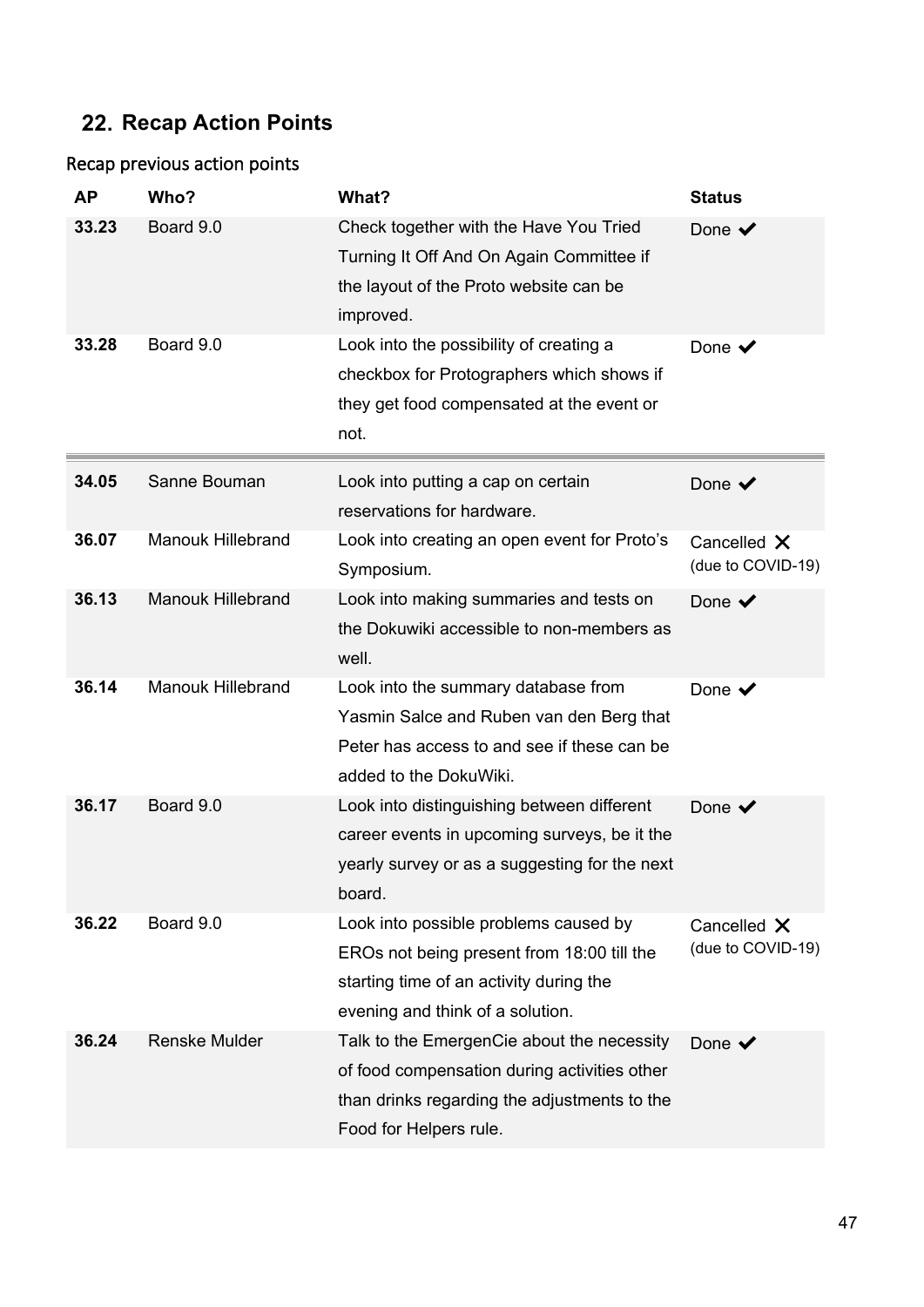| 36.25   | Board 9.0                            | Contact the legal consultant of the<br>University to gather advice regarding<br>societies.                                                           | Done $\checkmark$                |
|---------|--------------------------------------|------------------------------------------------------------------------------------------------------------------------------------------------------|----------------------------------|
| 36.27.2 | Audit committee                      | Decide if an evaluation on the (connection<br>between board and) Audit committee needs<br>to be added to the yearly report.                          | Done $\checkmark$                |
| 36.37   | Board 9.0                            | Ask the Have You Tried Turning It Off And<br>On Again Committee to look into tracking<br>the number of participants that visit drinks.               | Done $\checkmark$                |
| 37.01   | Sanne Bouman                         | Change the colour of the numbers that<br>represent what was budgeted at the start of<br>the year throughout the document from grey<br>to black.      | Done $\checkmark$                |
| 37.02   | Sanne Bouman                         | Add the plans for the savings account for<br>the rest of the year to the explanation about<br>this ledger                                            | Done $\checkmark$                |
| 37.03   | Sanne Bouman                         | Add the plans for the general register to the<br>explanation about this ledger.                                                                      | Done $\checkmark$                |
| 37.04   | Sanne Bouman →<br>Jonathan Matarazzi | Arrange a sticker to put on Proto's cash<br>register to show the amount of cash money<br>inside has not changed between Audit<br>Committee meetings. | To be done $\blacktriangleright$ |
| 37.05   | Sanne Bouman                         | Transfer the profit of the 'emballage' ledger<br>to the OmNomCom result account at the<br>end of the year.                                           | Done $\checkmark$                |
| 37.06   | Sanne Bouman                         | Come up with a new name for the inventory<br>depreciation, that does not include the word<br>'inventory'.                                            | Done $\checkmark$                |
| 37.07   | Sanne Bouman                         | Discuss the extent of the inventory on the<br>balance sheet with the Audit Committee.                                                                | Done $\blacktriangledown$        |
| 37.08   | Sanne Bouman                         | If the invoices from the university haven't<br>been settled by May, make sure they will be<br>settled soon after.                                    | Done $\checkmark$                |
| 37.09   | Sanne Bouman                         | Change the invoice from Athom to "€500,-"<br>instead of "€150,-"                                                                                     | Done $\checkmark$                |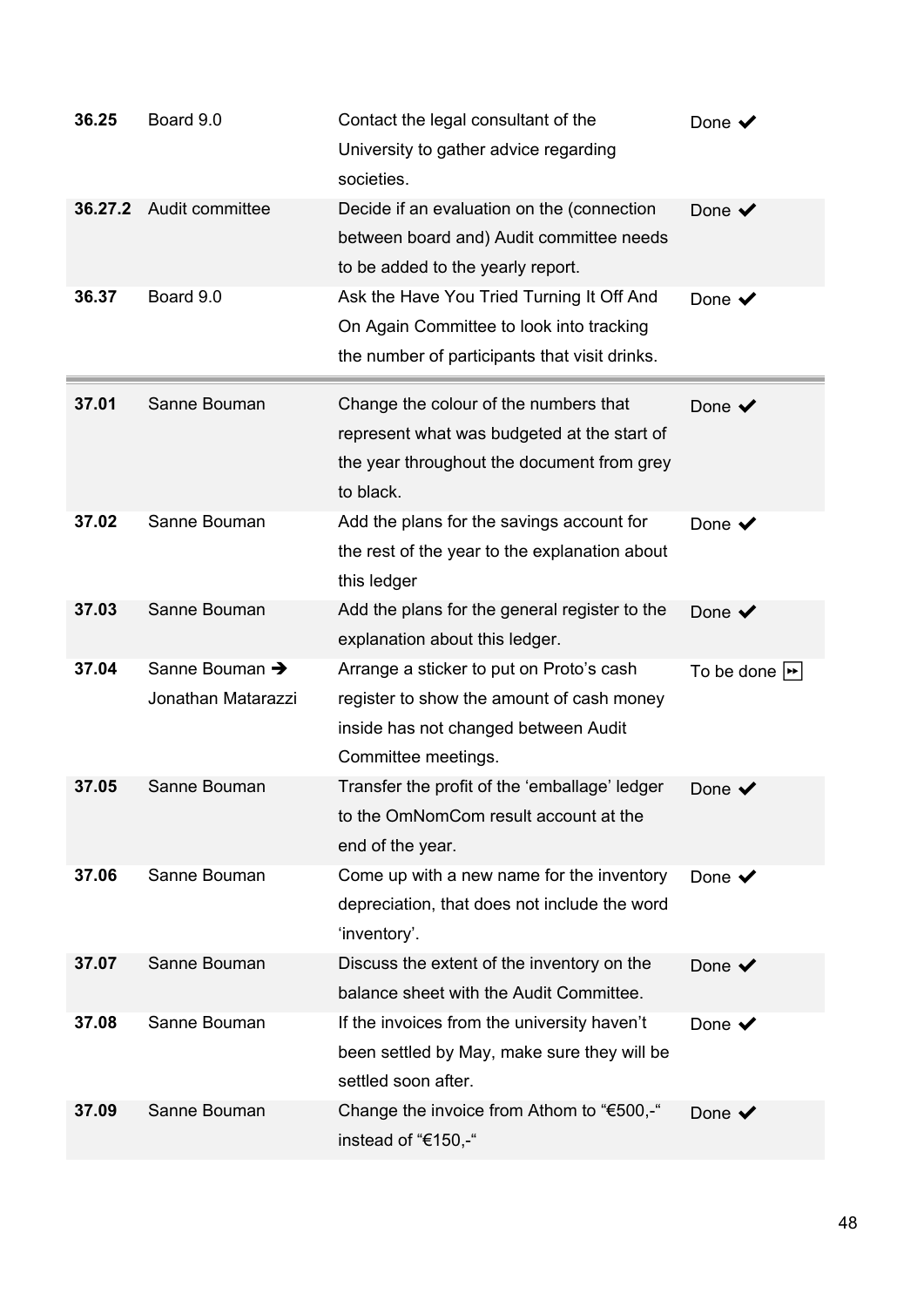| 37.10 | Sanne Bouman                          | Change 'emballage' to be an English word<br>and add an explanation about what it is.                                                                                 | Done $\checkmark$                |
|-------|---------------------------------------|----------------------------------------------------------------------------------------------------------------------------------------------------------------------|----------------------------------|
| 37.11 | Sanne Bouman                          | Fix the forecast column in the general<br>expenses table, so there is a minus sign<br>added in every place where there should be<br>one.                             | Done $\blacktriangledown$        |
| 37.12 | Sanne Bouman                          | Move the money in phone costs back to the<br>reservations.                                                                                                           | Done $\checkmark$                |
| 37.13 | Sanne Bouman                          | Add an explanation about why the food<br>helpers is much lower than expected to the<br>explanation text on page 13 of the Half<br>Yearly Financial Report 2019-2020. | Done $\blacktriangledown$        |
| 37.14 | Board $9.0 \rightarrow$<br>Board 10.0 | Make sure Proto's Homey is used.                                                                                                                                     | To be done $\blacktriangleright$ |
| 37.15 | Sanne Bouman                          | Change the text colour of the forecast in the<br>Expenses Miscellaneous to grey.                                                                                     | Done $\checkmark$                |
| 37.16 | Sanne Bouman                          | Move the phone costs in the Expenses<br>Previous Years to the reservation for phone<br>costs.                                                                        | Done $\checkmark$                |
| 37.17 | Sanne Bouman                          | Make sure there aren't any blank pages at<br>the end of the Half-Yearly Financial Report<br>2019-2020                                                                | Done $\checkmark$                |
| 37.18 | Sanne Bouman                          | Correct the Half-yearly Financial Report<br>2019-2020 and upload it to the DokuWiki.<br>(APs 37.01 - 37.03, 37.05, 37.06, 37.09 -<br>36.16)                          | To be done $\blacktriangleright$ |
| 37.19 | Board $9.0 \rightarrow$<br>Board 10.0 | Make sure to mention that helpers at<br>activities can make use of the food for<br>helpers budget more leniently.                                                    | To be done $\blacktriangleright$ |

## Recap current action points

| <b>AP</b> | Who?              | What?                                                     |
|-----------|-------------------|-----------------------------------------------------------|
| 38.01     | Hannah Ottenschot | Add the requested additional explanation by Peter van der |
|           |                   | Burgt to line 298 of the minutes of GMM 37.               |
| 38.02     | Sanne Bouman      | Add the reservation sheet to the audit folder.            |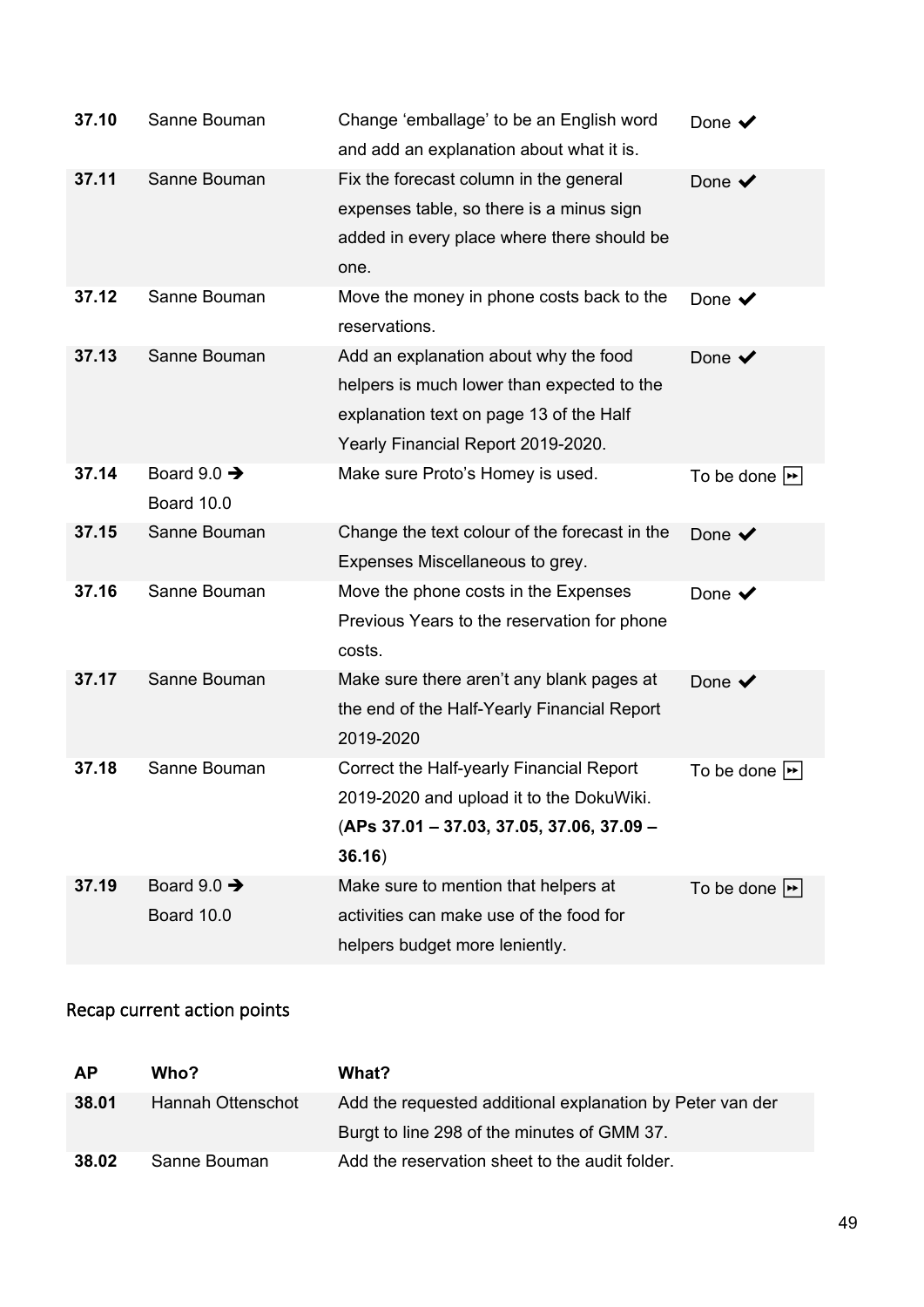| 38.03 | Board 10.0         | Contact BOZ on the procedure for receiving funds per           |
|-------|--------------------|----------------------------------------------------------------|
|       |                    | primary member.                                                |
| 38.04 | Board 9.0          | Add evaluations of the EEMCS Workshops.                        |
| 38.05 | Board 9.0          | Specify why CreaTe staff does not want to organise ProfDev     |
|       |                    | activities during ProtoNights in 2.2.5 ProtoNights.            |
| 38.06 | Board 9.0          | Add an explanation about the success of the real time          |
|       |                    | Werewolves activity to 2.2.2 Board Activities.                 |
| 38.07 | Board 10.0         | Discuss with the Audit Committee and Board of Advisors if      |
|       |                    | they would like to be evaluated in the yearly report.          |
| 38.08 | Board 10.0         | See if the integration week should be kept as an activity and  |
|       |                    | permanent committee.                                           |
| 38.09 | Board 9.0          | Correct Yearly Report 2019-2020 and upload it to the           |
|       |                    | DokuWiki. (APs 38.04 - 38.06)                                  |
| 38.10 | Jonathan Matarazzi | Look into the possibility of creating more transparency in the |
|       |                    | financial documents of Proto.                                  |
| 38.11 | Sanne Bouman       | Change the title of the Yearly Financial Report 2019-2020      |
|       |                    | from semi-annual to annual.                                    |
| 38.12 | Sanne Bouman       | Change the dash under 1550 Take Away Dinners in to a zero      |
|       |                    | in the balance sheet of the yearly financial report 2019-2020. |
| 38.13 | Sanne Bouman       | Fix the account number of the Reservation Board Weekend        |
|       |                    | on the Liabilities side of the balance sheet in the Yearly     |
|       |                    | Financial Report 2019-2020.                                    |
| 38.14 | Sanne Bouman       | Check the dates in the tables of the Yearly Financial Report   |
|       |                    | 2019-2020                                                      |
| 38.15 | Sanne Bouman       | Split up the explanations of the assets and liabilities        |
|       |                    | reservations in the Yearly Financial Report 2019-2020 to       |
|       |                    | make it easier to read.                                        |
| 38.16 | Jonathan Matarazzi | Check if any of the Reservations Miscellaneous have expired    |
|       |                    | and can be removed from future financial reports.              |
| 38.17 | Board 10.0         | Look into the possibility of requesting a Xerox printing pass  |
|       |                    | from LISA.                                                     |
| 38.18 | Sanne Bouman       | Split up the cost of 3140 – Board Weekend to make clear        |
|       |                    | what costs were unforeseen.                                    |
| 38.19 | Sanne Bouman       | Correct Yearly Financial Report 2019-2020 and upload it to     |
|       |                    | the DokuWiki. (APs 38.11 - 38.15 & 38.18)                      |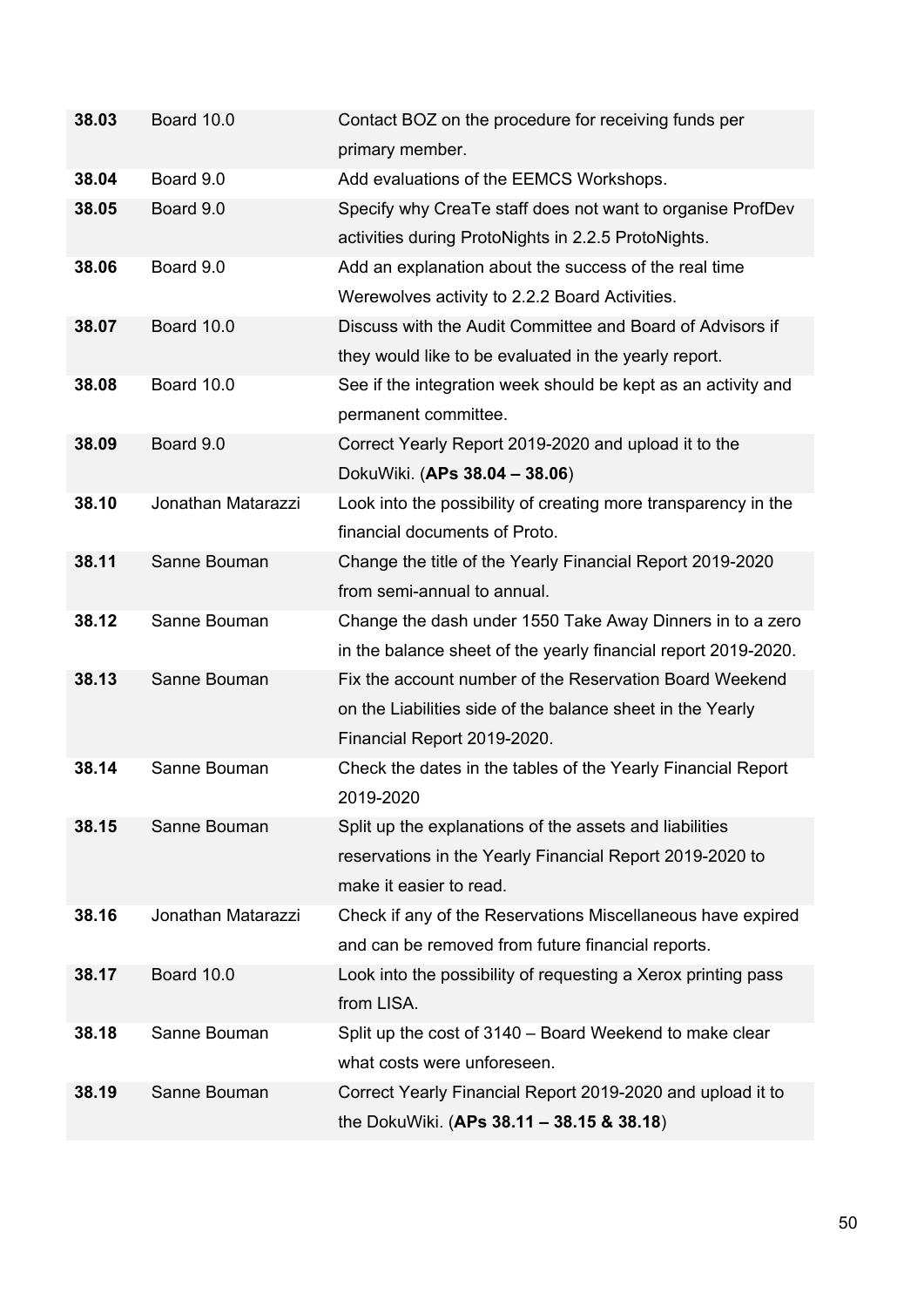| 38.20 | Board 10.0             | Add TIPCie to the committee division in the COVID-19 Policy<br>Plan |
|-------|------------------------|---------------------------------------------------------------------|
| 38.21 | Board 10.0             | Move the Audit committee to category one.                           |
| 38.22 | Board 10.0             | Move the Acquisition and EducaCie to category three.                |
| 38.23 | Board 10.0             | Correct COVID-19 Policy Plan 2020-2021 and upload it to the         |
|       |                        | DokuWiki. (APs 38.20 - 38.22)                                       |
| 38.24 | Board 10.0             | Add pictures of the board members to the board member               |
|       |                        | introductions in the Policy Plan 2020-2021.                         |
| 38.25 | Board 10.0             | Communicate to Sjoerd Visser who the ARBO responsible               |
|       |                        | will be.                                                            |
| 38.26 | Board 10.0             | Include the board meetings as closed in the standard opening        |
|       |                        | hours of the Protopolis.                                            |
| 38.27 | <b>Jesse Visser</b>    | Look into including an active minute taking workshop in the         |
|       |                        | secretary function training.                                        |
| 38.28 | Board 10.0             | Look into the possibility of starting a Proto podcast               |
| 38.29 | <b>Jesse Visser</b>    | Find out if the CRITEEC will become active again in the             |
|       |                        | coming academic year.                                               |
| 38.30 | Jonathan Matarazzi     | Create a different distribution for the usage of surplus            |
|       |                        | sponsorship.                                                        |
| 38.31 | Sebastiaan van Loon    | Look into posting committee introductions on social media.          |
| 38.32 | <b>Audit Committee</b> | Write a strategic plan regarding the liquidity of Proto for the     |
|       |                        | coming years.                                                       |
| 38.33 | Jonathan Matarazzi     | Budget a minimum of $€1.000$ ,- for the liquidity of Proto.         |
| 38.34 | Board 10.0             | Look into the possibility of promoting donations to Alumni.         |
| 38.35 | <b>Audit Committee</b> | Make clear which reservations should be included in the             |
|       |                        | budget plan and which should be in the financial report.            |
| 38.36 | Jonathan Matarazzi     | Add an explanation for 3200 - Take Away Dinner Costs.               |
| 38.37 | Jonathan Matarazzi     | Change the TIPCie and SBZ reservation to income on 3650 -           |
|       |                        | SBZ losses.                                                         |
| 38.38 | Jonathan Matarazzi     | Look into the possibility of lowering the expenses of 3170 -        |
|       |                        | Posters even more.                                                  |
| 38.39 | Jonathan Matarazzi     | Change the description of 3150 - Board Clothing to reflect a        |
|       |                        | change in policy to spend €150 per board member.                    |
| 38.40 | Board 10.0             | Investigate if it is possible to get subsidy for the camp at the    |
|       |                        | end of this academic year and at the start of the next year.        |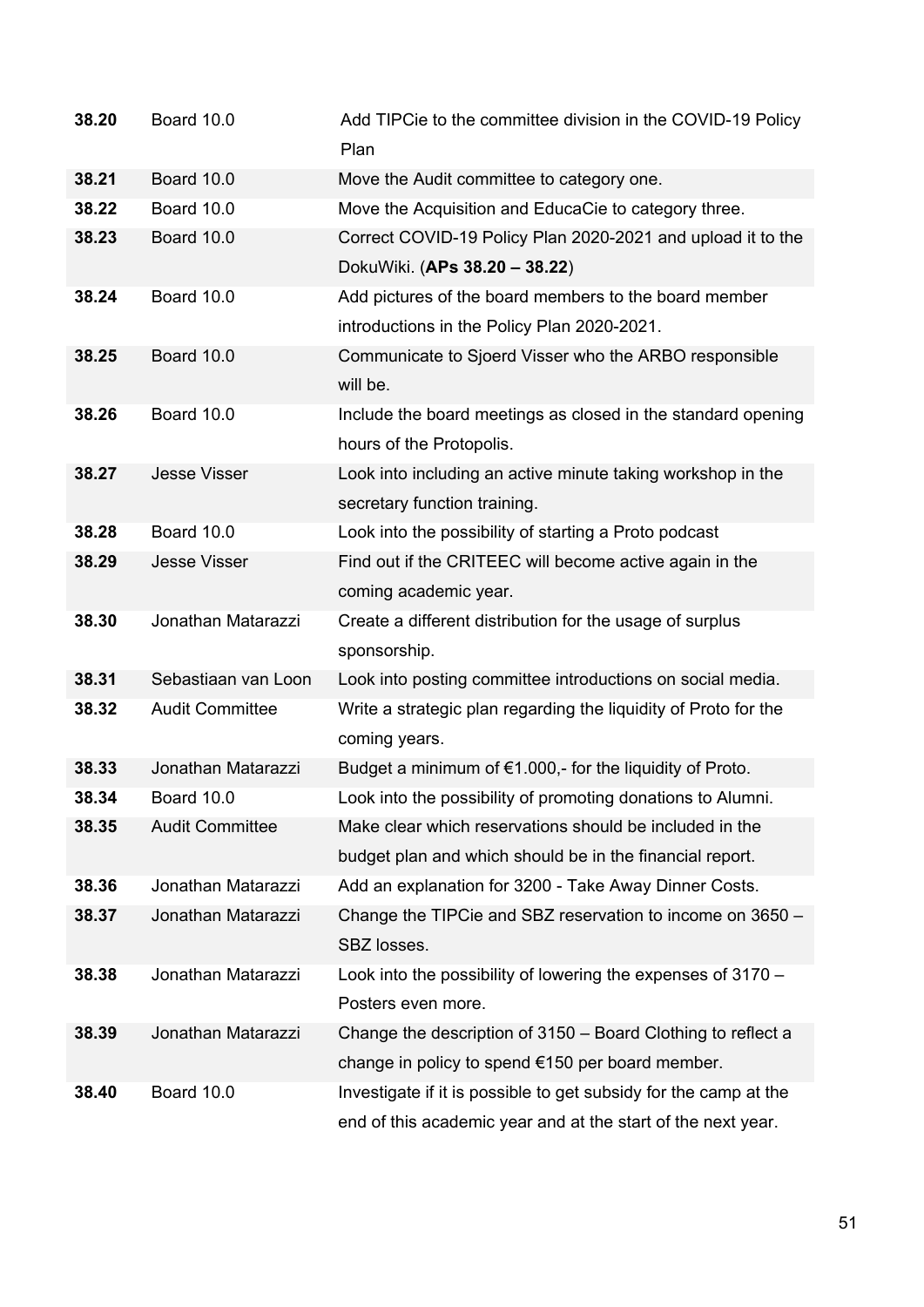| 38.41 | Jonathan Matarazzi | Add to the description of 4460 – DIYCie what happens if one      |
|-------|--------------------|------------------------------------------------------------------|
|       |                    | of the activities cannot continue.                               |
| 38.42 | Jonathan Matarazzi | Change the description of $1630 -$ Lustrum to include the $€600$ |
|       |                    | normally reserved for the Dies committee.                        |
| 38.43 | Jonathan Matarazzi | Add the budget plan of the pLAN and Have You Tried Turning       |
|       |                    | It Off And On Again committee to the appendix.                   |
| 38.44 | Jonathan Matarazzi | Meet with the Audit committee to discuss the changes that        |
|       |                    | need to be made to the Budget Plan 2020-2021.                    |
| 38.45 | Jonathan Matarazzi | Correct Budget Plan 2020-2021 and plan a new GMM to              |
|       |                    | present the revised document. (APs $38.30$ $38.33$ & $38.36$ –   |
|       |                    | 38.44)                                                           |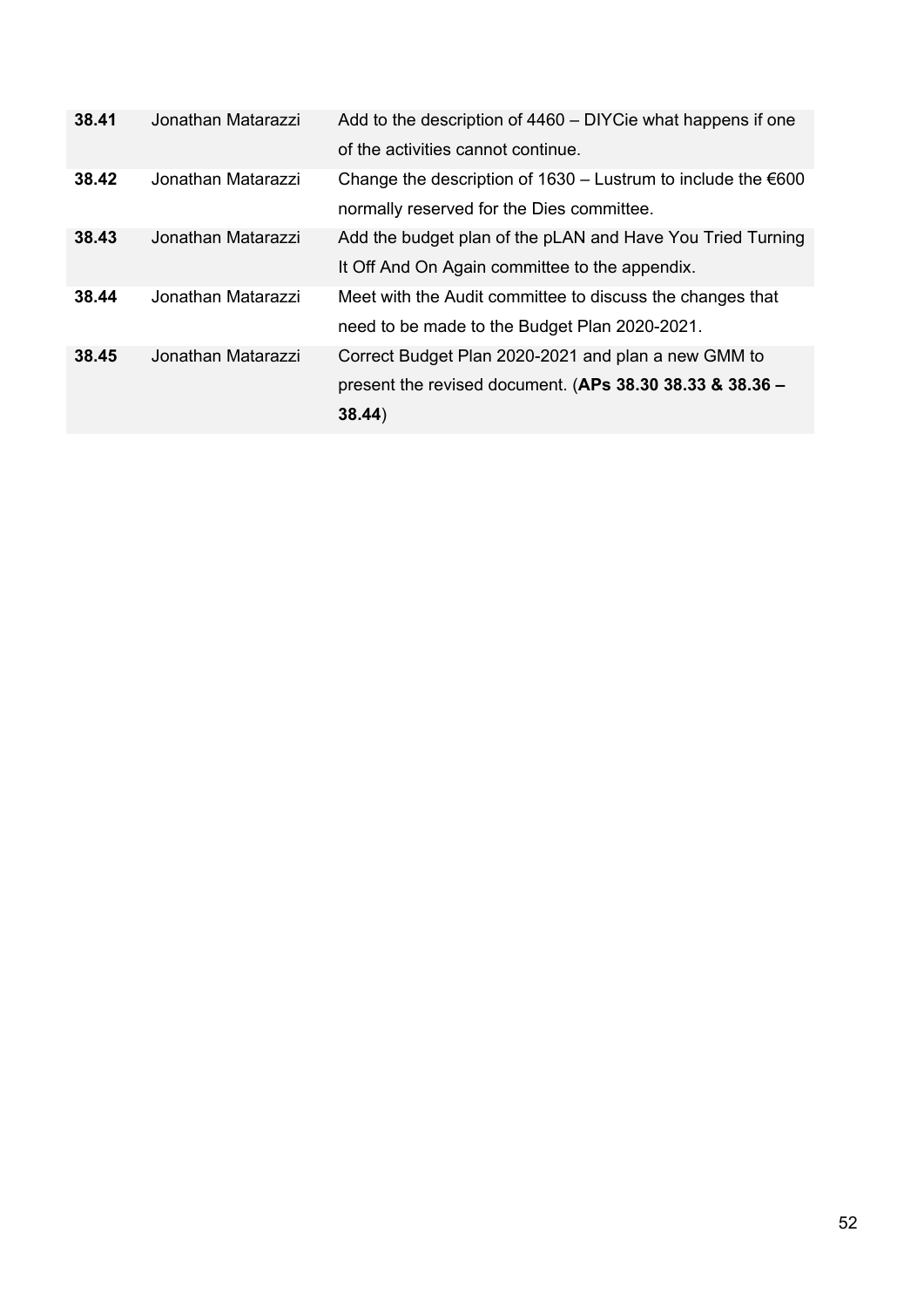## <span id="page-52-0"></span>**Appendices**

### Appendix A

**1.** Bingo card

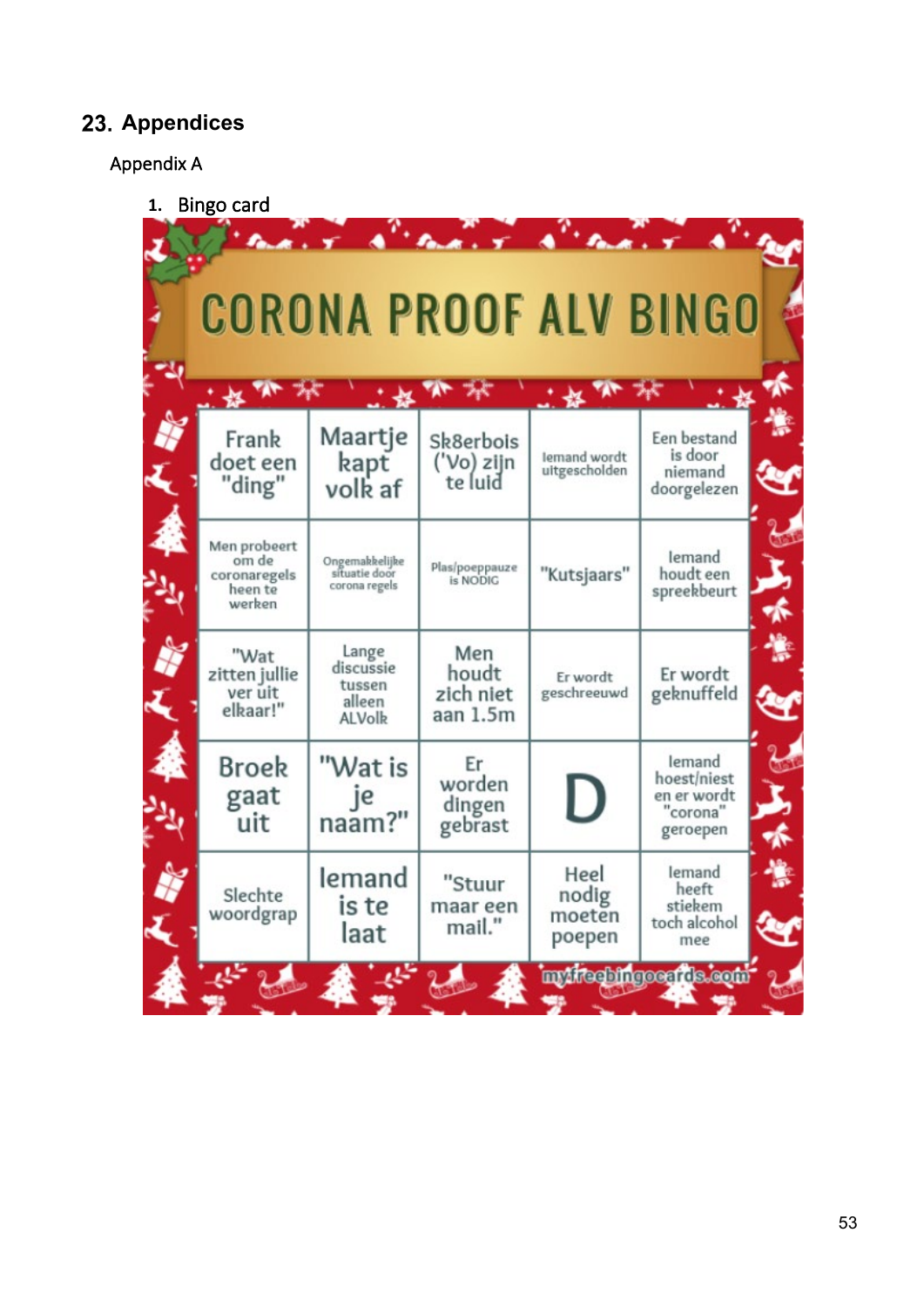# **2.** Bingo card, translated

|                                                             | $\mathbf{r}$ $\mathbf{A}^{\mathbf{r}}$<br><b>CORONA PROOF ALV BINGO</b> | $\mathbf{r}$                                            |                                         |                                                                |
|-------------------------------------------------------------|-------------------------------------------------------------------------|---------------------------------------------------------|-----------------------------------------|----------------------------------------------------------------|
| Frank<br>does a<br>"Thing"                                  | Maartje<br>cuts<br>someone<br>short                                     | Sk8erbois<br>('Vo) are<br>too loud                      | Someone<br>gets<br>cursed at            | Someone<br>hasn't read<br>a document                           |
| People try<br>to work<br>around the<br>COVID-19<br>measures | Awkward<br>situations<br>due to the<br>COVID-19<br>measures             | pee/poo<br>break is<br>needed                           | "annoying<br>first years"               | Someone<br>has a show<br>and tell                              |
| "What are<br>you sitting<br>far apart"                      | Long<br>discussions<br>between<br>members of<br>the GMM                 | People are<br>not following<br>the 1.5 metre<br>measure | People are<br>yelling                   | People are<br>hugging                                          |
| Pants are<br>down                                           | "What is<br>your name?"                                                 | Items get<br>"brast"                                    | D                                       | someone<br>sneezes<br>or coughs<br>and people<br>yell "corona" |
| <b>Bad puns</b>                                             | Someone<br>is too late                                                  | "Send an<br>email"                                      | <b>Needing</b><br>to poop<br>very badly | Someone<br>secretly<br>brought<br>alcohol                      |